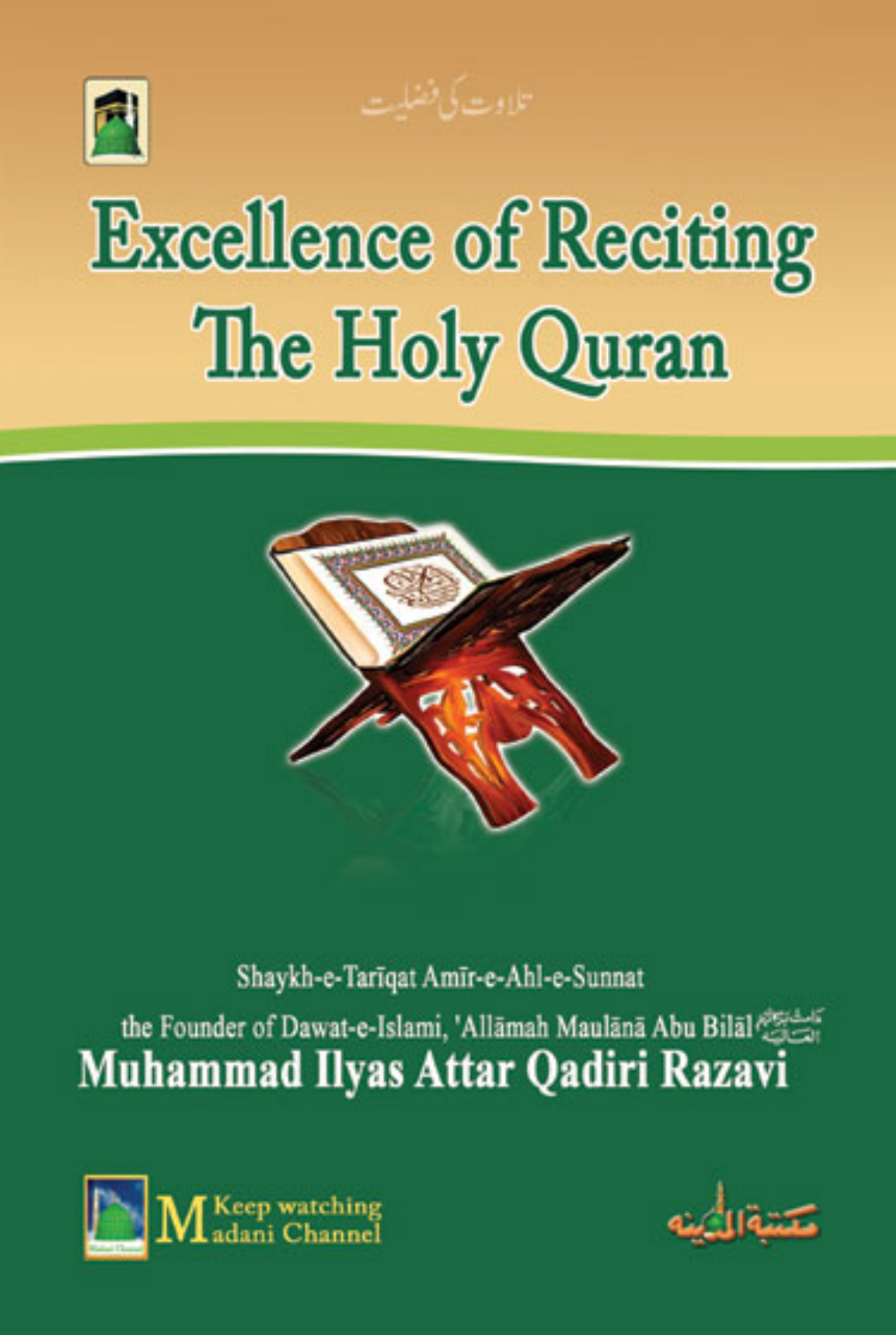-ٱلْۡحَمۡدُۢ لِكَٰذِ رَبِّ الۡخُلَـدِيۡنَ وَ الصَّـٰلُوةُۚ وَ السَّـلَامُ عَـٰلِ سَيِّـِٰ الۡمُّرۡسَلِيۡنَ ֺ֧֦֧֦֧֦֧֦֧֦֧֦֧֦֧֜ ٰ ; ់ ٰ ---់ ֧֧<sup>֓</sup>֓ أَشَا بَعُدُّ فَأَعُوْذُ بِأَللّٰهِ مِنَ الشَّيْطُنِ الزَّجِيْمِ ۖ بِسْمِ اللّٰهِ الزَّحْلنِ الزَّحِيُّمِ -ۡ -֧֦֘ -ٰ ٰ ۡ ٰ ֧֘ ۡ

### **Du'ā for Reading the Book**

ead the following Du'ā (supplication) before you study a Read the following Du'ã (supplication) before you study a religious book or an Islamic lesson, you will remember whatever you study, الله عَزَّدَجَلَّ  $\mathbb{E}$ ī ì í

- لل ر<br>آ اَللّٰهُمَّ افۡتَحۡ و<br>ھ  $\ddot{\cdot}$ ۡ  $\frac{1}{2}$ تَحْ ر<br>آ ل  $\tilde{\epsilon}$ عَلَيْنَا حِ نَا حِكْمَتَ  $\frac{1}{2}$  $\frac{1}{2}$ ت ر<br>ھ حَتَكَ وَانْشُرْ  $\ddot{\cdot}$  $\ddot{\phantom{0}}$ و<br>په ر<br>آ ل  $\tilde{\epsilon}$ عَليْ  $\frac{1}{2}$ ِ<br>چ نڪر<br>-َ َا ر ن  $\frac{1}{2}$ .<br>تَكَ يَـ يـَـا ذا ا ذَا الْجَلَالِ وَالَا ہ<br>ار ہ<br>1 ر<br>آ لَالٍ وَالْإِكْرَام ہ<br>ح

**Translation**

**O Allah ! Open the door of knowledge and wisdom for us,**  í í **and have mercy on us! O the One Who is the Most Honourable and Glorious!** 

 $(Al-Mustatraf, vol. I, pp. 40)$ 

**Note:** Recite Ṣalāt-'Alan-Nabī once before and after the Du'ā.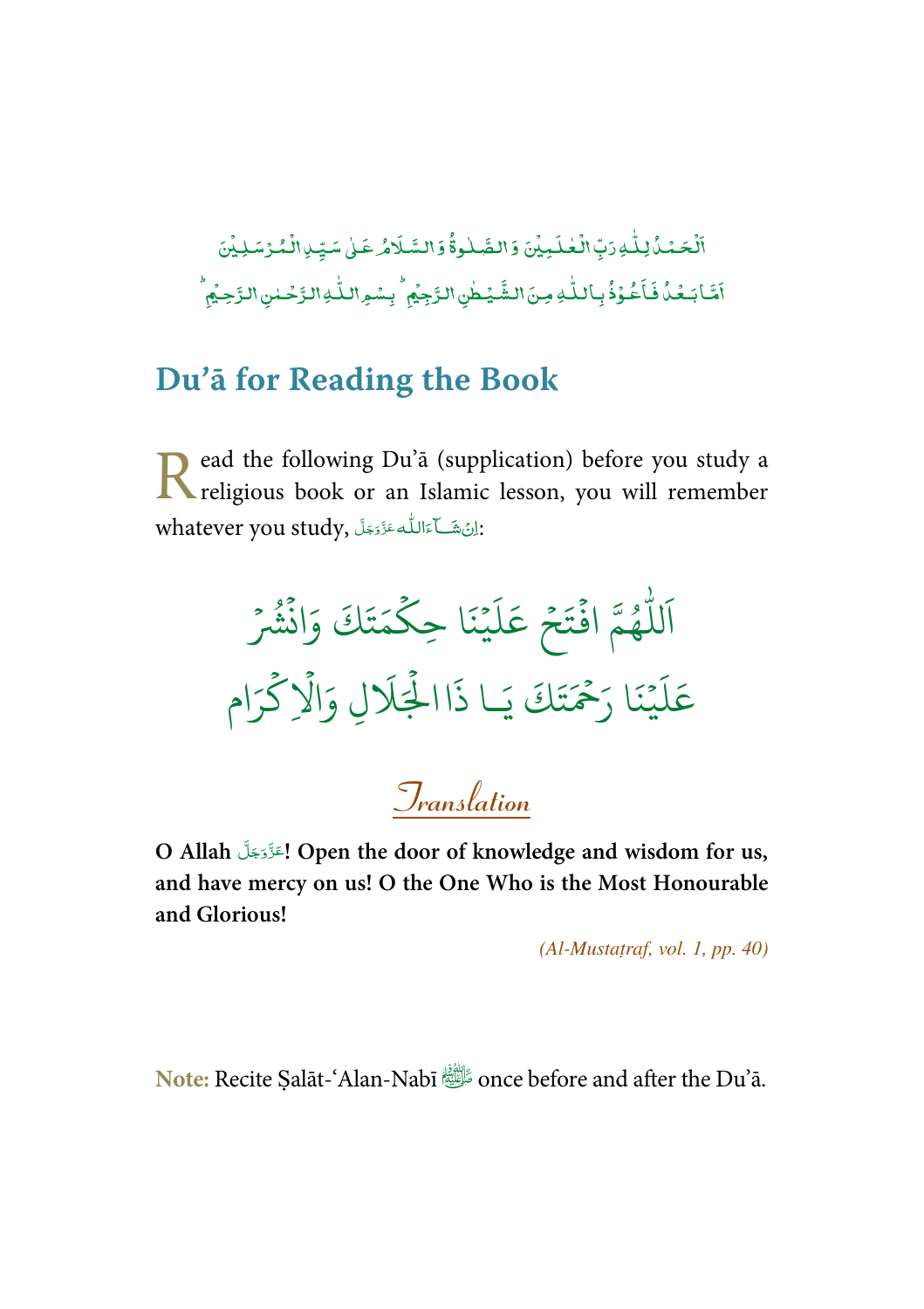تلاوت کی فضلت

Tilāwat kī Fazīlat

# **Excellence of Reciting THE HOLY QURAN**

This booklet was written by Shaykh-e-Tarīqat Amīr-e-Aĥl-e-Sunnat, the founder of Dawat-e-Islami 'Allāmaĥ Maulānā Abu Bilal Muhammad Ilyas Attar Qadiri Razavi دَامَتْ بَرَكَاتُهُمُ الْتَكَايِهِ í í ź í í í í í in Urdu. **Majlis-e-Tarājim** (the translation department**)** has translated it into English. If you find any mistake in the translation or composing, please inform the translation department on the following postal or email address with the intention of earning reward [Šawāb].

#### **Majlis-e-Tarājim (Dawat-e-Islami)**

Aalami Madani Markaz, Faizan-e-Madinah, Mahallah Saudagran, Purani Sabzi Mandi, Bab-ul-Madinah, Karachi, Pakistan  $UAN: \mathbf{R}$  +92-21-111-25-26-92 – Ext. 1262 Email:  $\equiv$  translation@dawateislami.net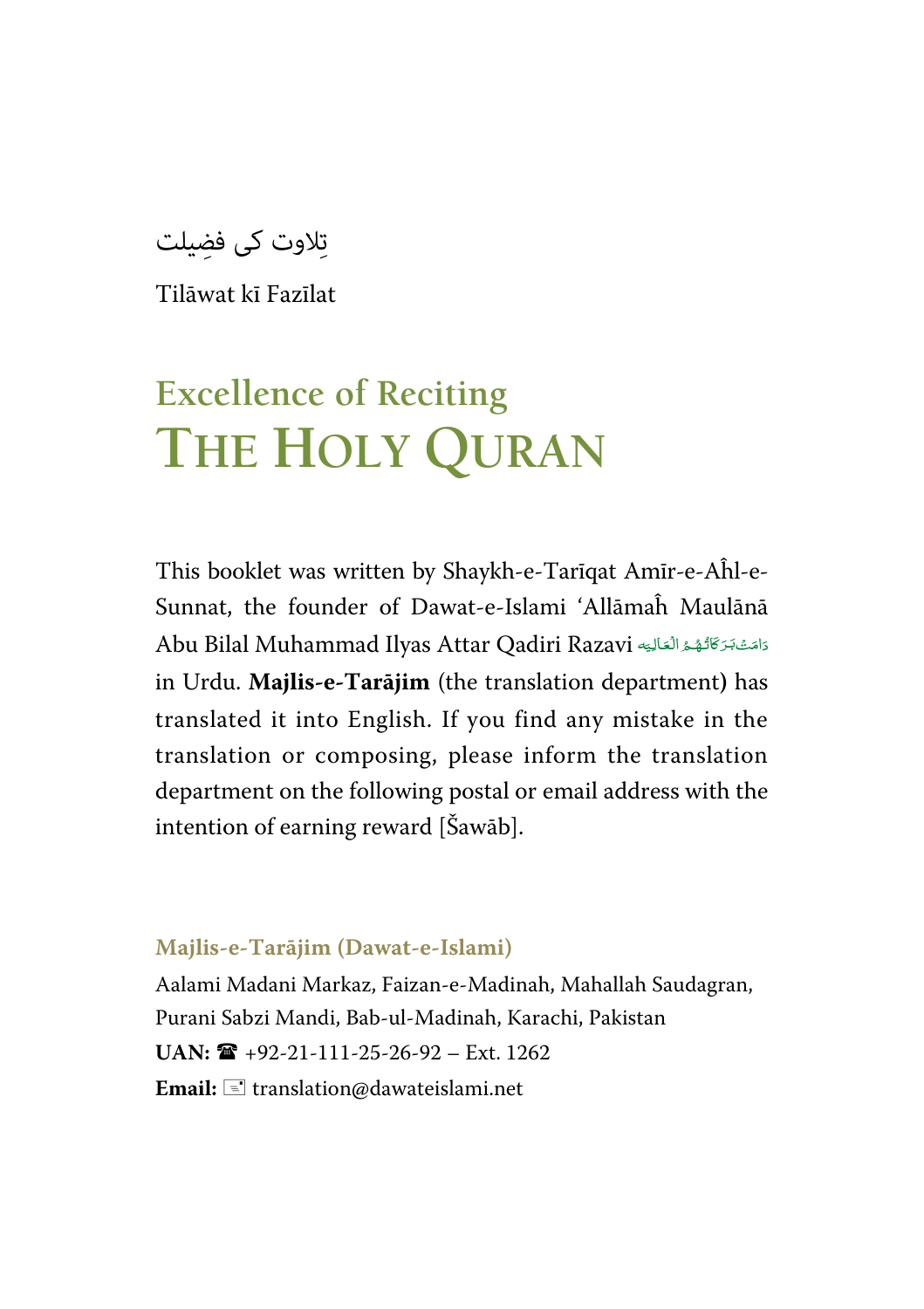### <span id="page-3-0"></span>**Transliteration Chart**

| ء | A/a                   | ڑ | Ř/ř               | ل               | L/1                         |
|---|-----------------------|---|-------------------|-----------------|-----------------------------|
| 1 | A/a                   | ز | Z/z               | ۴               | M/m                         |
| ب | B/b                   | ڙ | X/x               | ن               | N/n                         |
| پ | P/p                   | س | S/s               |                 | $V/v$ ,                     |
| ت | T/t                   | ش | Sh/sh             | و               | $\mathrm{W}/\mathrm{w}$     |
| ٹ | Τ/t                   | ص | S/s               | ه/ه/ة           | $\hat{H}/\hat{h}$           |
| ٿ | $\check{S}/\check{s}$ | ض | D/d               | ى               | Y/y                         |
| ج | J/j                   | ط | T/t               | ے               | Y/y                         |
| ڇ | Ch                    | ظ | Z/z               | $\tilde{\circ}$ | A/a                         |
| ح | H/h                   | ع | $\pmb{\varsigma}$ | ំ               | U/u                         |
| خ | Kh/kh                 | غ | Gh/gh             | 9               | I/i                         |
| د | D/d                   | ف | F/f               | و مدّه          | Ū/ū                         |
| ڈ | $\dot{D}/d$           | ق | Q/q               | ی مدّہ          | $\overline{l}/\overline{l}$ |
| ś | Ż/ż                   | ك | K/k               | ا مدّه          | Ā/ā                         |
| ر | R/r                   | گ | G/g               |                 |                             |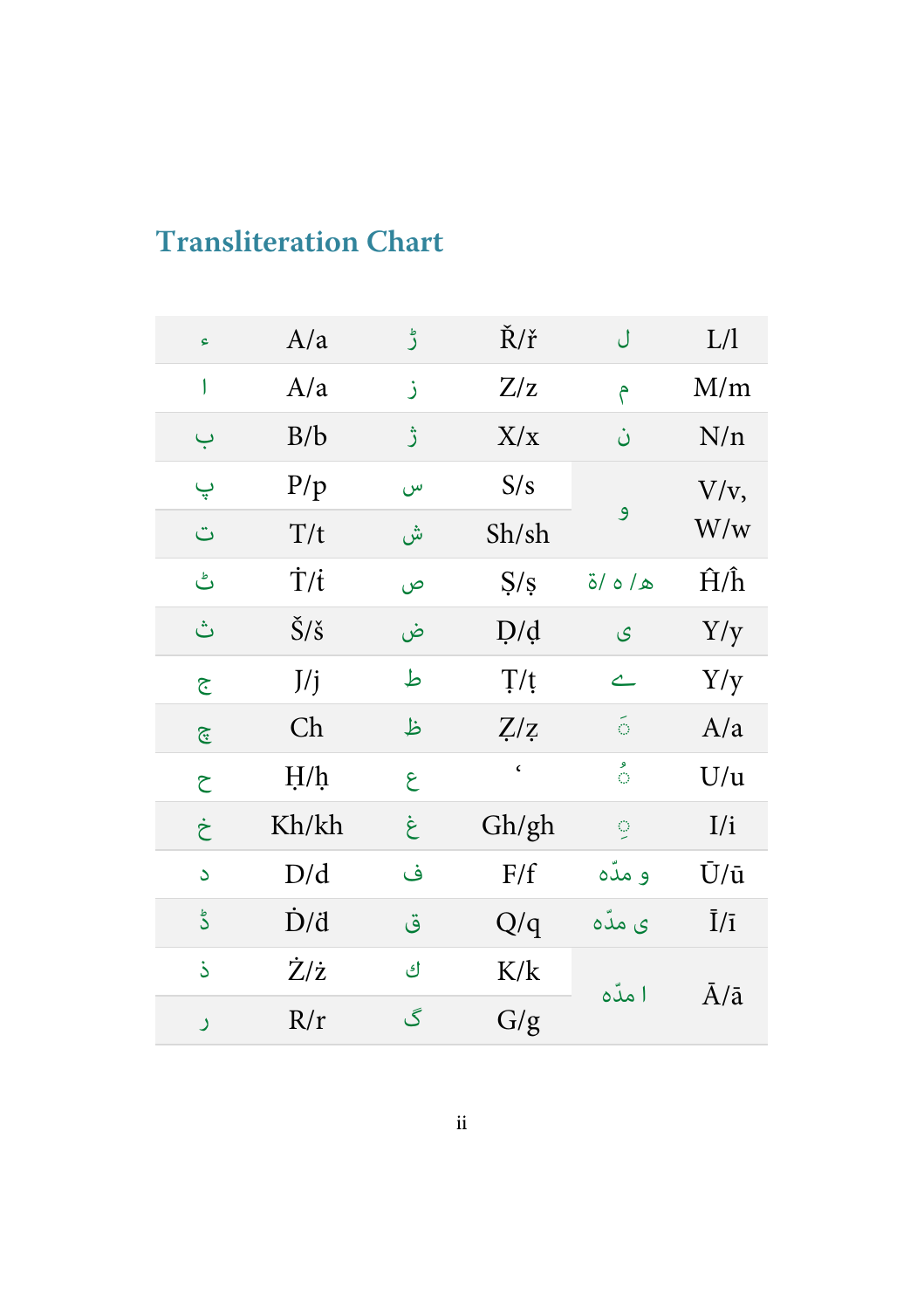# <span id="page-4-0"></span>TABLE OF **CONTENTS**

| Excellence of Reciting the Holy Quran 1                          |
|------------------------------------------------------------------|
| Excellence of Salāt-'Alan-Nabī                                   |
|                                                                  |
|                                                                  |
|                                                                  |
| The Quran will intercede and take people into Paradise 4         |
| The excellence of teaching a verse or a Sunnah5                  |
| Rewards until the Day of Judgement for the one who               |
|                                                                  |
| Allah رَبَّجَلَ increases the reward until the Day of Judgement6 |
| Memorized 15 parts of the Quran in the womb of mother7           |
| 21 Madani pearls regarding the recitation of the Holy Quran9     |
|                                                                  |
| It is Fard on every Muslim to recite the Holy Quran              |
| correctly & to abstain from incorrect recitation16               |
| The excellence of Madani children who recite the Quran 17        |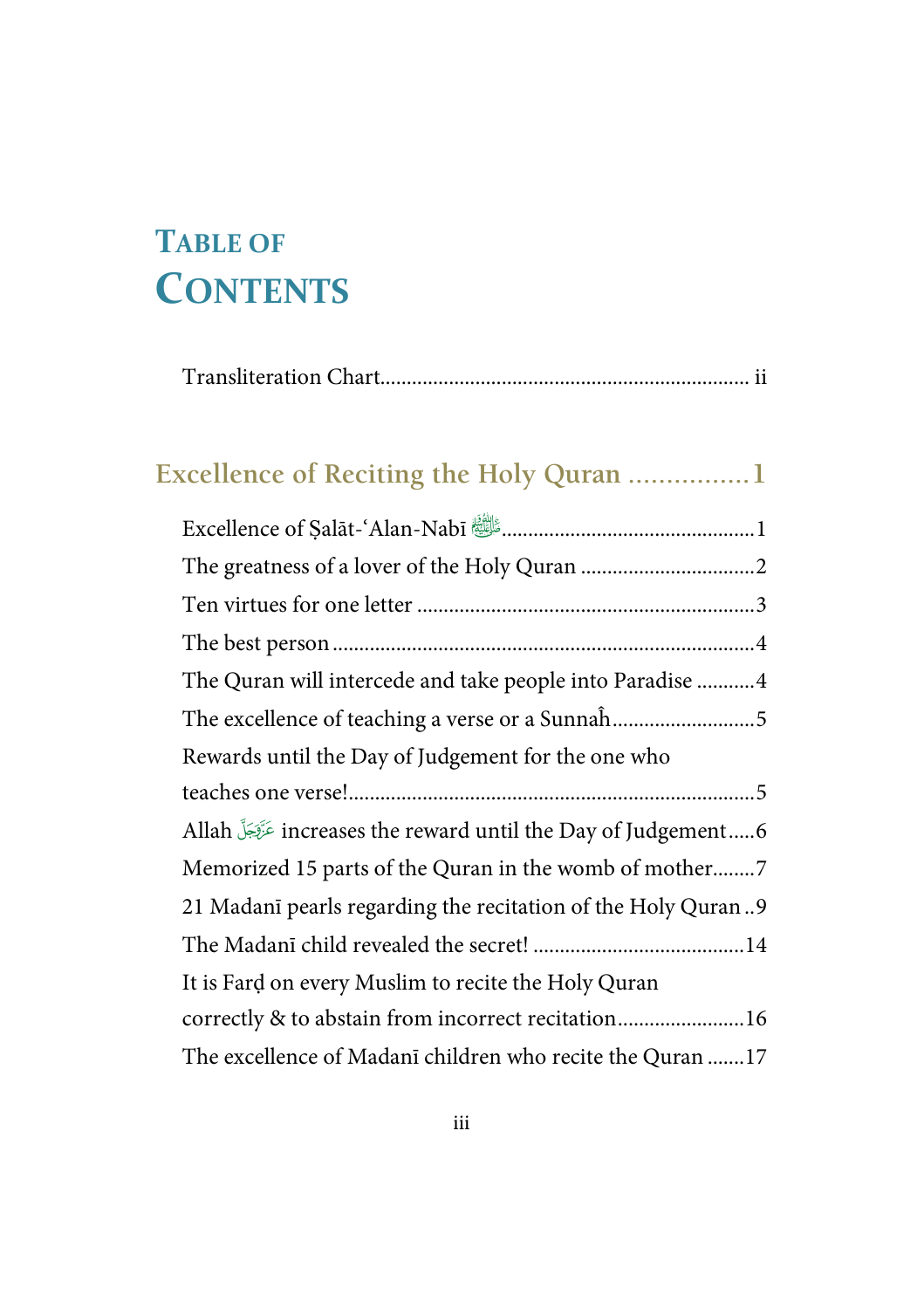| 9 Madanī pearls as regards to touching the Holy Quran 24  |
|-----------------------------------------------------------|
|                                                           |
| 4 Madanī pearls regarding the translation of the Holy     |
|                                                           |
| 2 Madanī pearls regarding the burial/submergence of       |
|                                                           |
|                                                           |
| 5 Madanī pearls regarding Īṣāl-e-Šawāb 33                 |
|                                                           |
|                                                           |
| The method of Du'ā [supplication] for Isal-e-Sawab 39     |
| 17 Madanī pearls regarding the 'Imāmah [Sunnah turban] 40 |
|                                                           |

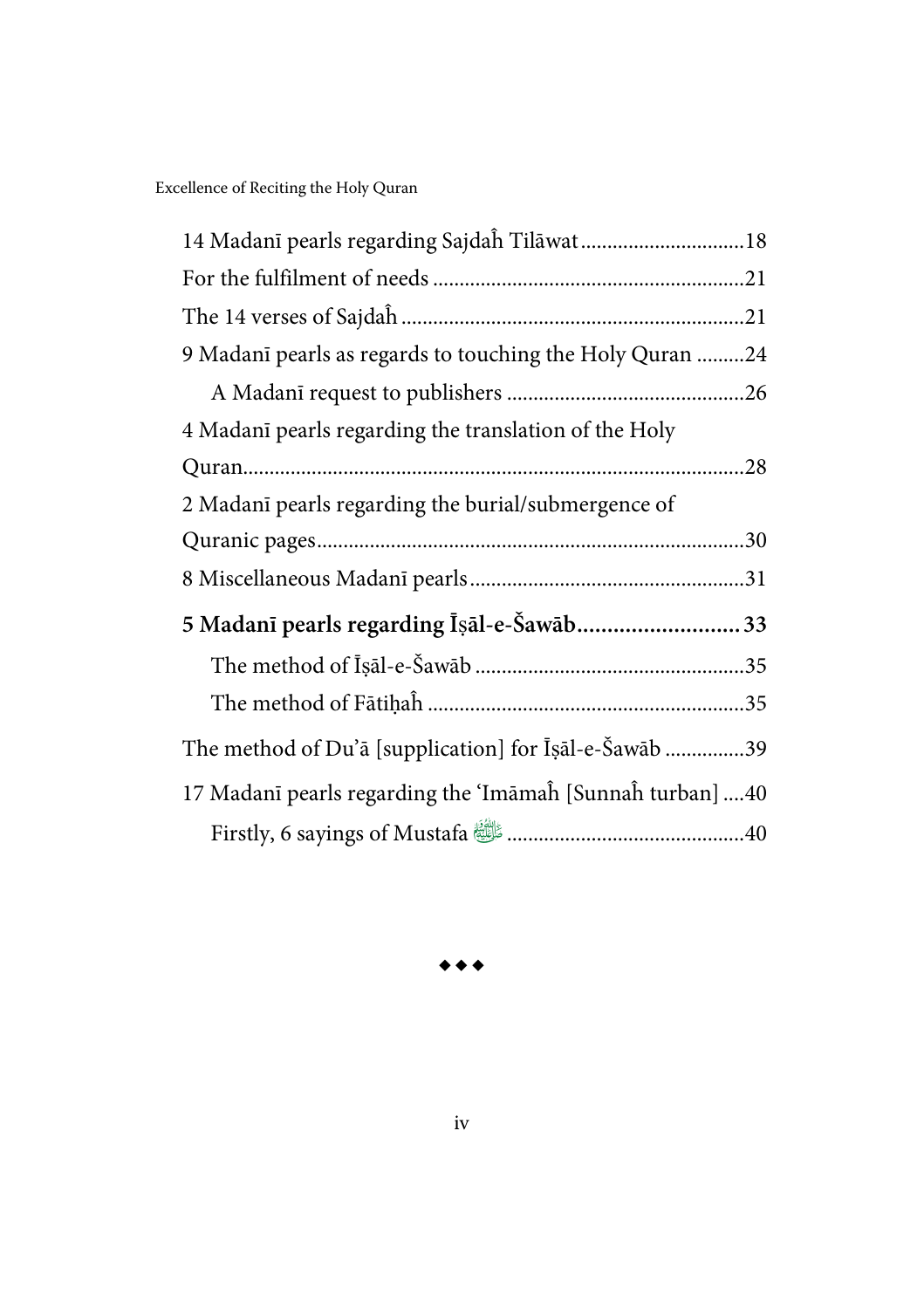<span id="page-6-0"></span>-ٱلۡ*ڂ*ۡمُاۡ لِلّٰہِ رَبِّ ់ ٰ دَبِّ الْعٰلَمِيْنَ وَالصَّلٰوةُ وَالسَّلَامُ عَلٰى سَيِّدِ الْمُرْسَلِيْنَ ؚ<br>: ֘ ٰ ---֘ ֘ أَمَّا بَـعَٰدُٰ فَأَعُوْذُ - $\overline{a}$ -֦֧֦ - $\ddot{\cdot}$ فَأَعُوَٰذُ بِأَللّٰهِ مِنَ الشَّيۡطٰنِ ٰ ٰ الشَّيْطٰنِ الزَّجِيۡمُ ۗ بِسۡوِ اللَّٰٰٓٓ الزَّحۡـٰمٰنِ الزَّحِيۡمُ ; ٰ ؚ<br>؛ ,

## **Excellence of Reciting THE HOLY QURAN**

No matter how hard satan tries to prevent you from reading this booklet, do read it all;   
 you will come across í í í í an invaluable treasure of information and knowledge.

#### **Excellence of** Ṣ**alāt-'Alan-Nabī**

The Prophet of mankind, the Peace of our heart and mind, the most Generous and Kind حَلَّىَاللَّهُ تَعَالى عَلَيْهِ وَالْبِمَرْسَلَّا مِلْلَهُ most Generous and Kind í í í ć í í of Ṣalāt upon me is Nūr [light] on the bridge of Ṣirāṭ. Whoever recites Ṣalāt upon me 80 times on Friday; 80 years of his sins will be forgiven.' (Al-Mu'jam-uṣ-Ṣaghīr, pp. 320, Ḥadīš 5191)

> Yeĥī ĥay ārzū ta'līm-e-Quran ām ĥo jāye Ĥar aik parcham say aūnchā parcham-e-Islam ĥo jāye

May the teachings of the Quran prevail; this is my prayer Over all other flags, may the flag of Islam fly higher

.<br>وا عَلَى الْح ر<br>أ و<br>ا صَلُّوۡا عَلَى الْحَبِيۡبِ ۚ صَلَّى اللّٰهُ ֘ صَلَّى اللهُ تَعَالٰى عَلٰى مُحَمَّد ٰ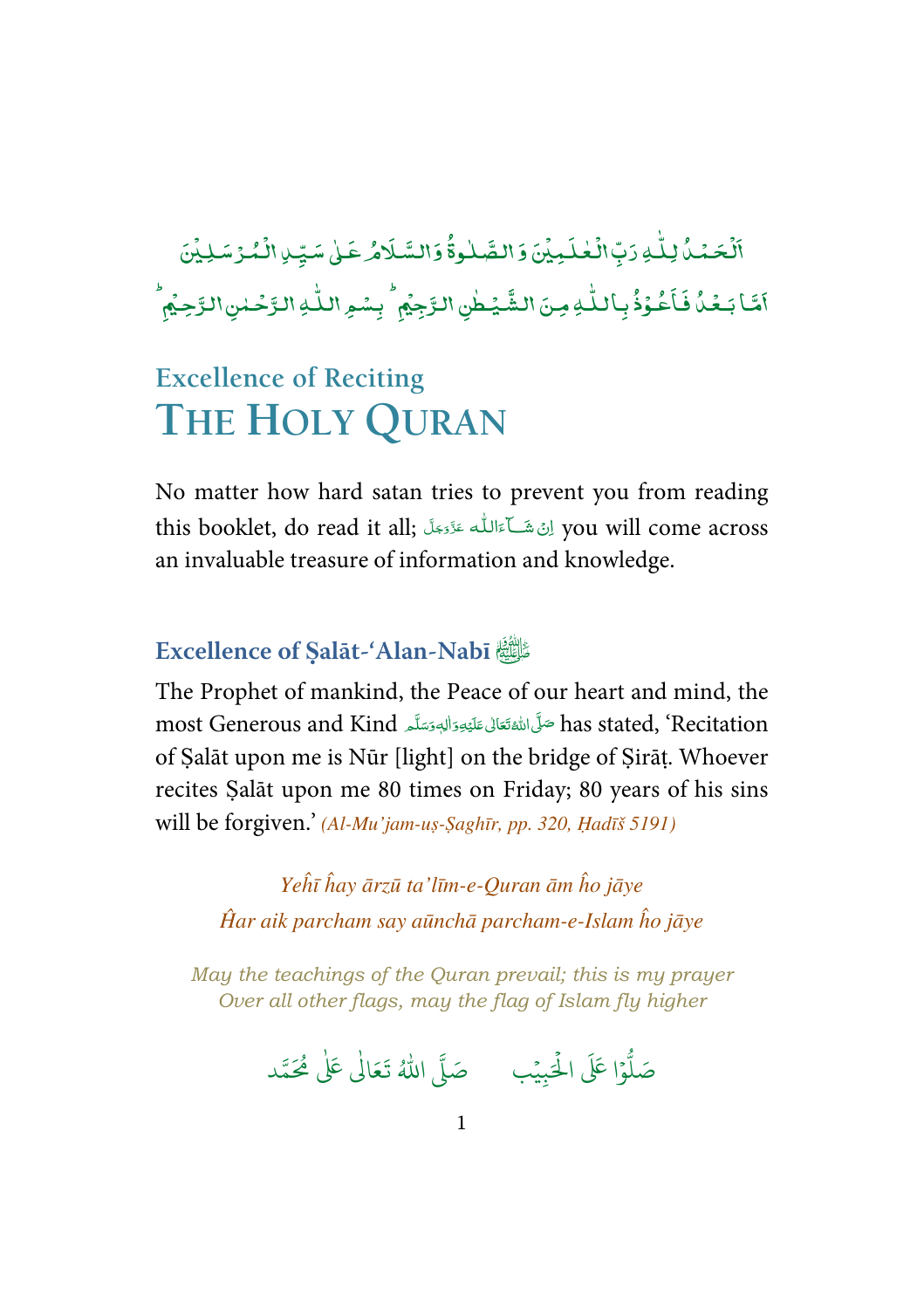#### <span id="page-7-0"></span>**The greatness of a lover of the Holy Quran**

Sayyidunā Shaykh Šābit Bunānī ڤَايِّسَ سِرُّهُ التُّوْمَانِي Sayyidunā Shaykh Šābit Bunānī į ć í ֺ֧<sup>֟</sup> the recitation of the Holy Quran once every day. He تَسْجَنَةُاللَّهِ تَعَالَى عَلَيْهِ í í í would always observe fast during the day and offer supererogatory Salāĥ throughout the night. He would always offer 2 Rak'āt of Nafl Ṣalāĥ in every Masjid he passed by (this Ṣalāĥ is known as Tahiyya-tul-Masjid). Revealing the blessings bestowed upon him, he says, 'I have completed the recitation of the entire Holy Quran and I have wept in the court of my Rab عَنَّوَجَلَّ next to ś í each and every pillar of the Jāmi' Masjid.'

He كَمْتُ اللهِ تَعَالَى عَلَيْهِ Had exceptional love for Salāĥ and for the í í í recitation of the Holy Quran, and the extent of the blessings upon him is coveted. Consequently, after his passing away, during the burial suddenly a brick slipped and fell into the grave. When some people leaned in to pick up the brick they were amazed to see that the Shaykh ٱلصَّقَالى عَلَيْهِ amazed to see that the Shaykh í í í grave and offering his Ṣalāĥ! When his family members were asked about that, his respected daughter said: My honourable father ٱللَّهِ تَعَانَى عَلَيْهِ father  $\epsilon$  would make the following supplication every í í í day, 'O Allah ! If you grant anybody the blessing of offering í í Ṣalāĥ in his grave after death, then privilege me too [with such a blessing].'

It is reported that whenever people would pass close by the blessed tomb of the Shaykh حَمَّةُ اللهِ تَعَالَى عَلَيْهِ  $\epsilon$ , they would hear the í í í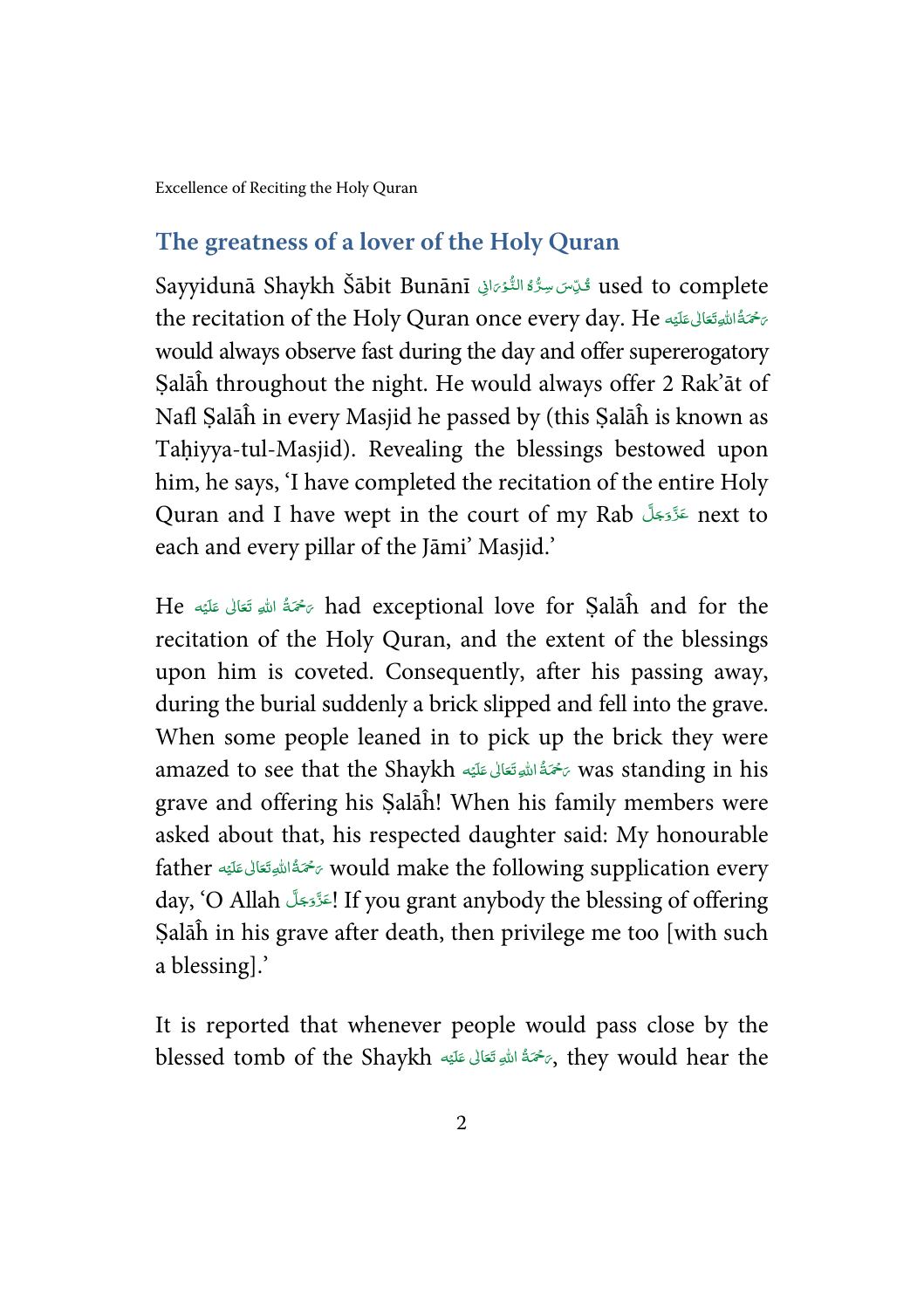<span id="page-8-0"></span>utterance of the recitation of the Holy Quran coming from inside the blessed grave. (Ḥilya-tul-Awliyā, vol. 2, pp. 362-366)

May Allah have mercy on him and forgive us for his sake! Á í

> اٰمِيۡن بِجَاهِ النَّبِيِّ  $\hat{\mathbf{d}}$ الْأَهِيْنِ صَلَّى اللهُ تَعَالٰى عَلَيْهِ وَأَلِهٖ وَسَلَّم ٰ ۡ ٰ

#### **Ten virtues for one letter**

The Noble and Glorious Quran is the Sacred Word of Allah ; reciting the Quran, teaching the Quran, listening í í to the Quran, and reciting the Quran for others to listen to, are all rewarding acts. On reciting one letter of the Holy Quran, one reaps ten virtues. In this respect, the Beloved and Blessed Prophet حَلَّىَ اللَّهُ تَعَالَى عَلَيْهِ وَاللهِ وَسَلَّم Prophet í ć í í í í of the Book of Allah , he will get one virtue which will be ś í equivalent to ten virtues. I am not saying that ٱللَّـمَّ (Alif-Lām-ة<br>م Mīm) is one letter; in fact اَلَفَ) (Alif) is one letter,  $\sqrt{Lam}$  is one letter, and مِينِهِ (Mīm) is one letter.' *(Sunan-ut-Tirmiżī, vol. 4,* pp. 417, Ḥadīš 2919)

> Tilāwat kī taufīq day day Yā Ilāĥī Gunāĥaun kī ĥo dūr dil say siyāĥī

To recite the Quran, O my Allah! Give me the ability So that my heart may be cleansed from iniquity

.<br>وا عَلَى الْح ہ<br>ا و<br>ا صَلُّوۡا عَلَى الْحَبِيۡبِ ۚ صَلَّى اللّٰهُ ֘ صَلَّى اللّٰهُ تَعَالٰى عَلٰى مُحَمَّد ٰ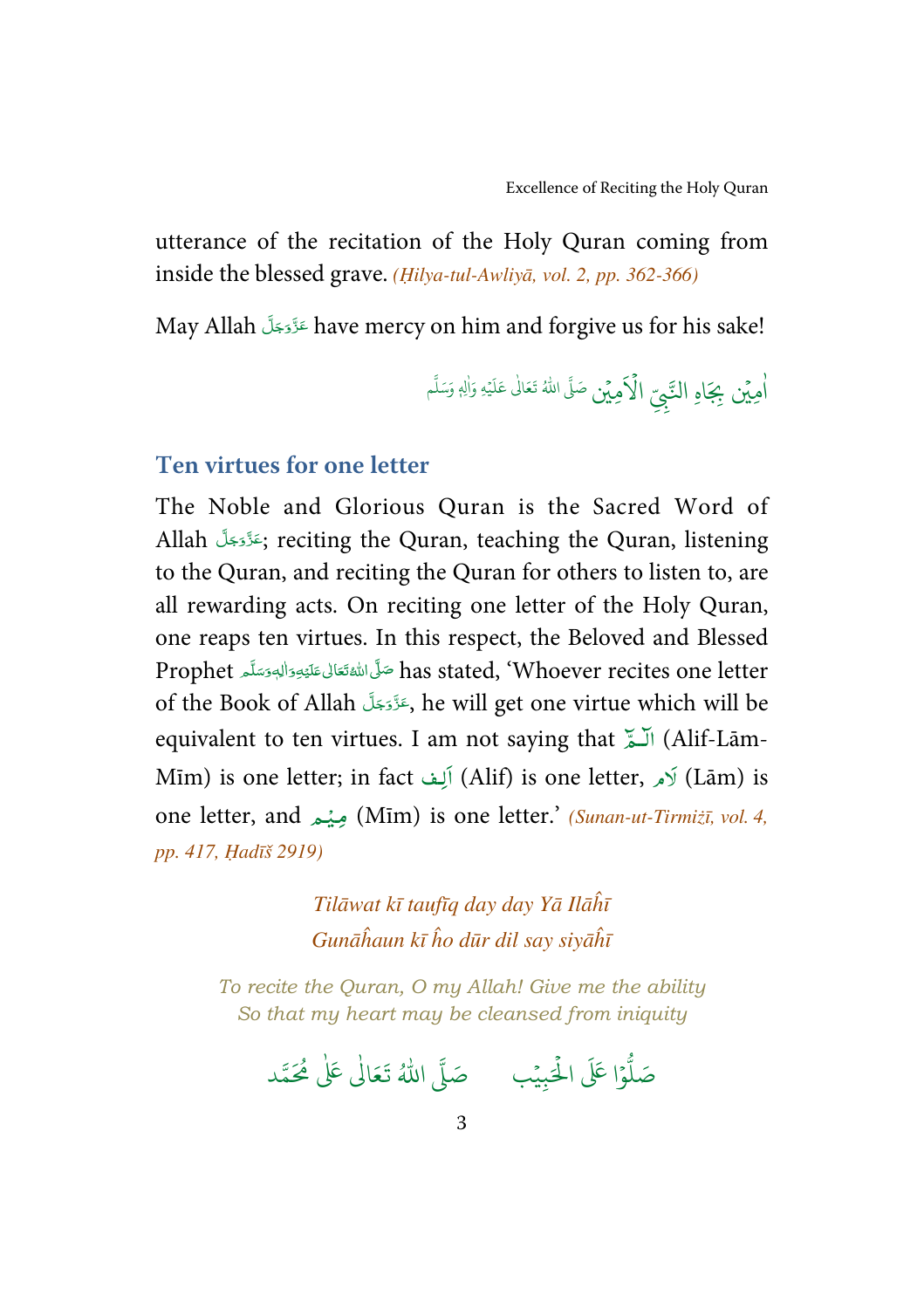#### <span id="page-9-0"></span>**The best person**

تَكَلَّ اللَّهُ تَعَانَى عَلَيْهِ وَالِهِ وَسَلَّم The Embodiment of Nūr, the Noble Prophet í í í í í ć has stated: خَيْرُ كُمْ مَنْ تَعَلَّمَ الْقُرْاٰنَ وَعَلَّمَهُ .has stated ֘ :<br>: ہ<br>آ ُ ֺ<u>֓</u> amongst you is the one who learnt the Holy Quran, and taught it to others. (Saḥīḥ Bukhārī, vol. 3, pp. 410, Ḥadīš 5027)

Sayyidunā Abū 'Abdur Raḥmān Sulamī حَيْمَاللَّهُ تَعَالَى عَنْهُ gidunā Abū 'Abdur Raḥmān Sulamī í ć í ŕ the Holy Quran in the Masjid and he would say, 'This Ḥadīš has made me seated here.' (Fayḍ-ul-Qadīr, vol. 3, pp. 618, Ḥadīš 3983)

> Allah mujĥay Ḥāfiẓ-e-Quran banā day Quran kay aḥkām pay bĥī mujĥ ko chalā day

O Allah! Make me a Ḥāfiẓ of the Holy Quran And make me steadfast upon the commands of the Holy Quran

> .<br>وا عَلَى الْحَ ہ<br>ا و<br>ا صَلُّوۡا عَلَى الْحَبِيۡبِ ۚ صَلَّى اللّٰهُ ֘ صَلَّى اللّٰهُ تَعَالٰى عَلٰى مُحَمَّد ٰ

#### **The Quran will intercede and take people into Paradise**

It is narrated by Sayyidunā Anas رَضِى اللَّهُ تَعَالَى عَنْهُ Anas أَسْتِينَ that the Prophet í í í ć í í of Mankind, the Peace of our heart and mind, the most Generous and Kind حَلَّى اللهُ تَعَانِى عَلَيْهِ وَالِهٖ وَسَلَّم and Kind í í í ć í í taught the Holy Quran, and then acted upon whatever is in the Holy Quran; the Quran will intercede for him and take him into Paradise.' (Al-Mu'jam-ul-Kabīr, vol. 10, pp. 198, Ḥadīš 10450; Tārīkh Dimashq, vol. 41, pp. 3)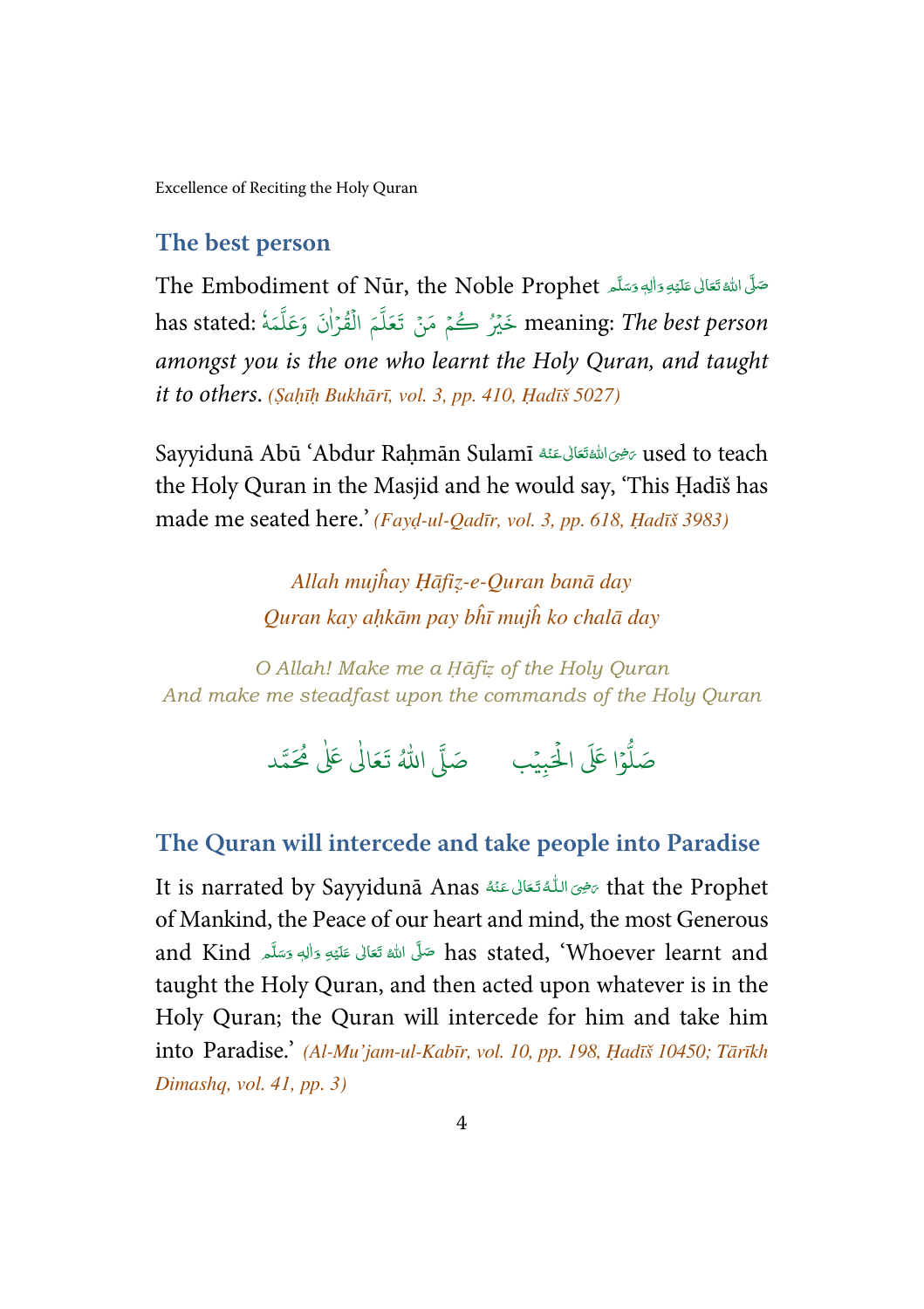<span id="page-10-0"></span>Ilāĥī khūb day day shauq Quran kī tilāwat kā Sharaf day Gumbad-e-Khazrā kay sāye mayn shaĥādat kā

The passion to recite the Quran for this I supplicate To die as a martyr under the Green Dome O Allah, make this my fate

> .<br>وا عَلَى الْح ر<br>أ و<br>أ صَلُّوۡا عَلَى الْحَبِيۡبِ ۚ صَلَّى اللّٰهُ ֘ صَلَّى اللهُ تَعَالٰى عَلٰى مُحَمَّد ٰ

#### **The excellence of teaching a verse or a Sunnaĥ**

It is narrated by Sayyidunā Anas سَرْحَاللهَ عَنْهُ Sayyidunā Anas مَرْحَى اللَّهُ آتَنَا لِسَمَاءَ It is narrated by Sayyidunā Anas í ć í í one verse of the Glorious Quran or any Sunnaĥ of the Dīn to anyone, Allah will prepare such a reward for him on the ś í Day of Judgement, that there will be no reward better than that for anybody. (Jam'-ul-Jawāmi', vol. 7, pp. 281, Ḥadīš 22454)

> .<br>وا عَلَى الْح ہ<br>ا و<br>ا صَلُّوۡا عَلَى الْحَبِيۡبِ ۚ صَلَّى اللّٰهُ ֘ صَلَّى اللّٰهُ تَعَالٰى عَلٰى مُحَمَّد ٰ

### **Rewards until the Day of Judgement for the one who teaches one verse!**

It is narrated by the possessor of two Nūrs, the compiler of the Holy Quran, Sayyidunā 'Ušmān Ibn 'Affān سَرْحَىَ اللَّهُ تَعَالَى عَنْهُ Holy Quran, Sayyidunā 'Ušmān Ibn í ć í í Holy Prophet حَلَّ اللهُ تَعَالَى عَلَيْهِ وَالِهِ وَسَلَّمَ Holy Prophet í í í í í ć one verse of the Holy Quran will receive double the reward of the one who learns [that verse].'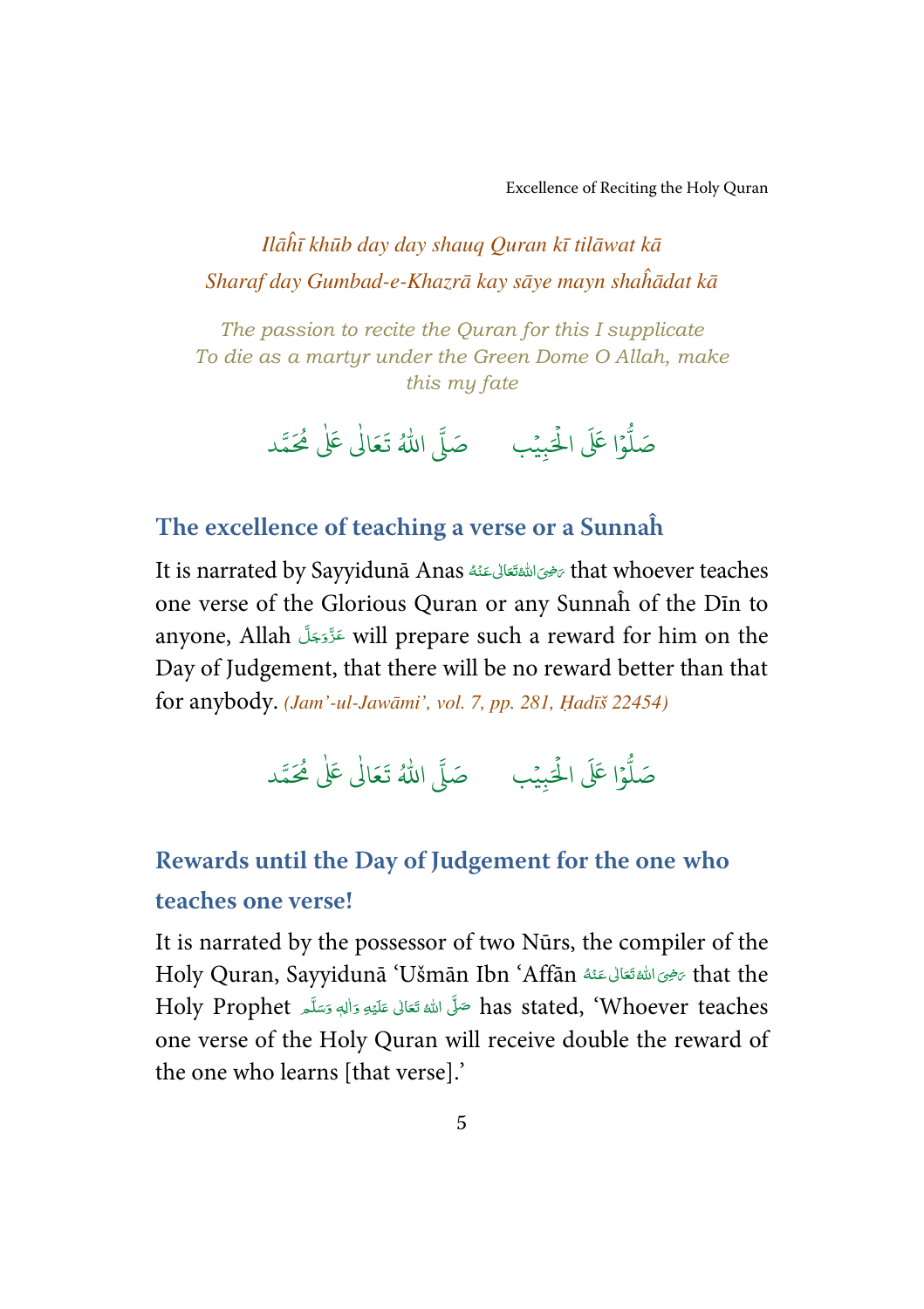<span id="page-11-0"></span>In another Ḥadīš, it is narrated by Sayyidunā Anas سَرْحَىَ اللَّهَ تَعَالَى عَنْهُ In í ć í ć that the Noble Prophet حَلَّى اللَّهُ تَعَالَى عَلَيْهِ وَالِهِ وَسَلَّمَ that the Noble Prophet í í ź í í í teaches one verse of the Glorious Quran, as long as that verse continues to be recited, he will continue to get reward.' (Jam'-ul-Jawāmi', vol. 7, pp. 282, Ḥadīš 22455-22456)

> Tilāwat kā jażbaĥ 'aṭā ker Ilāĥī Mu'āf farmā mayrī ĥar khaṭā Ilāĥī

The passion to recite the Quran – grant it to me O Allah! Forgive all my sins out of Your Mercy

.<br>وْا عَلَى الْحَ ہ<br>آ و<br>1 و<br>صَلَّ صَلُّوۡا عَلَى الْحَبِيۡبِ ۚ صَلَّى اللّٰهُ  $\overline{\phantom{a}}$ صَلَّى اللّٰهُ تَعَالٰى عَلٰى مُحَمَّد ٰ

**Allah increases the reward until the Day of Judgement** 

It is mentioned in a Ḥadīš, 'Whoever teaches one verse of the Book of Allah عَزَّدَمَكَّ or one chapter of knowledge, Allah عَزَّدَمَكَ will í í ś í continue to increase his reward until the Day of Judgement.' (Tārīkh Dimashq, vol. 59, pp. 290)

> 'Aṭā ĥo shauq Maulā Madrasay mayn ānay jānay kā Khudāyā żauq day Quran pařĥnay kā pařĥānay kā

O my Rab! Bestow upon me the passion to seek the knowledge of Islam O Allah! Grant me the enthusiasm to learn and teach the Holy Quran

.<br>وا عَلَى الْح ر<br>أ و<br>ا صَلُّوۡا عَلَى الْحَبِيۡبِ ۚ صَلَّى اللّٰهُ ֘ صَلَّى اللهُ تَعَالٰى عَلٰى مُحَمَّد ٰ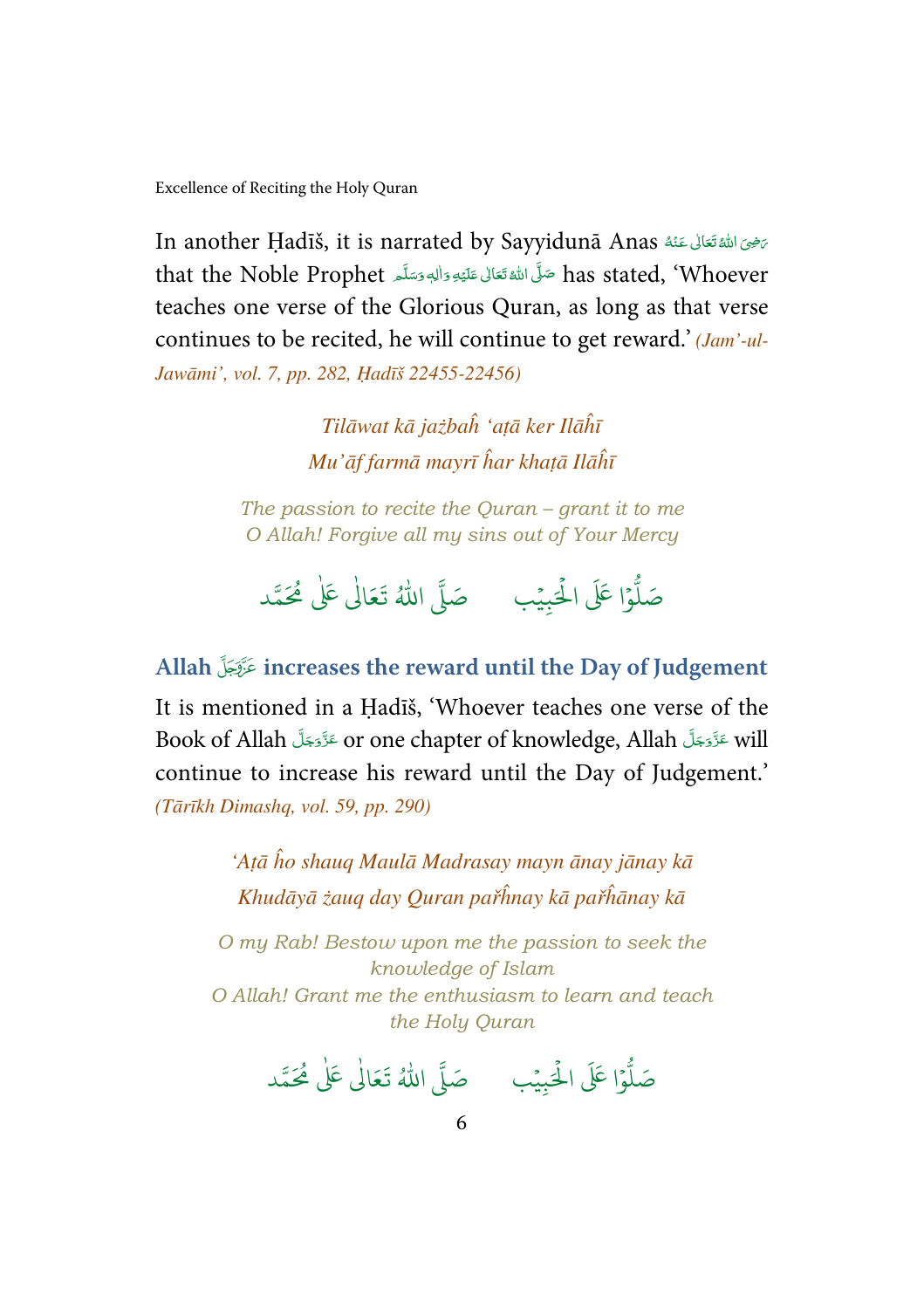#### <span id="page-12-0"></span>**Memorized 15 parts of the Quran in the womb of mother**

A useful question, with its faith-enlightening reply, is hereby presented from Malfūẓāt-e-A'lā Ḥaḍrat:

**Question:** Your eminence! Is there any age specified in the Sharī'aĥ for 'Taqrīb-e-Bismillāĥ<sup>1</sup>?'

**Response:** There is nothing fixed in the Sharī'aĥ [in this regard], however, the age of 4 years, 4 months and 4 days has been considered [for this] by the respected scholars. When Sayyidunā Shaykh Khuwājaĥ Quṭb-ul-Ḥaq Waddīn Bakhtiyār Kākī ﴿  $\bar{\kappa}$ as 4 years, 4 months and 4 days old, his í í í 'Taqrīb-e-Bismillāĥ' was arranged and people were invited. Sayyidunā Shaykh Khuwājaĥ Gharīb Nawāz سَحْمَةُاللهِتَعَالى عَلَيْهِ Sayyidunā Shaykh Khuwājaĥ Gharīb Nawāz í í ś present and was about to ask the child to recite the بِسۡسِمِ اللّٰہ . then he was invoked with Divine Inspiration [Ilĥām], 'Wait, Ḥamīduddīn Nāgorī is coming and he will teach [the child to recite إِيسۡسِمِ اللَّهُ.' At the same time in Nāgor, Qāḍī Ḥamīduddīn -تَحَةُ اللهِ تَعَالَى عَلَيْه $\sigma$  received Divine Inspiration telling him to go í í í and teach one of the servants of Allah to recite the بَيْسَــِمِ الله . Immediately, he visited the ceremony and said to the child, 'Son! Recite ' بِسْـمِ اللَّهِ الرَّحْـمٰنِ الرَّحِيْمِ'. Son! Recite' ֧֘ ٰ ֘֝ and he continued 'أَعُوْذُ بِاللَّهِ مِنَ الشَّيْطْنِ الرَّجِيْمِ بِسْـمِ اللَّهِ الرَّحْـمْنِ الرَّحِيْمِ ؚ<br>ؙ ر<br>م ا ُ ֘ ٰ  $\overline{\phantom{a}}$ ֧֘ ٰ  $\overline{\phantom{a}}$ 

l

<sup>&</sup>lt;sup>1</sup> Ceremony to solemnize the commencement of reciting of the Holy Quran by one's child.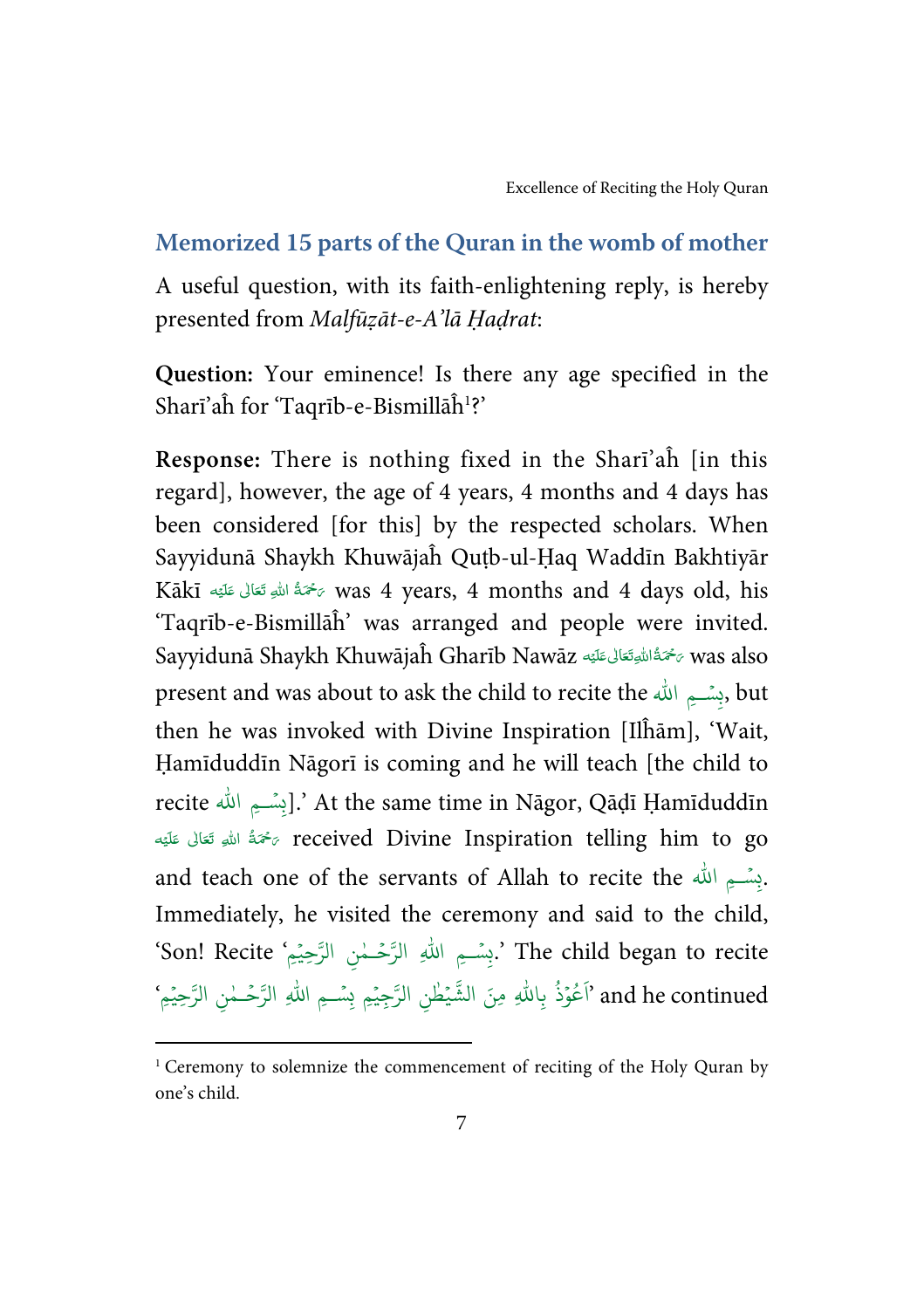to recite from the beginning of the Holy Quran until he had completed the recitation of 15 parts by heart.

Shaykh Qāḍī Ḥamīduddīn and Shaykh Khuwājaĥ Gharīb Nawāz قحِحَقُهَا اللَّهُ تَعَالَى said, 'Son! Continue reciting!' The young child í í í í í replied, 'I had heard this much in the womb of my mother, and this is as much as she had memorized, so I too memorized this much!' (Malfūẓāt-e-A'lā Ḥaḍrat, pp. 481)

May Allah have mercy on them and forgive us for their sake! ś í

> اْمِيۡن بِجَاهِ النَّبِيِّ  $\hat{\mathbf{d}}$ الْإِهِيْنِ صَلَّى اللهُ تَعَالٰى عَلَيْهِ وَأَلِهٖ وَسَلَّم ٰ ۡ ٰ

Khudā Apnī ulfat mayn ṣādiq banā day Mujĥay Mustafa kā Tū 'āshiq banā day

O Allah! Make me truthful in my love for You And make me a sincere devotee of Your Prophet too!



Unfortunately, due to a lack of Islamic knowledge, many Muslims today are unaware of the rulings of Sharī'aĥ regarding the recitation of the Quran, teaching the Quran, listening to the Quran, touching the Quran, etc. In order to propagate the knowledge of Islam, and with the intention of saving Muslims from sins, a bouquet of colourful Madanī pearls is hereby presented.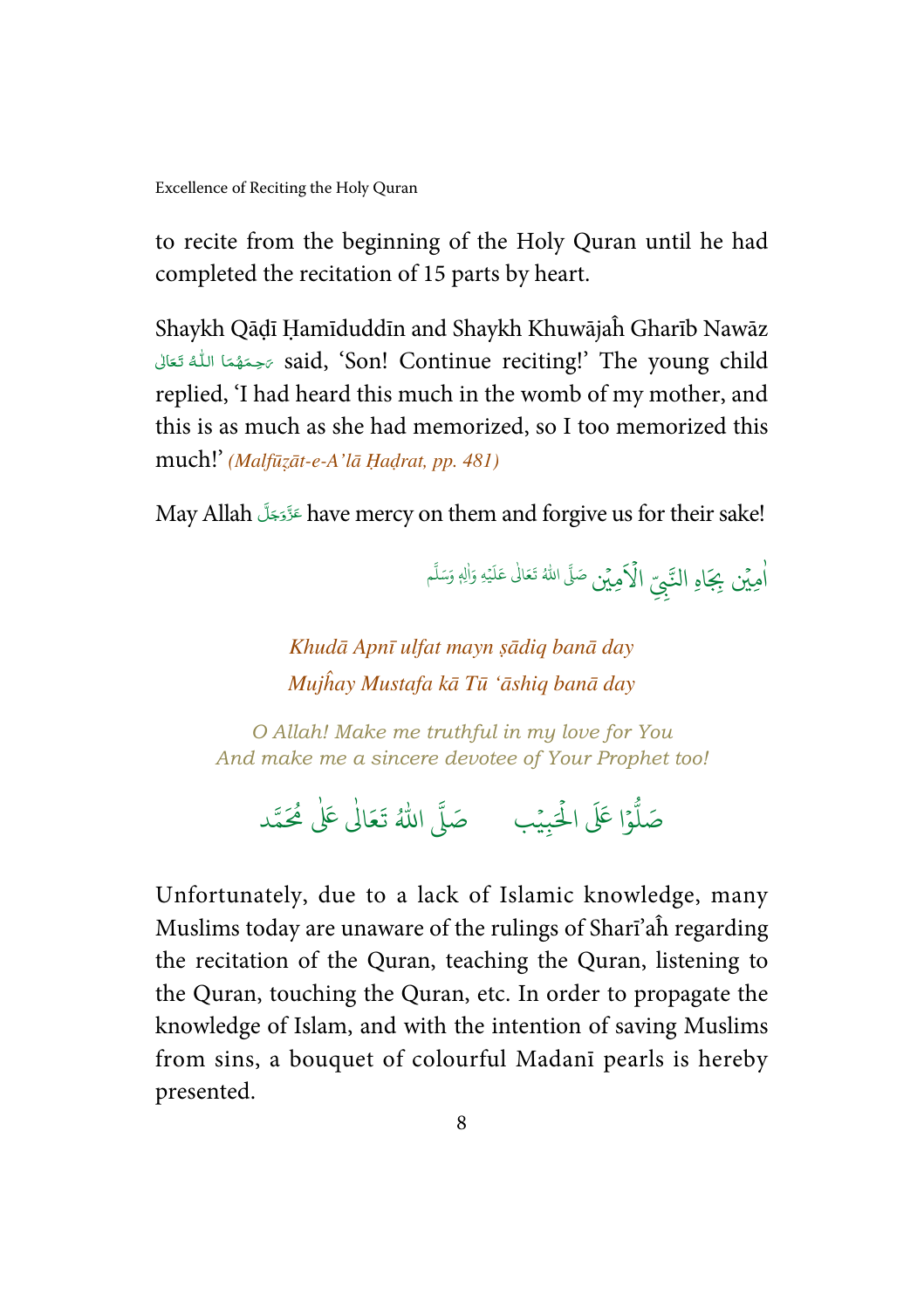### <span id="page-14-0"></span>**21 Madanī pearls regarding the recitation of the Holy Quran**

- 1. Amīr-ul-Mu`minīn, Sayyidunā 'Umar Fārūq-e-A'ẓam ć نضِىَ اللهُ تَعَالَى عَنْهُ  $\sim$  used to kiss the Holy Quran in the morning í ć í í every day, and would say, 'This is the covenant of my Rab جَّزَّوَجَلَّ, and His Book.' *(Durr-e-Mukhtār, vol. 9, pp. 634)* í í
- 2. It is Mustaḥab to recite Ta'awwuż ' ۡ و ع َ ذ ِا. ب ' when beginning ٍ<br>م ا ُ Tilāwat, and it is Sunnaĥ to recite Tasmiyaĥ 'يِسْسِمِ الله' at the start of a Sūraĥ, otherwise it is Mustahab.

(Baĥār-e-Sharī'at, vol. 1, part 3, pp. 550)

- 3. If Tilāwat is started from Sūraĥ At-Taubaĥ, then recite both Ta'awwuż and Tasmiyaĥ; however, if Tilāwat is started from before this point, and Sūraĥ At-Taubaĥ comes along during the recitation, there is no need to recite Tasmiyaĥ. The recitation of special Ta'awwuż at the start of this Sūraĥ, which has been introduced by some of the Ḥuffāẓ of these times is baseless. Moreover, the common view that Tasmiyaĥ should not be recited even when starting from Sūraĥ At-Taubaĥ is simply incorrect. (ibid, pp. 551)
- 4. It is Mustahab to perform Tilāwat in the state of Wudū, facing the Qiblaĥ, and whilst wearing good garment.

(ibid, pp. 550)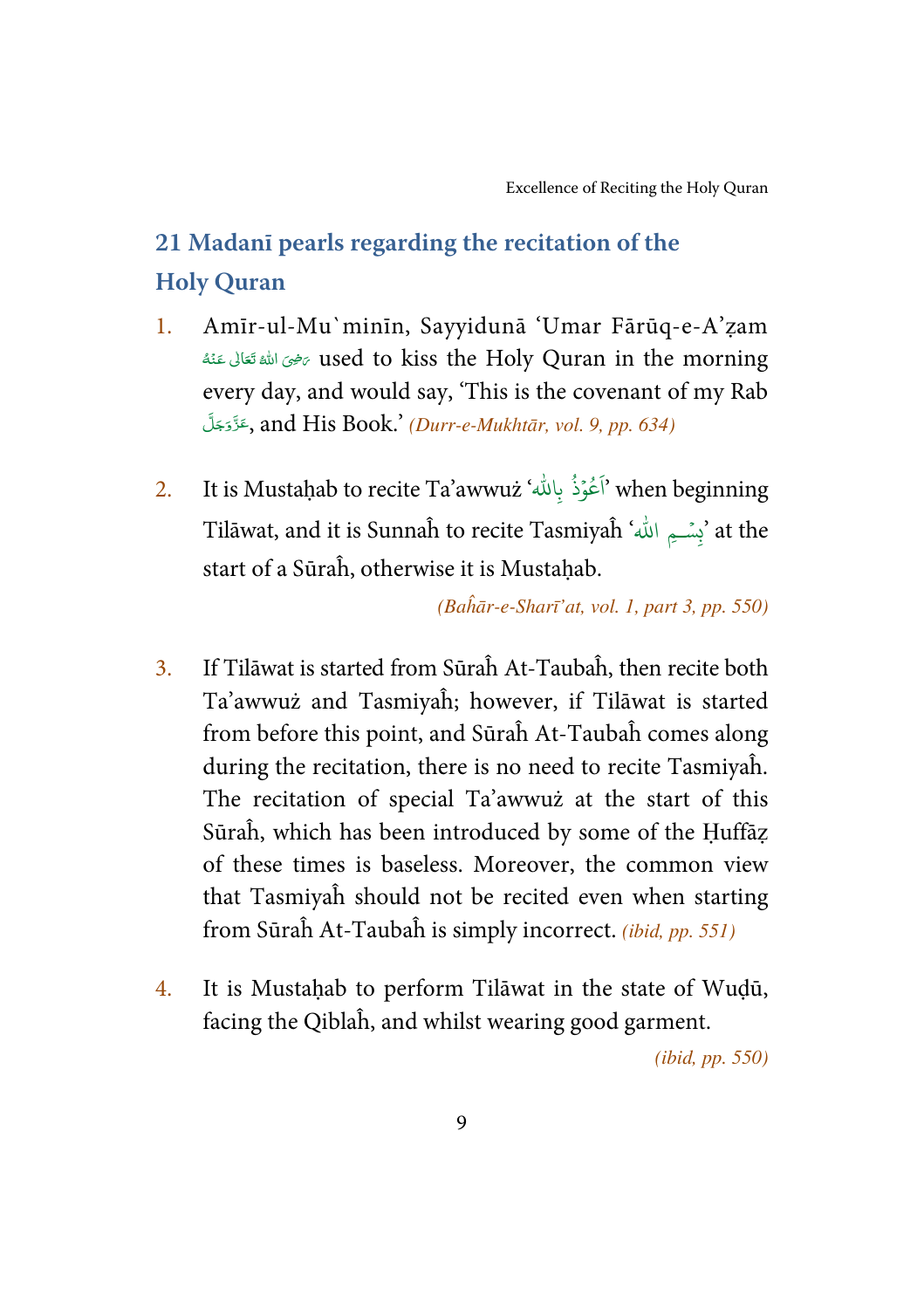- 5. Reciting the Holy Quran by looking at it is preferable than reciting it by heart, because this not only involves reciting the Quran, but it also includes looking at the Holy Quran as well as touching it, and all these are acts of worship. (Ghunya-tul-Mutamallī, pp. 495)
- 6. The Holy Quran should be recited in an exceedingly elegant voice, and if somebody does not possess a pleasant voice, he should try to beautify his voice when reciting. However, it is impermissible to recite in such a tone that causes the improper utterance, missing or adding letters, like the way that singers do. Take utmost care in upholding the rules and regulations of recitation [Tajwīd].

(Durr-e-Mukhtār, Rad-dul-Muḥtār, vol. 9, pp. 694)

- 7. It is preferred to recite the Holy Quran in an audible voice, as long as it doesn't cause trouble for anybody who is praying, anybody who is ill or anybody who is asleep. (Ghunya-tul-Mutamallī, pp. 497)
- 8. When the verses of the Holy Quran are recited aloud, some people, although remaining silent, continue to look around and continue to perform various movements and gestures. Such people should note that listening attentively is also essential in addition to remaining silent. In this respect, A'lā Ḥaḍrat, the leader of the Aĥl-e-Sunnat, Shaykh Imām Aḥmad Razā Khān  7- 2   6 ;&7- has stated on page í j ĺ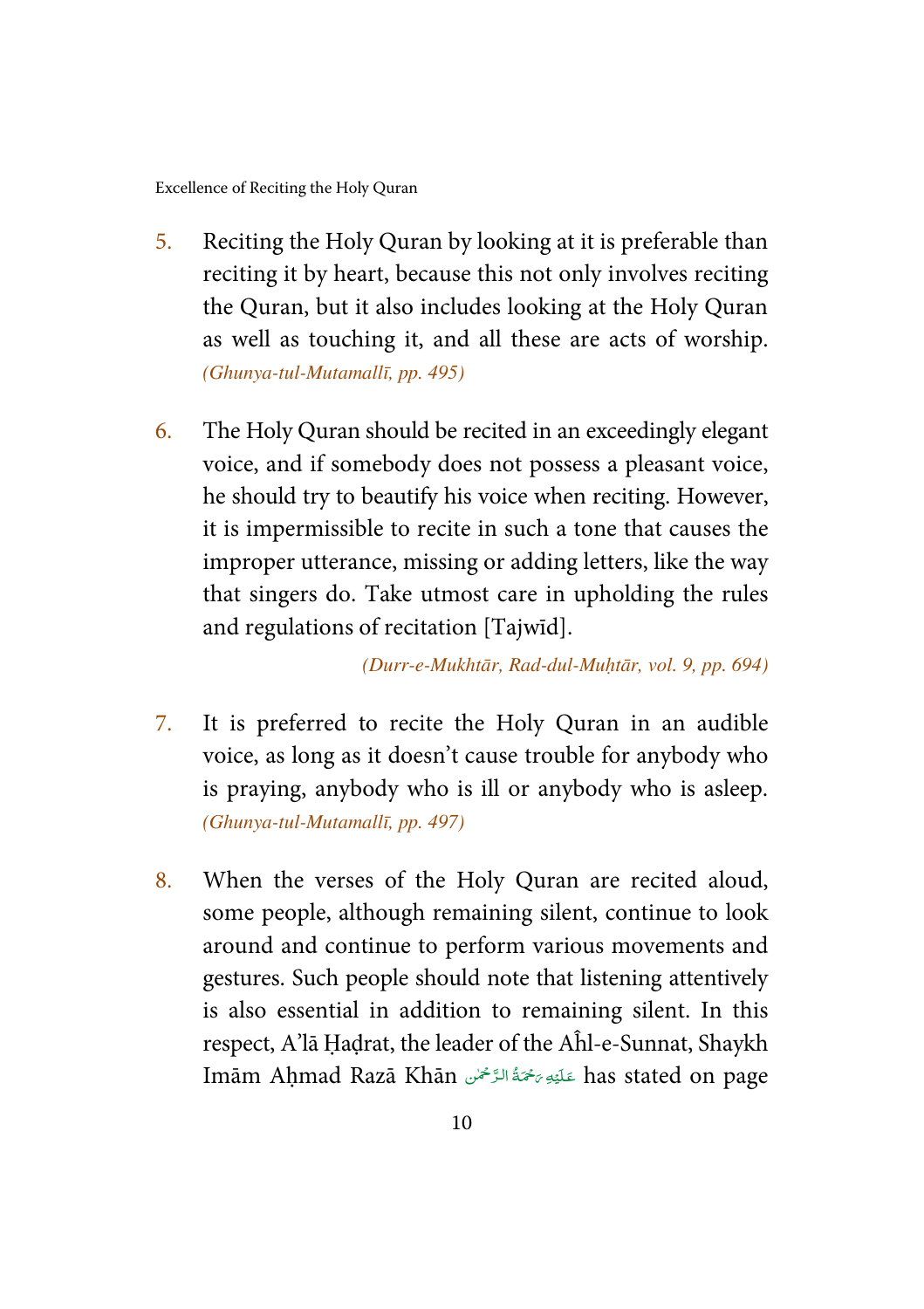352 of volume 23 of Fatāwā Razawiyyaĥ, 'It is Farḍ [compulsory] to listen attentively and to remain silent when the Holy Quran is recited. Allah has stated: ś í

#### وَ إِذَا قُرِئَ الْقُرْأَنُ فَاسْ --ٰ -֘  $\overline{\cdot}$ فَاسْتَمِعُوْا لَهُ ֧֦֘ -:  $\ddot{\cdot}$ لَهُ وَأَنْصِتُوْا لَعَلَّكُمْ ់ ֦֧ --ے<br>آ ۔<br>نَعَلَّ  $\tilde{\mathbf{r}}$ لَعَلَّكُمْ تُرْحَمُوْنَ ۞ ֧֦֘ --

And when the Quran is recited, listen to it attentively and remain silent, so that mercy may be bestowed upon you.' [Kanz-ul-Īmān (Translation of Quran)] (Part 9, Al-A'rāf, verse 204)

- 9. When the Holy Quran is recited aloud, it is Farḍ on all attendees to listen to it provided they have congregated for the purpose of listening. Otherwise, it is sufficient if one of them listens, while others may carry out their activities. (Fatāwā Razawiyyaĥ – referenced, vol. 23, pp. 353)
- 10. It is Ḥarām for everybody in a gathering to recite aloud. In gatherings of Īṣāl-e-Šawāb, usually everybody recites aloud – this is Ḥarām [strictly forbidden]. If a number of people recite, the ruling for them is to recite quietly. (Baĥār-e-Sharī'at, vol. 1, part 2, pp. 552)
- 11. If, when reciting in the Masjid, other people are present who are offering Ṣalāĥ or reciting invocations, you should recite in such a volume that only you can hear; the sound should not reach the person next to you.
- 12. It is impermissible to recite the Holy Quran aloud in the marketplace, or anywhere where people are working. If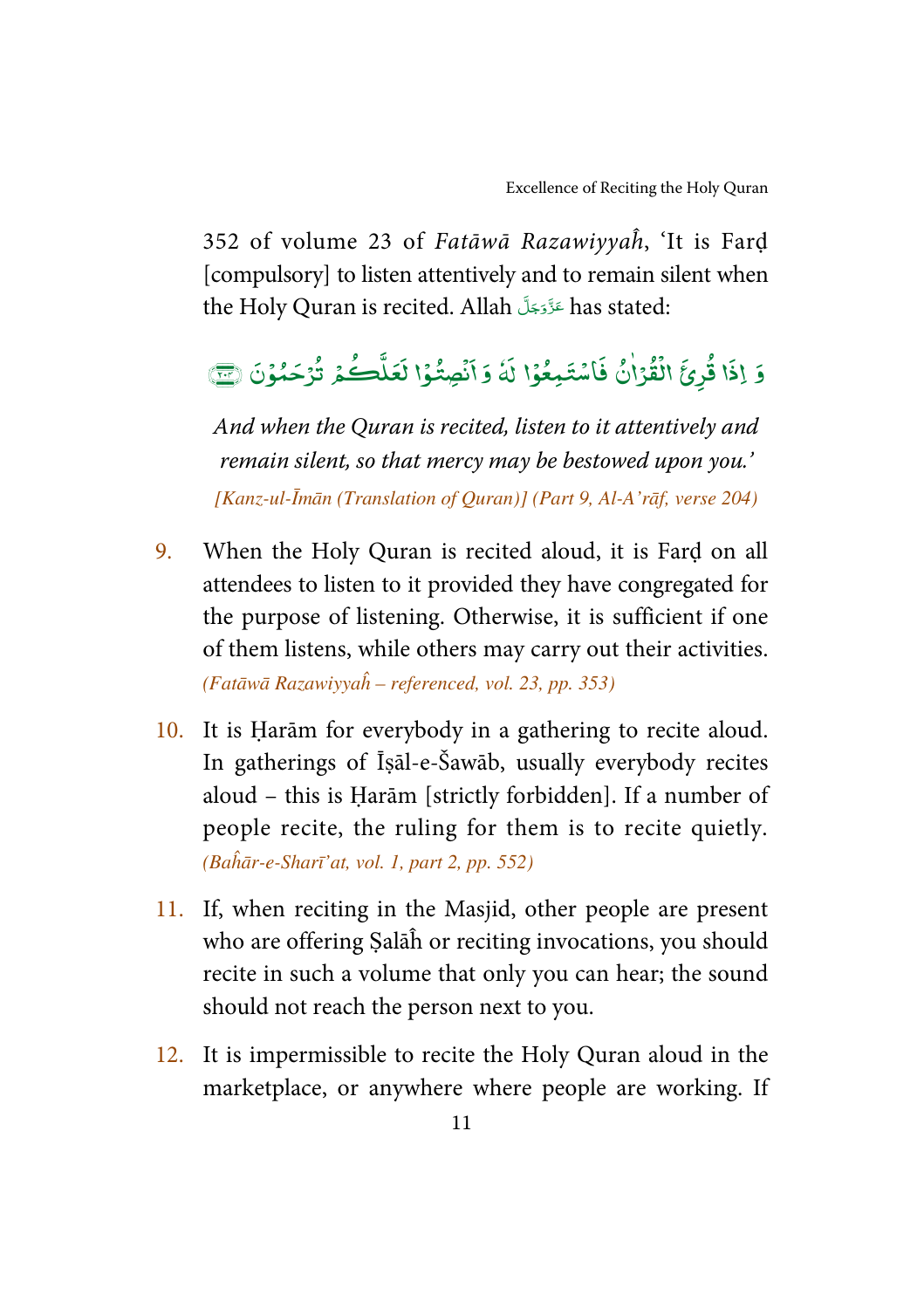the people do not listen to the recitation, then the sin will be upon the reciter. If the reciter began reciting before the people became occupied in their work at a place that is not specified for work, then if people do not listen to the recitation, the sin will be upon those people. However, if he began to recite after they had already started working; the sin will be on the reciter. (Ghunya-tul-Mutamallī, pp. 497)

- 13. It is also forbidden to recite aloud where somebody is learning Islamic knowledge, or where a student of Islamic sciences is revising or researching. *(ibid)*
- 14. There is no harm in reciting the Holy Quran whilst lying down, as long as the legs are folded up [i.e. not stretched out] and the face is not covered. Additionally, it is also permissible to perform Tilāwat whilst walking or working, provided attention of the heart is not distracted; otherwise it would be Makrūĥ [disliked]. (ibid, pp. 496)
- 15. It is impermissible to recite the Holy Quran in the bathroom or in places of impurity. (ibid)
- 16. Listening to the recitation of the Holy Quran is better than reciting the Holy Quran or offering Nafl Ṣalāĥ [supererogatory prayer]. (ibid, pp. 497)
- 17. If somebody recites incorrectly, it is Wājib for the listener to correct him, provided that it does not create animosity or envy. (ibid, pp. 498)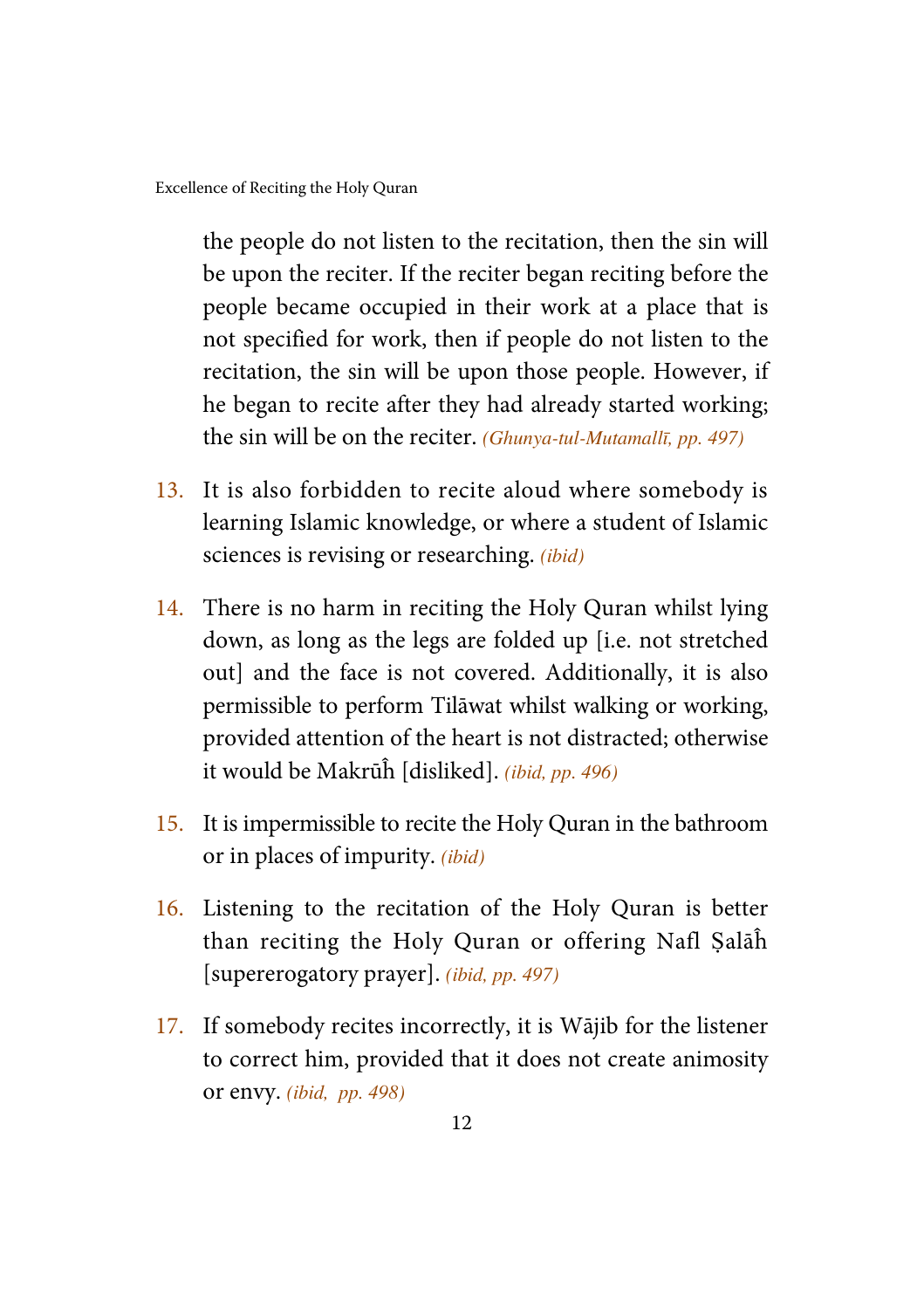- 18. In the same way, if somebody takes somebody else's Quran temporarily, and he notices some printing or transcription error in it, it is Wājib for him to inform the owner. *(Baĥār-e-*Sharī'at, vol. 1, part 3, pp. 553)
- 19. In the summer, it is better to complete the recitation of the Holy Quran in the morning, whereas in the winter, it is better to complete it in the initial part of the night, because it is mentioned in a Ḥadīš, 'Whoever completes the recitation of the Holy Quran at the start of the day, angels will ask forgiveness for him until the evening, and whoever completes it at the beginning of the night, angels will ask forgiveness for him until the morning.'

As the daytime is longer in the summer, completing the recitation of the Holy Quran in the morning will result in more supplications for forgiveness by the angels. On the other hand, the nights are longer in winter; therefore completing it in initial part of the night will amount to more [supplications for] forgiveness. (Ghunya-tul-Mutamallī, pp. 496)

- 20. When the recitation of the full Quran is completed, it is better to recite Sūraĥ Al-Ikhlāṣ 3 times. This also applies when offering Tarāwīḥ Ṣalāĥ; however, if completion is being done in Farḍ Ṣalāĥ, do not recite Sūraĥ Al-Ikhlāṣ more than once. (ibid)
- 21. On completion of the recitation of the full Holy Quran, after reciting Sūraĥ An-Nās, recite Sūraĥ Al-Fātihaĥ and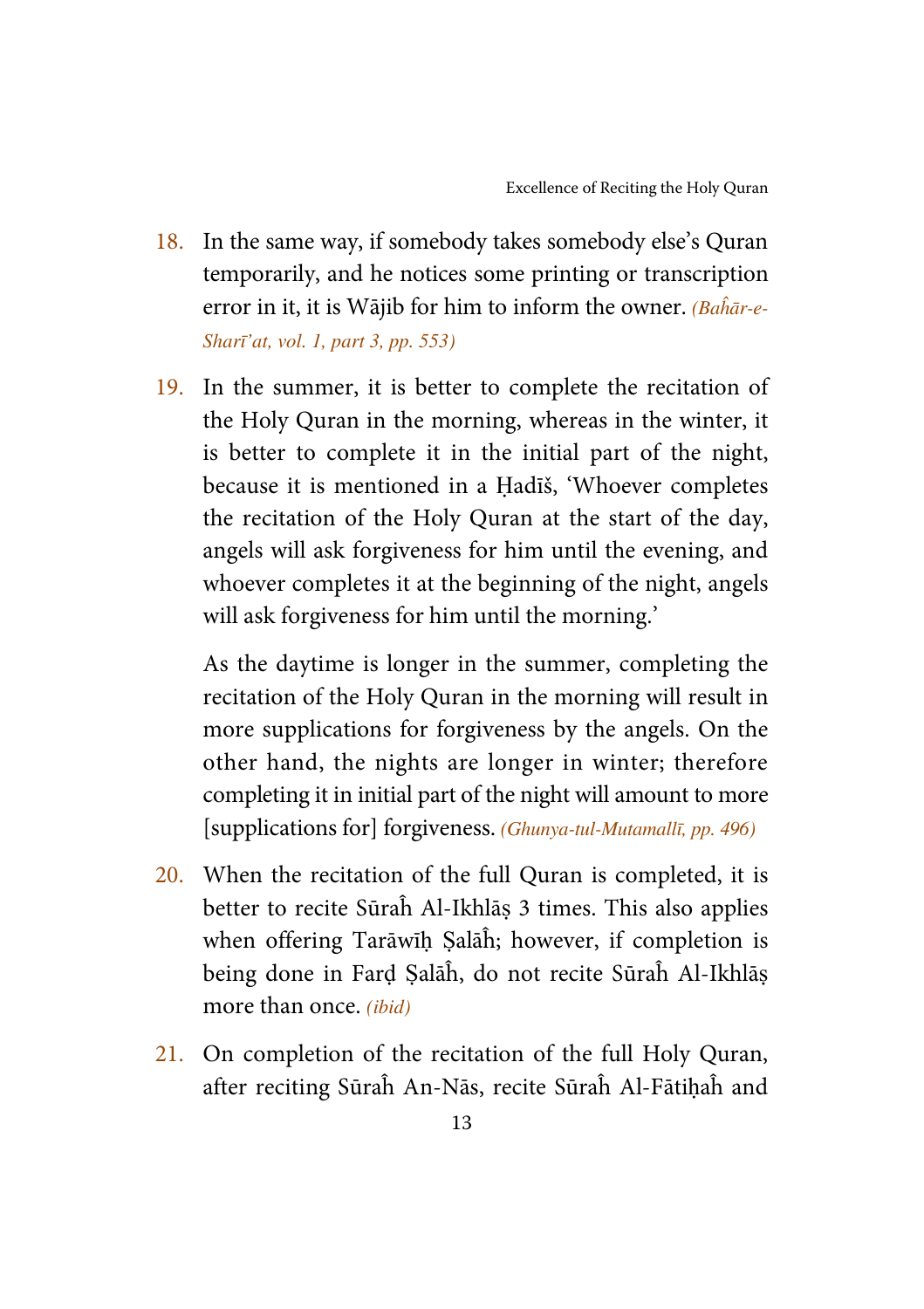<span id="page-19-0"></span>Sūraĥ Al-Baqaraĥ up to رَ َاولَمِيكَ هُمُ الْنُفْلِحُوْنَ ۞ Sūraĥ Al-Baqaraĥ up to ---֧֘ ۡ -֧֧<sup>֓</sup>֧֓ -Du'ā [supplication], because this is Sunnaĥ.

In this respect, Sayyidunā 'Abdullāĥ Bin 'Abbās كَتَبْحَثَانَ عَنْهُمَا In this respect, Sayyidunā 'Abdullāĥ Bin í ć í 5 í í í has reported from Sayyidunā Ubayy Bin Ka'b أَرَّضِي اللَّهُ تَعَانَى عَنْهُ لَمَّا لِلْمَا لِلْمَّاسِيَّةِ لِل í ć í ć When the Merciful Prophet سَلَّىَ اللَّهُ تَعَانَى عَلَيْهِ وَاللهِ وَسَلَّمَ When the Merciful Prophet í í í í í ć ْقُلْ اَخُوْذُ بِرَبِّ النَّاسِ الَّهِ `` he would start Sūraĥ Al-Fātiḥaĥ, then ֘ --֦֧֦ -Sūraĥ Al-Baqaraĥ up to 'وَ أُولَيْهِكَ هُمُ الْمُفْضِّوْنَ ۞ 'sūraĥ Al-Baqaraĥ up to ---֘ ۡ -֧֘ asking the Du'ā [supplication] for the completion of the recitation of the full Quran, he would quit.'

(Al-Itqān fī 'Ulūm-il-Quran, vol. 1, pp. 158)

#### **The Madanī child revealed the secret!**

Sayyidunā Abū 'Abdullāĥ حَمَّةُ اللهِ تَعَالَى عَلَيْهِ has stated, 'Sayyidunā í í í Shaykh Abul Ḥasan Muhammad Bin Aslam Ṭūsī  9 2   :  6  <4   = ۡ í í used to take utmost care in concealing his good deeds, to the extent that he once said, 'If it were up to me, I would hide away from even Kirāman Kātibīn (the two respected angels who write down a person's deeds) to perform the worship of Allah !' í í The narrator has stated, 'I was in the company of the Shaykh for a period of over 20 years but I never saw him, other than on Fridays, performing even two Rak'āt of Nafl Ṣalāĥ. The Shaykh ةَ اللهِتَعَالِ عَلَيْهِ $\sim$  would take a pot of water into his special room and í í í then close the door from the inside. I was never able to find out what he ٱلْمَوْتَعَالَى عَلَيْهِ what he ٱلْمَوْتَعَالَى عَلَيْهِ what he ٱلْمَوْتَعَالَى عَلَيْهِ  $\dim$  his room, until one day, when his son ś í í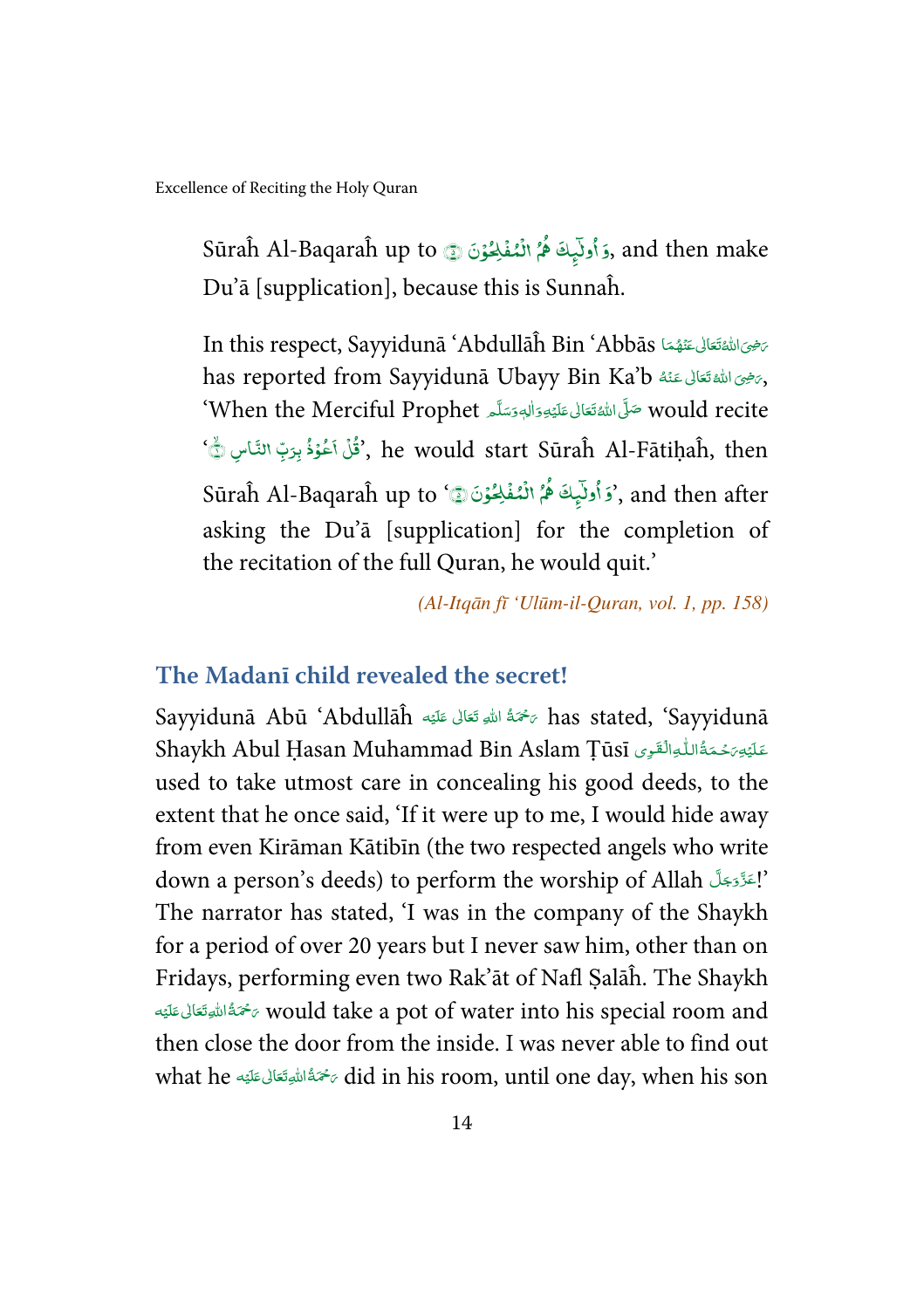began to cry loudly. As the child's mother began to try to calm the child down, I asked, 'Why is the child crying so much?' Then the respected lady said, 'This child's father (Sayyidunā Shaykh Abul Ḥasan Ṭūsī (ﷺاللهيققاني عَليّه السلام السلام) recites the Holy Quran in í í í this room and cries [with fear of Allah ], so this child also ś í begins to cry upon hearing his father crying!'

Shaykh Abū 'Abdullāĥ '  (&  )  6 7- 2 stated, 'Shaykh Sayyidunā í í í Abul Ḥasan Ṭūsī سَحْمَةُ اللهِ تَعَانَى عَلَيْهِ, in order to protect himself from í ś í the perils of ostentation, would take so much care to conceal his good deeds that after performing worship in his special room and before coming out, he would wash his face and apply kohl to his eyes, so that nobody would be able to guess that he had been crying by looking at his face or eyes!'

(Ḥilya-tul-Awliyā, vol. 9, pp. 254)

May Allah have mercy on him and forgive us for his sake! í í

> اْمِيۡن بِجَاهِ النَّبِيِّ  $\hat{\mathbf{v}}$ الْإِهِيْنِ صَلَّى اللهُ تَعَالٰى عَلَيْهِ وَأَلِهٖ وَسَلَّم ٰ ֧֘ ٰ

Mayrā ĥar 'amal bas Tayray wāsitay ĥo Ker ikhlāṣ aysā 'aṭā Yā Ilāĥī

May my every action be solely for You Grant me such sincerity – I implore You!

.<br>وا عَلَى الْح ر<br>أ و<br>أ صَلُّوۡا عَلَى الْحَبِيۡبِ ۚ صَلَّى اللّٰهُ ֘ صَلَّى اللهُ تَعَالٰى عَلٰى مُحَمَّد ٰ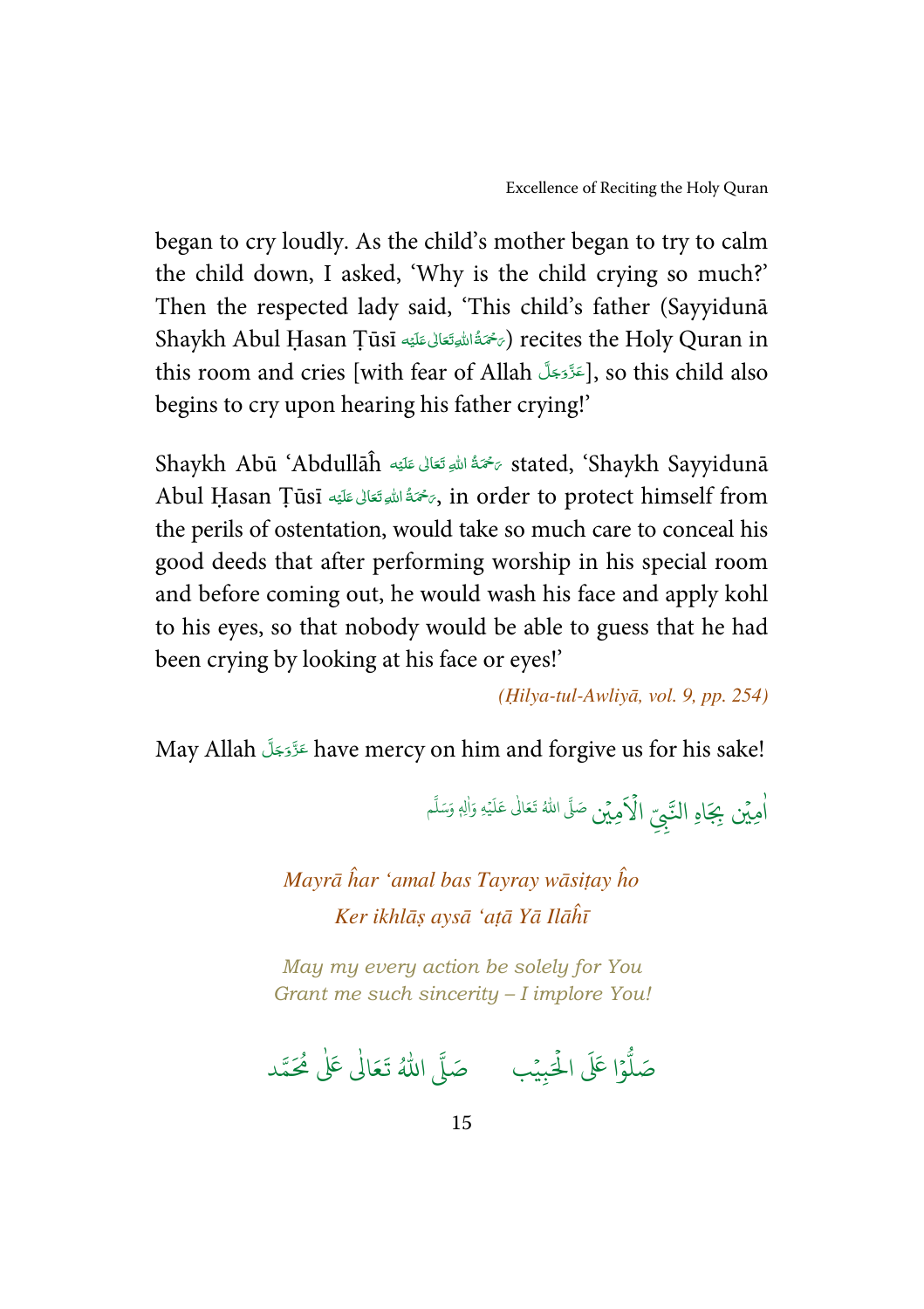$\overline{a}$ 

<span id="page-21-0"></span>ŕ شَبْحُنَ اللُّــهِ عَزَدَمَلَ On one hand, these are the most sincere and & -Í í devout people who conceal their good deeds; and unfortunately, on the other hand, there are the naive, sincerity-lacking people like us, who loudly proclaim and declare any good deeds we perform. First of all, we do not even manage to perform good deeds, and if we rarely succeed in doing a good deed, we end up showing off!

> Nafs-e-badkār nay dil per yeĥ qiyāmat tawřī 'Amal-e-nayk kiyā bĥī to cĥupānay na diyā

My insolent ego has affected my heart deep inside it When I did a good deed, I wasn't able to hide it

> .<br>وا عَلَى الْحَ ہ<br>ا و<br>ا صَلُّوۡا عَلَى الْحَبِيۡبِ ۚ صَلَّى اللّٰهُ ֘ صَلَّى اللّٰهُ تَعَالٰى عَلٰى مُحَمَّد ٰ

**It is Far**ḍ **on every Muslim to recite the Holy Quran correctly & to abstain from incorrect recitation** 

The leader of the Aĥl-e-Sunnat, 'Allāmaĥ Maulānā Al-Ḥāj Al-Ḥāfiẓ Al-Qārī Ash-Shāĥ Imām Aḥmad Razā Khān حَلَيْوَبَحْمَةُالرَّحْمَنِ í j ֚ has stated, 'Without doubt, to learn enough Tajwīd that one is able to correctly pronounce every letter<sup>1</sup> and save himself from mistakes in recitation is Farḍ-e-'Ayn [compulsory for every individual].' (Fatāwā Razawiyyaĥ – referenced, vol. 6, pp. 343)

<sup>&</sup>lt;sup>1</sup> That is to articulate all of the Quranic letters from their correct point of articulation according to the principles of Tajwīd.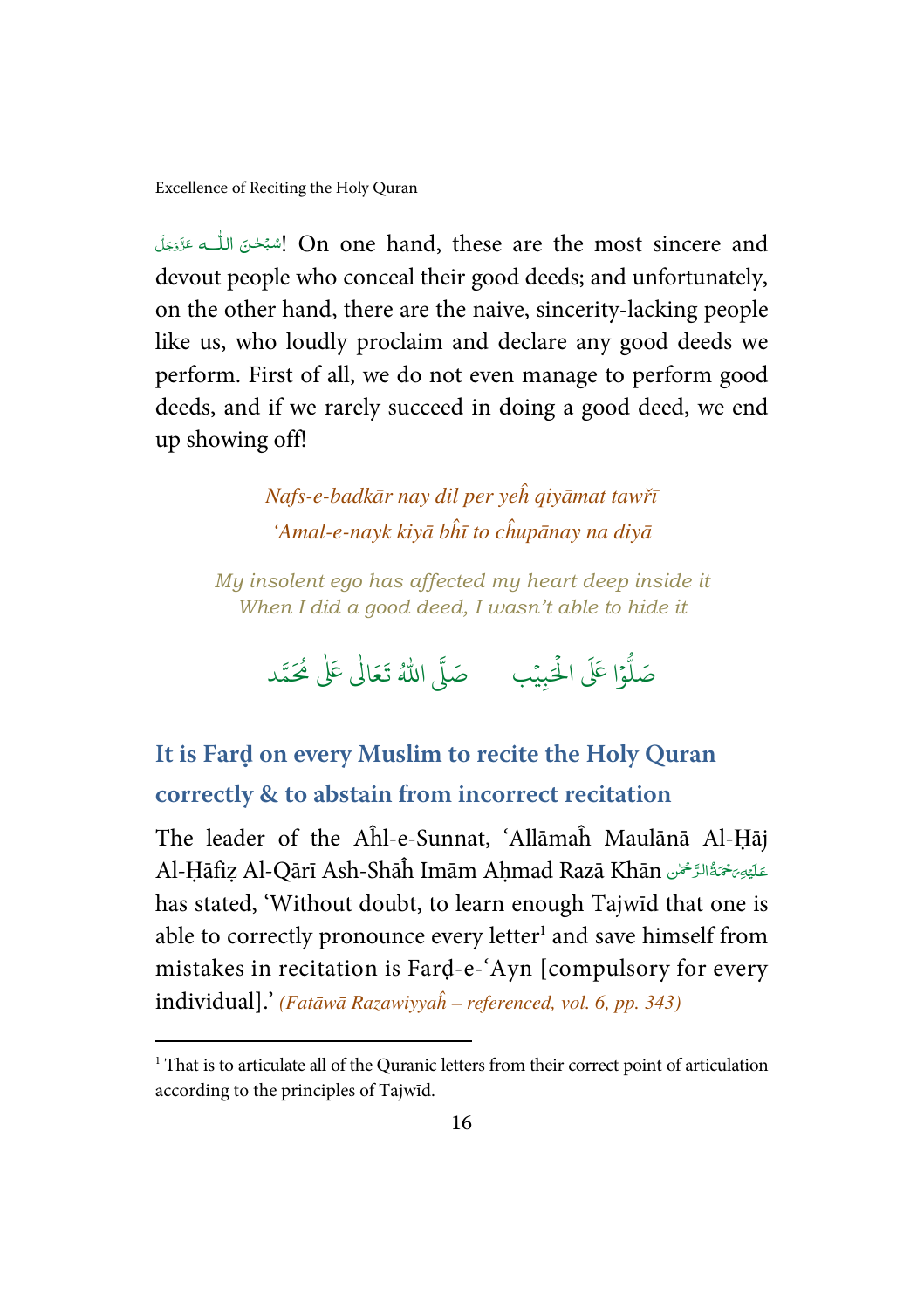#### <span id="page-22-0"></span>**The excellence of Madanī children who recite the Quran**

Allah عَزَّدَجَلَّ wills to torment the people of the earth, but when ś í He hears the children reciting the Holy Quran, He í í ś í holds the torment back. (Sunan Dārimī, vol. 2, pp. 530, Hadīš 3345)

> Ĥo karam Allah! Ḥāfiẓ Madanī munno kay ṭufayl Jagmagātay Gumbad-e-Khazrā kī kirno kay ṭufayl

> O Allah! Bless us for the sake of those children, who have the Quran memorized Bless us for the sake of the Green Dome, whose light has the world mesmerized

.<br>وا عَلَى الْح ر<br>أ و<br>أ صَلُّوۡا عَلَى الْحَبِيۡبِ ۚ صَلَّى اللّٰهُ ֘ صَلَّى اللهُ تَعَالٰى عَلٰى مُحَمَّد ٰ

From the platform of Dawat-e-Islami – the global باآلحَمْدُلِلُّـمَّتَزَمَلَ j ć ć Ş í non-political movement for propagation of the Quran and Sunnaĥ – countless institutions have been established in various countries across the world, under the name of Madrasa-tul-Madīnaĥ.

At the time of writing this, in Pakistan, there are 50,000 boys and girls being taught recitation and memorization of the Holy Quran for free in these Madāris. Additionally, classes for adults who wish to learn the correct pronunciations of the Holy Quran, under the name of Madrasa-tul-Madīnaĥ (for adults) have also been established in innumerable Masājid and at other locations. In these classes, people who remain busy with work and other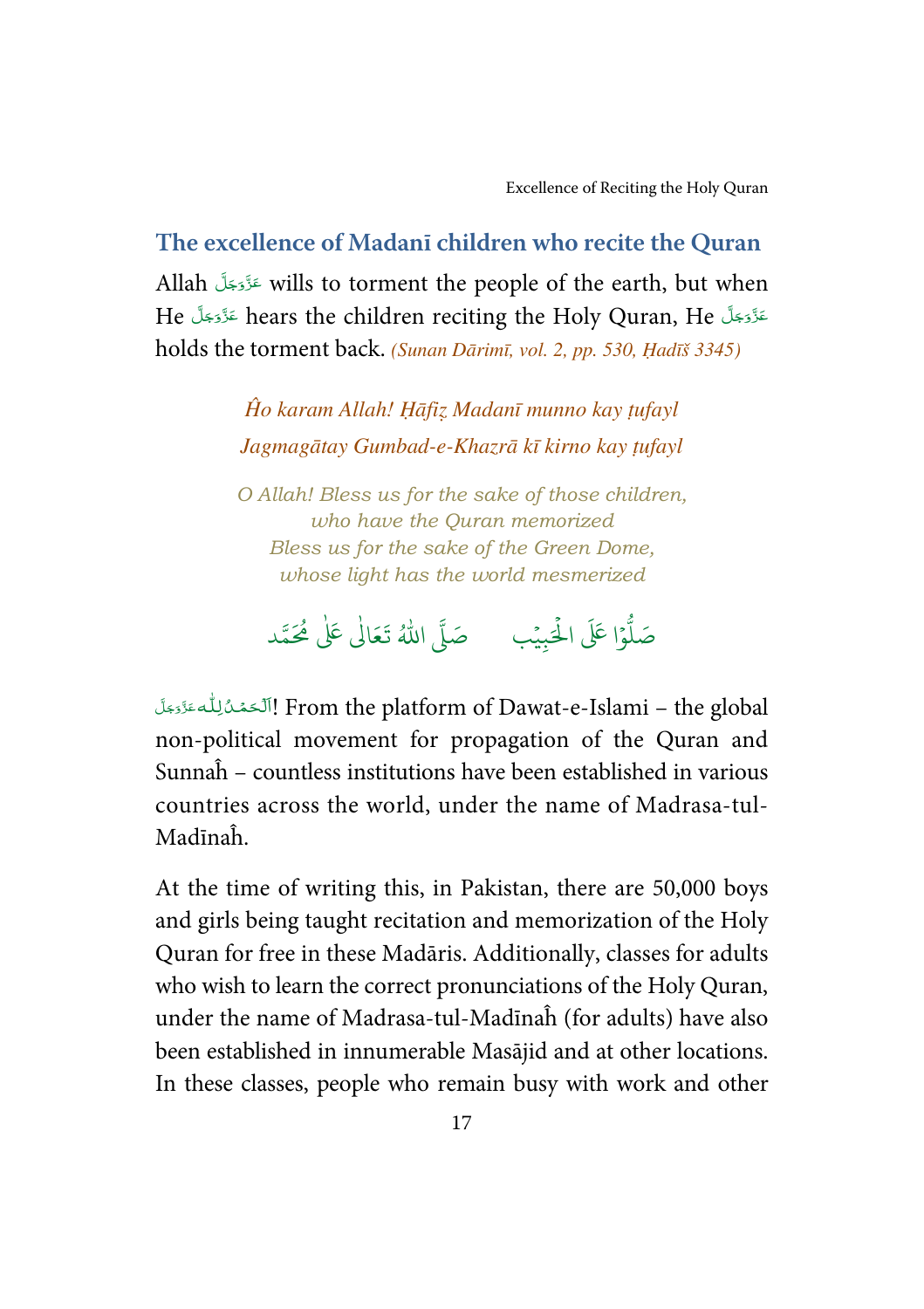<span id="page-23-0"></span>activities throughout the day are taught the correct way to recite the Glorious Quran and various Du'ās [supplications] and Sunnaĥs, usually after Ṣalāt-ul-'Ishā for approximately 40 minutes. أَٱلۡحَمۡدُلِلُّهٴ يَرۡدَىَنَا Similar institutions, with the same name, j í ś ś í have also been established for Islamic sisters.

#### **14 Madanī pearls regarding Sajdaĥ Tilāwat**

- 1. Sajdaĥ Tilāwat becomes Wājib when one recites or hears a verse of Sajdaĥ [prostration]. (Al-Ĥidāyaĥ, vol. 1, pp. 78)
- 2. Recitation of the translation of a verse of Sajdaĥ in Persian or any other language also makes the Sajdaĥ Wājib on the reciter and the listener, whether the listener understands that this was a verse of Sajdaĥ or not. However it is necessary to inform him that it was the translation of a verse of Sajdaĥ if he is unaware of it. And if it was the recitation of a verse of Sajdaĥ, then it is not necessary to inform the listener that it was a verse of Sajdaĥ.

(Fatāwā 'Ālamgīrī, vol. 1, pp. 133)

- 3. It is a condition for recitation that the volume of recitation should be at least such that it can be heard by the reciter himself if there is nothing preventing him from hearing. (Baĥār-e-Sharī'at, vol. 1, part 4, pp. 728)
- 4. It is not necessary for the listener to have intentionally heard the verse; the Sajdaĥ becomes Wājib even on hearing the verse unintentionally. (Al-Ĥidāyaĥ, vol. 1, pp. 78)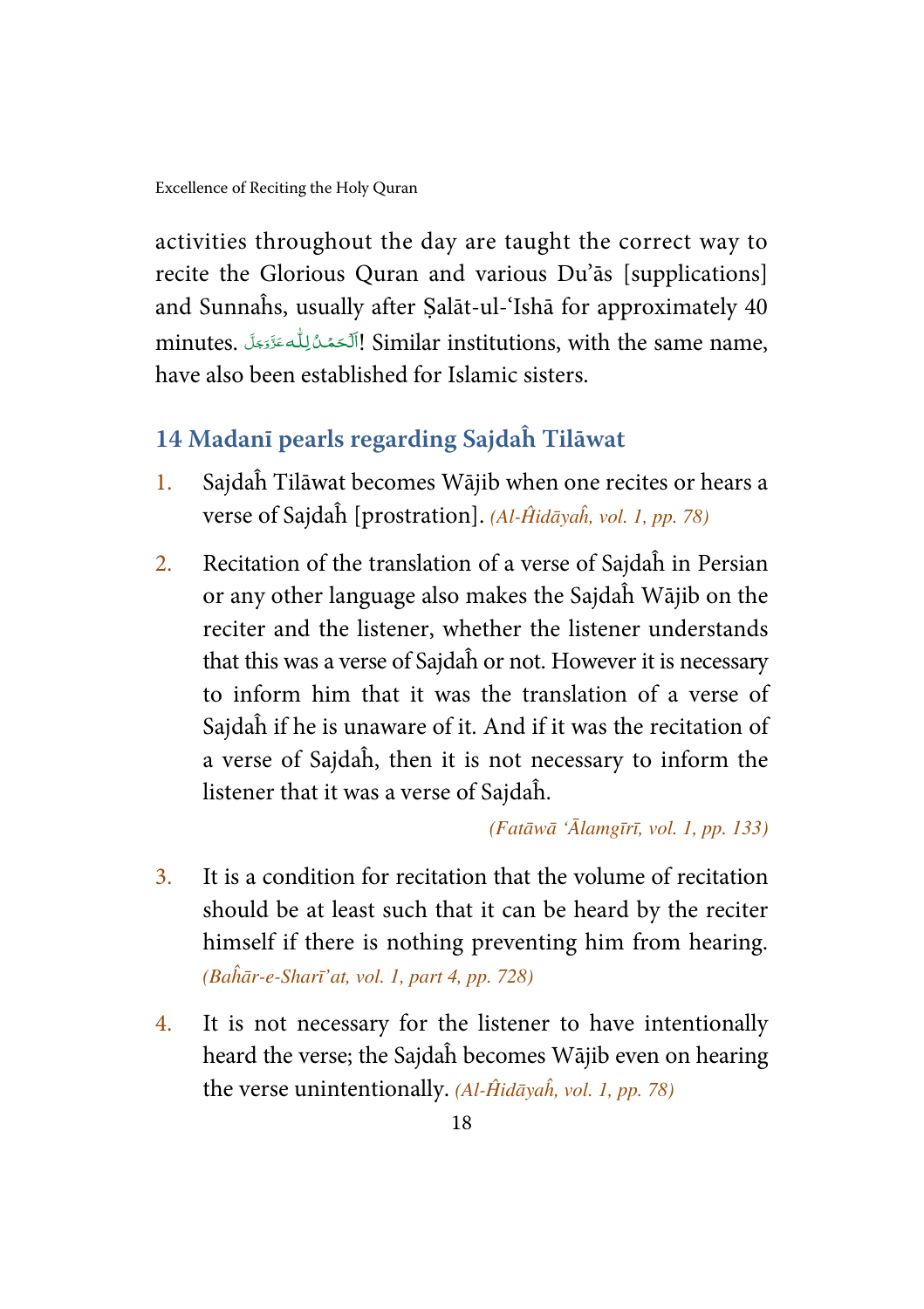- 5. If the verse was recited with such a volume that it can be heard, but because of noise or deafness he was unable to hear, the Sajdaĥ becomes Wājib on him. However, if his lips merely moved but sound was not produced, the Sajdaĥ will not be Wājib. (Fatāwā 'Ālamgīrī, vol. 1, pp. 132)
- 6. It is not necessary to recite the entire verse for the Sajdaĥ to become Wājib. Merely reciting the word which contains the matter of the Sajdaĥ, along with a word present before or after it, is sufficient [for it to become Wājib].

(Rad-dul-Muḥtār, vol. 2, pp. 694)

- 7. **Method of Sajdaĥ Tilāwat:** The Sunnaĥ method of the Sajdaĥ is as follows: Stand up, and then whilst saying بِّ الْاَعْلٰيُّ go into Sajdaĥ and recite اَللّٰهُ اَڪْبَر ا مُبۡحَٰنَ رَبِّیَ a minimum ֘ ا of 3 times. Then whilst saying ,اَللّٰهُ اَڪْبَر stand up. Reciting ا اَللهُ اَڪْبَر before and after the Sajdaĥ is Sunnaĥ. Standing ا before going into Sajdaĥ and standing after performing the Sajdaĥ both are Mustahab. (Durr-e-Mukhtār, vol. 2, pp. 699)
- $8.$  It is not required to raise the hands when saying آللهُ اَڪْبَر  $\,$ ا for the Sajdaĥ Tilāwat, nor is it required to recite the Tashaĥĥud (Attaḥiyyāt) or to make the Salām.

(Tanvīr-ul-Abṣār, vol. 2, pp. 700)

9. When making an intention for the Sajdaĥ Tilāwat, it is not necessary to relate it to the specific verse; a general intention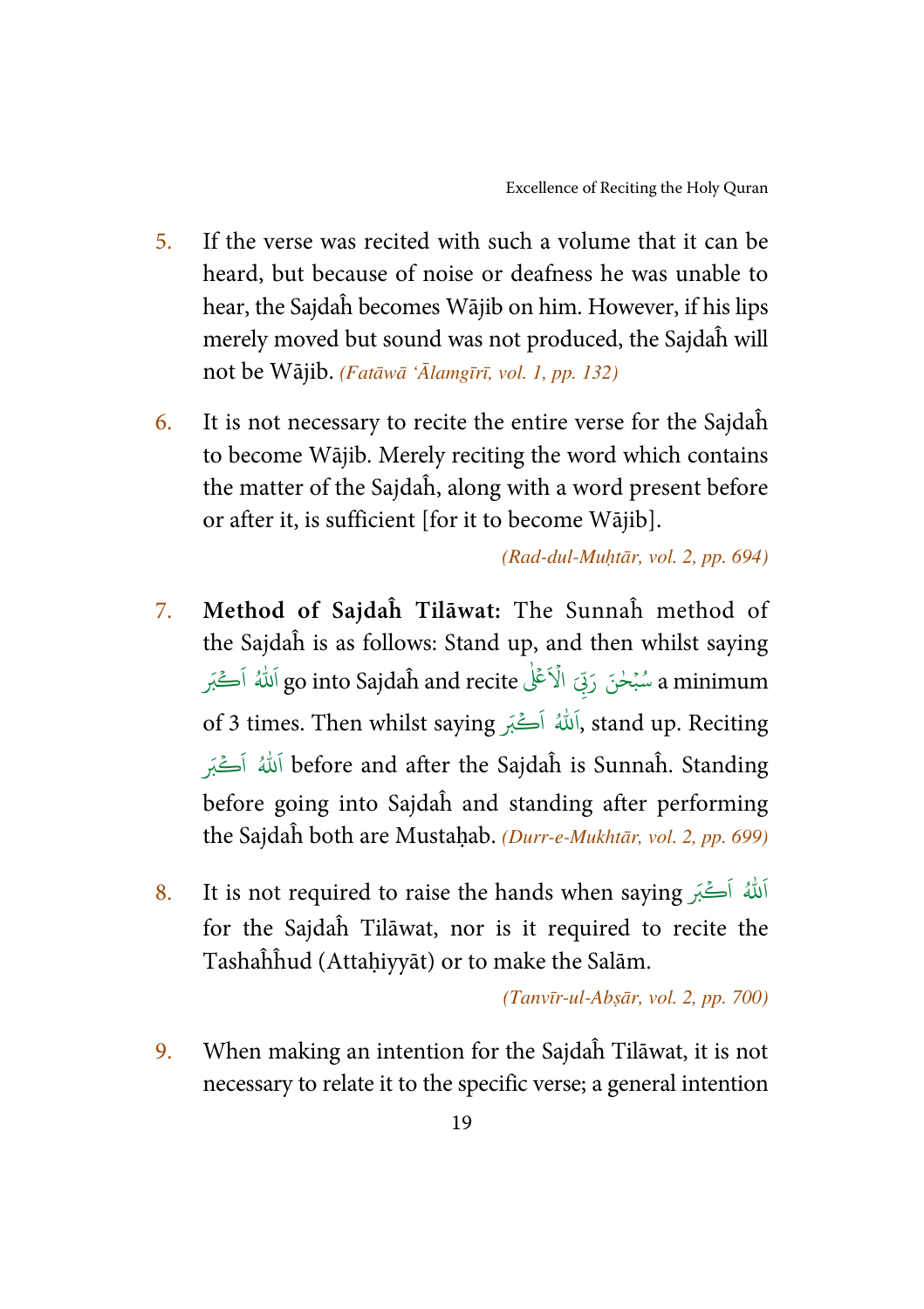$\overline{a}$ 

of performing Sajdaĥ Tilāwat is sufficient. (Durr-e-Mukhtār, Rad-dul-Muḥtār, vol. 2, pp. 699)

- 10. If a verse of Sajdaĥ is recited outside of Ṣalāĥ, it is not Wājib to perform the Sajdaĥ immediately. It is, however, preferred to perform it immediately. If one is in the state of Wuḍū, then delaying it is Makrūĥ Tanzīĥī. (Durr-e-Mukhtār, vol. 2, pp. 703)
- 11. If it is not possible to perform the Sajdaĥ at that time for any reason, it is Mustahab for the reciter and the listener to recite:

#### .<br>سَمِعۡنَا وَ ֧֘  $\mathbf{r}$ أطَعْنَا ; í ْطَعْنَا َ ٌ خُفْرَانَكَ رَبَّنَا وَ اِلَيۡ ֧֘ -֓  $\overline{\cdot}$ لَيۡكَ الۡمَصِيۡرُ ۚ لِسَنَّ ؚ<br>; ֧֦֓

We heard and we obeyed, may forgiveness be granted by You, O our Lord, and towards You we have to return.

[Kanz-ul-Īmān (Translation of Quran)] (Part 3, Al-Baqaraĥ, verse 285) (Rad-dul-Muḥtār, vol. 2, pp. 703)

 $12.$  If, in the same Majlis<sup>1</sup> (gathering), one verse of Sajdah is repeatedly recited or listened to, only one Sajdaĥ will be Wājib, even if it is heard from different people. Similarly, if one recited a verse [of Sajdaĥ], and then he heard the same verse from someone else, only one Sajdaĥ would be Wājib upon him. (Durr-e-Mukhtār, Rad-dul-Muḥtār, vol. 2, pp. 712)

<sup>&</sup>lt;sup>1</sup> For the definition of a Majlis and for more details regarding gatherings, refer to the publication of Maktaba-tul-Madīnaĥ: Baĥār-e-Sharī'at, volume 1, part 4, page 736.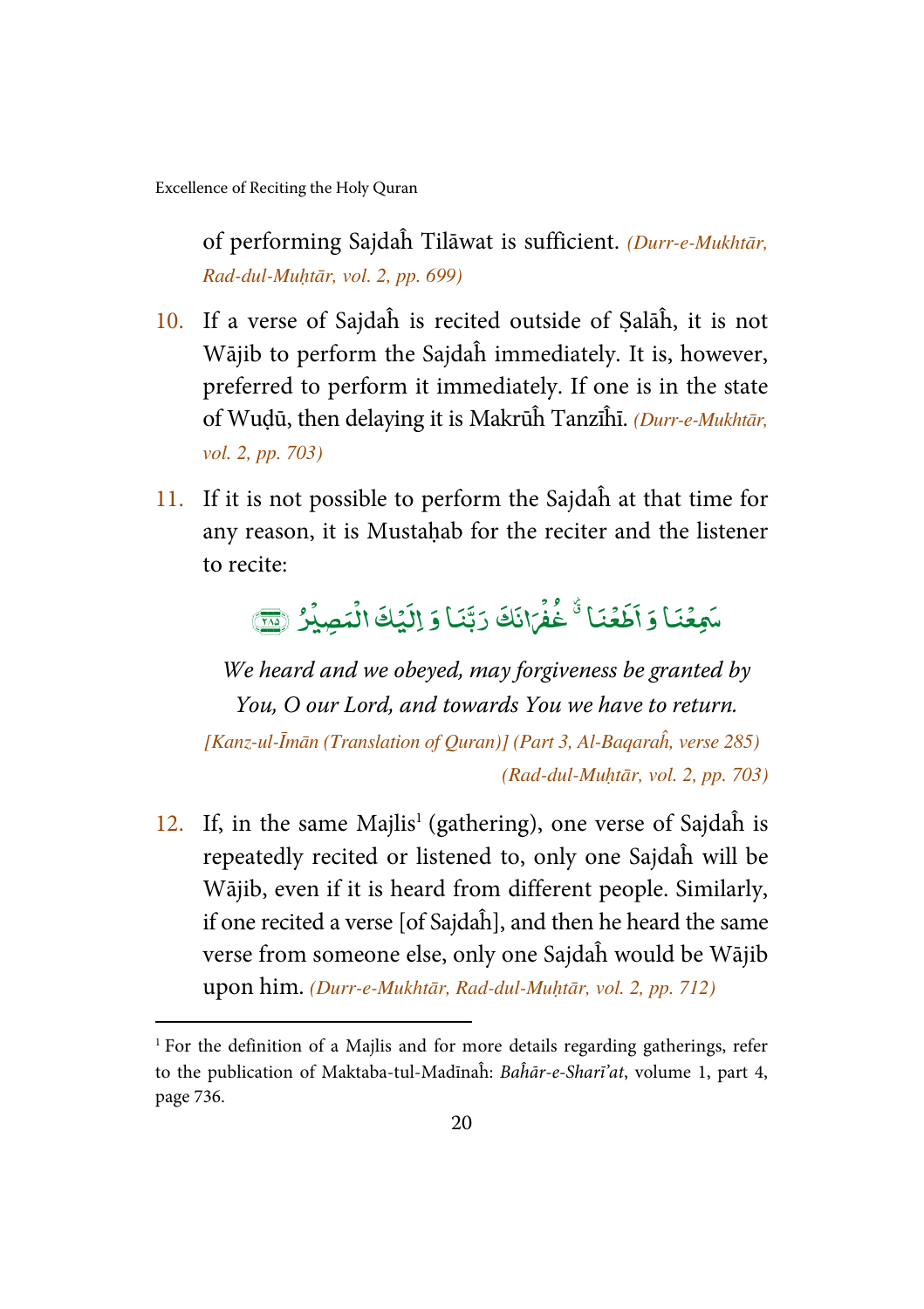<span id="page-26-0"></span>13. It is Makrūĥ Tahrīmī to leave the verse of Sajdaĥ out when reciting the whole Sūraĥ. There is no harm in reciting the verse of Sajdaĥ alone; however, it is better to recite a few preceding or succeeding verses with it.

(Durr-e-Mukhtār, vol. 2, pp. 717)

#### **For the fulfilment of needs**

14. According to the Ḥanafī doctrine there are 14 verses of Sajdaĥ in the Holy Quran, and if all 14 of these are recited in a Majlis for any particular purpose, and then the Sajdaĥs are performed, Allah will fulfil that purpose, whether ś í the person does a Sajdaĥ after every verse or does all 14 Sajdaĥs collectively after reciting all 14 verses.

(Baĥār-e-Sharī'at, vol. 1, part 4, pp. 738)

.<br>وا عَلَى الْح ر<br>ار و<br>أ صَلُّوۡا عَلَى الْحَبِيۡبِ ۚ صَلَّى اللّٰهُ ֘ صَلَّى اللهُ تَعَالٰى عَلٰى مُحَمَّد ٰ

**The 14 verses of Sajdaĥ**

1. Y 4 ۡ Z ( ۡ N B % [ \ ۡ -W ] ۡ ^ 6 ۡ 4 ۡ( \_# ٖ < ` -\ ۡ -G b 7 : 7 8 9 \ ۡ - c ۡ 4 =>?d eA

(Part 9, Sūraĥ Al-A'rāf, verse 206)

2. ٰ h fg \ - c ۡ ۡ( i \$ k j ٰ ٰ l ۡ ۡ # [ m n ۡ R # o m p ۡ " ۡ E q - ٰ # r % - s ۡ 

وَالْأَصَالِ ٱلْتَ ٰ ֚֓

(Part 13, Sūraĥ Ar-Ra'd, verse 15)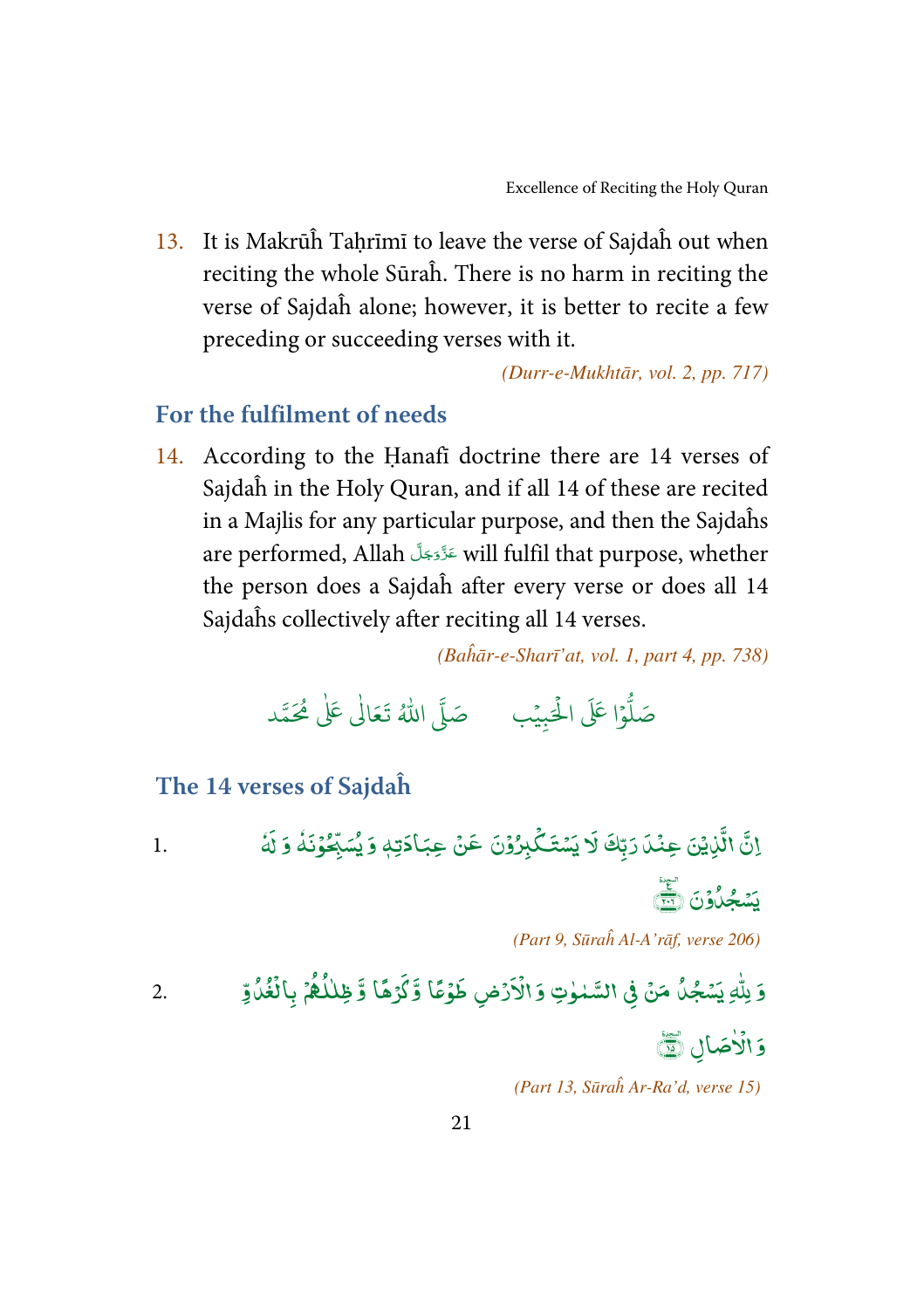3. ٰ وَ لِلّٰهِ يَسْجُلُ مَا فِى السَّمٰوٰتِ وَ مَا فِى الْاَرْضِ مِنْ ۚ ذَآ بَّةٍ ۚ وَّ الْمَلَيْكَةُ --ٰ ֘ ់ -֦ وَّ الۡمَلَّيۡكَةُ وَهُمۡ ۚ  $3.$ ֧֓ , -لَا يَسْتَكُبِرُوْنَ ۞ ֧֦֘ - $\overline{\phantom{a}}$ 

(Part 14, Sūraĥ An-Naḥl, verse 49)

4. -قُلۡ اٰمِـنُوۡا بِهٖٓ اَوۡلَا تُؤۡمِـنُوۡا/ ۚ إِنَّ الَّذِيۡنَ ֘ ֧֦֘ -ٰ ֧֦֘ [ ៵ -֧֦֘ -֘ الَّذِيْنَ أُوْتُوا الْعِلْمَ مِنْ قَبۡلِهَٖ ֧֦֘ -់ ់ ֧֘ ֦֧ .<br>قَبۡلِهَ اِذَا يُتۡلٰى ٰ , ះ -, يُبْلِمُ ֘  $\overline{\cdot}$ عَلَيۡـِهِمۡم يَخِرُّوۡنَ لِلۡاَذۡقَانِ ֧֘ -֦ لِلۡاَفۡقَانِ سُجَّىًّا (ﷺ وَ يَقُوۡلُوۡنَ سُبۡحٰنَ ់ ֚֘ -֧֦֘ -֧֦֘ -ٰ ; -ۤ رَبِّنَآ إنْ <mark>كَا</mark>نَ ់  $\overline{\phantom{a}}$ كَانَ وَخَمُّا -֧֘ دَبِّنَا لَمَفْعُوْلًا (٢٢) وَيَخِرُّوْنَ لِلْاَذْقَانِ [ ֦֧֦ -֧֘ ֧֦֘ -֦ لِلْاَذْقَانِ يَبْكُوْنَ وَيَزِيْلُاهُمْ خُشُوْعًا لَتَنَّجْ ֧֦֘ ֧֘ ֦֧֦ -֘ -֘ , -֦֧֦ --(Part 15, Sūraĥ Banī Isrāīl, verse 107-109)

اِذَا تُتُلْى عَلَيْهِمُ اٰيْتُ الرَّحْمٰنِ خَرُّوْا 'مُجَّلًا' وَّ بُكِيًّا لَيْ ٰ , ះ -, ֓  $\overline{\phantom{a}}$ عَلَيْهِمْ أَيْتُ الرَّحْمٰنِ خَرُّوُا سُجَّدًا وَّبُكِيًّا أَنَّ -ٰ ֧֘ ---

(Part 16, Sūraĥ Maryam, verse 58)

6. ٱلَمۡ تَرَانَّ اللَّهَ يَسۡجُلُالَهَ ٰ --7 لَهُ مَنۡ فِی السَّمٰوٰتِ وَمَنۡ فِی  $\overline{\mathbf{S}}$ j j الْأَرْضِ وَالشَّمْسُ ֧֘ ֘ الشَّمْسُ وَ الْقَمَرُ ֘ .<br>5 اللَّجُوْ ֧֦֘ --النُّجُوۡمُروَا يُجِبَالُ وَالشَّجَرُوَ الذَّوَآ -֓ -النَّاوَآبُّ وَ - $\overline{a}$ كَّتِّيۡرٌ مِّنَ النَّاسِ ؚ<br>: النَّاس<sup>ِ ا</sup>وَكَ  $\overline{\phantom{a}}$ ڷ**ؿؚؽؗڒٞڂقَّ**ڡٙڶؽ<sup>ۣ</sup> ؚ<br>; ֧֘  $\overline{\phantom{a}}$ عَلَ **َ<br>حَقَّ عَلَيۡهِ** -ن<br>نابٌ الْعَلَاابُ/ٌ وَمَنۡ يُّهِنِ اللَّهُ فَمَا ֘ -ٰ  $\ddot{\phantom{0}}$ - $\overline{\cdot}$ فمالة 7  $\overline{\cdot}$ لَةُ مِنْ شُكْرِمٍ ۚ إنَّ اللَّهَ يَفْعَلُ مَا يَشَآءُ ۚ أَيُّ ់  $\overline{\phantom{a}}$ -ٰ í -់ -

(Part 17, Sūraĥ Hajj, verse 18)

وَ اِذَا قِيْلَ لَهُمُ اسْجُدُوْا ۚ لِلرَّحْمٰنِ ۚ قَالُوْا وَ مَا الرَّحْمٰنُ ۚ اَنَسۡجُدُ لِمَا تَأْمُـرُنَا  $\cdot$  7. -֘ ֧֘ --֘ ֧֘ -لِلرَّحۡمٰنِ ۚ قَالُوۡا وَ مَا الرَّحۡمٰنُ ۚ اَنَسۡجُلُ لِمَا تَأۡمُ ֦֧ -֧֦֘ اَنَسۡجُلُ لِمَا تَأۡمُـُرُنَا  $\cdot$  7. --وَ ذَادَهُمۡ نُفُوۡدًا نَّےۡ , -֦֧֦ --

(Part 19, Sūraĥ Al-Furqān, verse 60)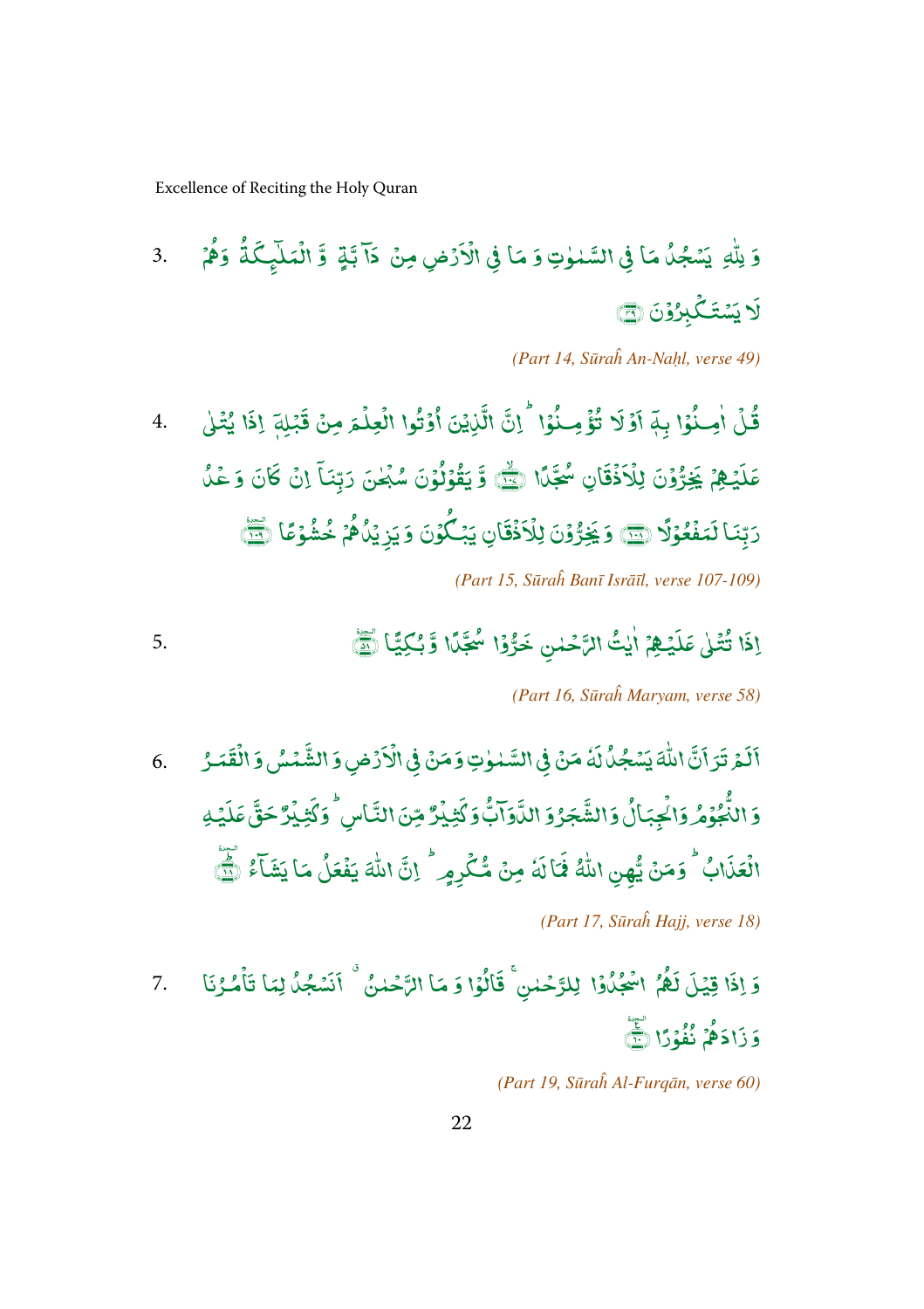8. ألا لَّا يَسْجُدُوْا لِلّٰهِ الَّذِىُ يُخْرِجُ الْخَبْءَ فِي السَّمٰوٰتِ وَالْاَرُضِ وَيَعۡلَمُ [ ֧֦֘ --֘ ٰ ֦֧<sup>֓</sup>֧֓ -֘ ٰ ֘ ់ - $\overline{\phantom{a}}$ يَعۡلَمُ مَا يُخۡفُوۡنَ ֦֧ ֧֦֘ -֧֘ -وَمَا تُعۡلِنُوۡنَ ۞ ٱللَّهُ ֧֦֘ -; -ٰ -.<br>ب لَا اِلٰہَ اِلَّا ٰ إِلَّا هُوَ رَبُّ الْعَرْشِ الْعَظِيْمِ ۚ --֘ ֧֓ , ֘ (Part 19, Sūraĥ An-Naml, verse 25-26) اِنَّمَا يُؤْمِنُ بِأَيْتِنَا الَّذِيْنَ اِذَا ذُّلِّوُوْا بِهَا خَرُّوْا سُجَّلًا وَّسَبَّخُوْا بِحَمْلِ رَبِّهِمْ نَّمَا يُؤْمِنُ بِأَيْتِنَا الَّذِيْنَ ៵ --ٰ ٰ ۡ الَّذِيۡنَ إِذَا ذُٰٓكِّرُوۡا ֧֘ -ر<br>م ذُّكِّرُوْا بِهَا خَرُّوْا سُجَّىًا وَّسَبَّحُوْا -֧֘ --֧֦֘ -سَبَّحُوْا بِحَمْلِ رَبِّهِمْ ֧֘ , , وَهُمۡ لَا يَسۡتَكۡلِّرُوۡنَ (ۡۖ -֧֦֓ -֘ (Part 21, Sūraĥ As-Sajdaĥ, verse 15) 10.  $\ddot{\cdot}$ فَاسْتَغْفَرَ  $\overline{\cdot}$ )َسْتَغْفَمَ رَبَّـٰهُ وَخَرَّ رَاكِـعًا وَّ اَنَابَ ٱلْمَجْ فَ ់ ۡ فَغَفَنَ ,  $\overline{\cdot}$ فَمْنَا لَهُ :  $\overline{\phantom{a}}$  9 & . B 4 ٰ <sup>6</sup> á  $\overline{\phantom{a}}$ .<br>لَهُ عِنْدَنَا لَزُّ ֧֘ - $\overline{\phantom{a}}$ لَزُلْفِي وَحُسْنَ مَاٰبٍ ١ ֧֓ ٰ -ٰ (Part 23, Sūraĥ Ṣād, verse 24-25) وَمِنْ اٰيِتِهِ الَّيۡلُوۡ النَّهَادُوۡ الشَّّعۡسُ وَالۡقَدَرُ ۚ لَاتَسۡجُدُوۡا لِلشَّمۡسِ وَلَا لِلۡقَمَـٰرِ ֧֘ ٰ ٰ ֘ ِ<br>يُلُوَالنَّهَارُوَالشَّ -- $\overline{\phantom{a}}$ الَّيۡلُوۡٓالنَّـَّهَارُوۡالشَّّمۡسُ وَالۡقَمَـرُ ۚ لَاتَسۡجُلُوۡا لِلشَّمۡسِ -- $\overline{a}$ لِلشَّمْسِ<mark>وَلَا لِل</mark>ُقَمَرِ [ ់ وَ اسْحُدُوۡا لِلّٰہِ الَّذِیۡ خَلَقَهُنَّ ֧֘ --֘ - $\overline{\phantom{a}}$ خَلَقَهُنَّ إنْ كُنْثُمْ إِيَّا، ֧֦֘ ֘ -֧֘ --اِيَّاهُ تَعۡبُدُوۡنَ ۞ فَإِنِ ֧֘ --֧֘  $\ddot{\cdot}$ فَإِنِ اسْتَكْبَرُوْا ֧֦֘ -, ۡ  $\mathcal{L}$  $\overline{\cdot}$ فَالَّذِينَ ׇ لَّٰٓأَيۡكِ عِمۡدَا رَبِّكَ يُسَبِّحُوۡنَ ֘ ֦֧֦ -و<br>پَسَبِّحُوْنَ لَهُ -7  $\overline{\cdot}$ نَهُ بِٱلَّيۡلِ ֧֘ بِالَّيۡلِ وَالنَّـهَادِ وَهُمۡ لَا يَسۡئَمُوۡنَ ۞ , -֦֧֦ -É (Part 24, Sūraĥ Ḥā-Mīm As-Sajdaĥ, verse 37-38) 12. (Part 27, Sūraĥ Najam, verse 62)  $\ddot{\cdot}$ فَا سُجُدُوْا لِلّٰهِ وَاغْبُدُوْا لَيْ --֘ ֧֘ ٰ ֧֦֘ --֧֘ 13.  $\overline{\phantom{a}}$ فَاكَمُ لَا يُؤْمِـنُوۡنَ ۞ وَ إِذَا قُرِئَ عَلَيۡهِمُ , -[ ់ - $\overline{a}$ ---֘  $\overline{\cdot}$ عَلَيۡهِمُ الۡقُرۡاٰنُ لَا يَسۡجُلُوۡنَ (٢) -ٰ -֧֘ [ ֧֦֘ --(Part 30, Sūraĥ Al-Inshiqāq, verse 20-21) وَ اسْحُلُ وَ اقْتَدِبْ رَبِّيُّ ۚ ﴾ [13] (Part 30, Sūraĥ Al-'Alaq, verse 19) ֘ -֘ , ֦ اقْتُربُ (<u>پُ</u> ֚֘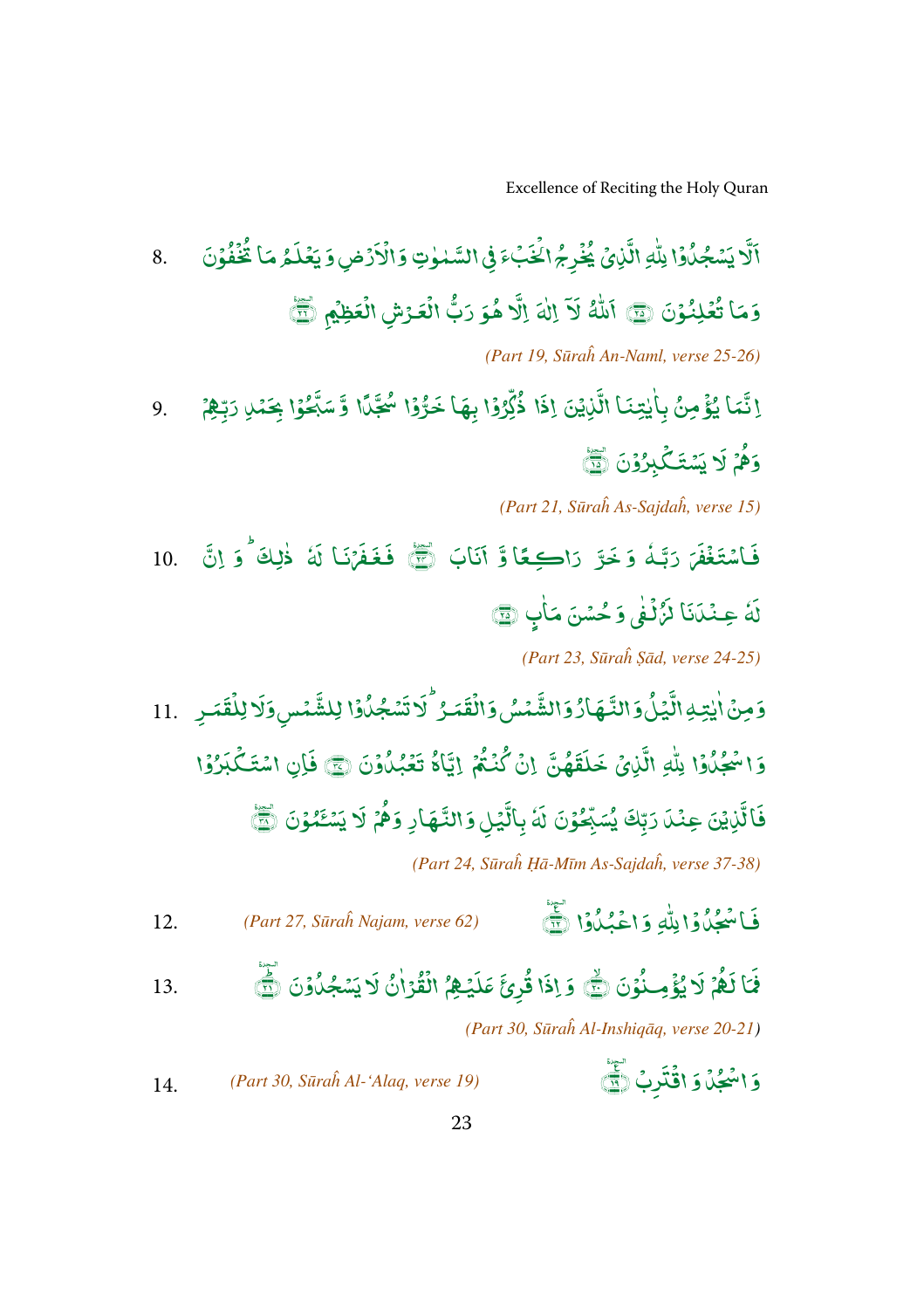#### <span id="page-29-0"></span>**9 Madanī pearls as regards to touching the Holy Quran**

- 1. When not in the state of Wuḍū [ritual ablution], it is Farḍ to perform Wuḍū in order to touch the Noble Quran. (Nūr-ul-Īḍāḥ, pp. 18)
- 2. When not in the state of Wuḍū, it is permissible to recite the Holy Quran by looking without touching it.
- 3. It is not permissible to perform Tayammum in order to touch the Holy Quran, to perform Sajdaĥ Tilāwat, or to perform Sajdaĥ Shukr [prostration of gratefulness], when water is in reach. (Baĥār-e-Sharī'at, vol. 1, part 2, pp. 352)
- 4. It is Ḥarām for a person upon whom Ghusl [ritual bath] is Farḍ, to touch the Holy Quran. This includes the blank margins, the cover, and the cloth of the Holy Quran. Similarly, it is also Ḥarām to recite the Holy Quran by looking at or from memory, to write a verse, to write a Ta'wīż [amulet] of a verse, to touch such an amulet, or to touch or wear such a ring which has Quranic verses inscribed e.g. a ring having inscribed Muqatta'at<sup>1</sup>.

(Baĥār-e-Sharī'at, vol. 1, part 2, pp. 326)

5. If the Holy Quran is in a case, it is permissible to touch the case. It is also permissible to touch it using a handkerchief or any other type of cloth which is neither integral to you

l

etc. are called Muqaṭṭa'āt letters. ق – طه – ليستن – كمهليكمص – الكمر ا ٓ ٰ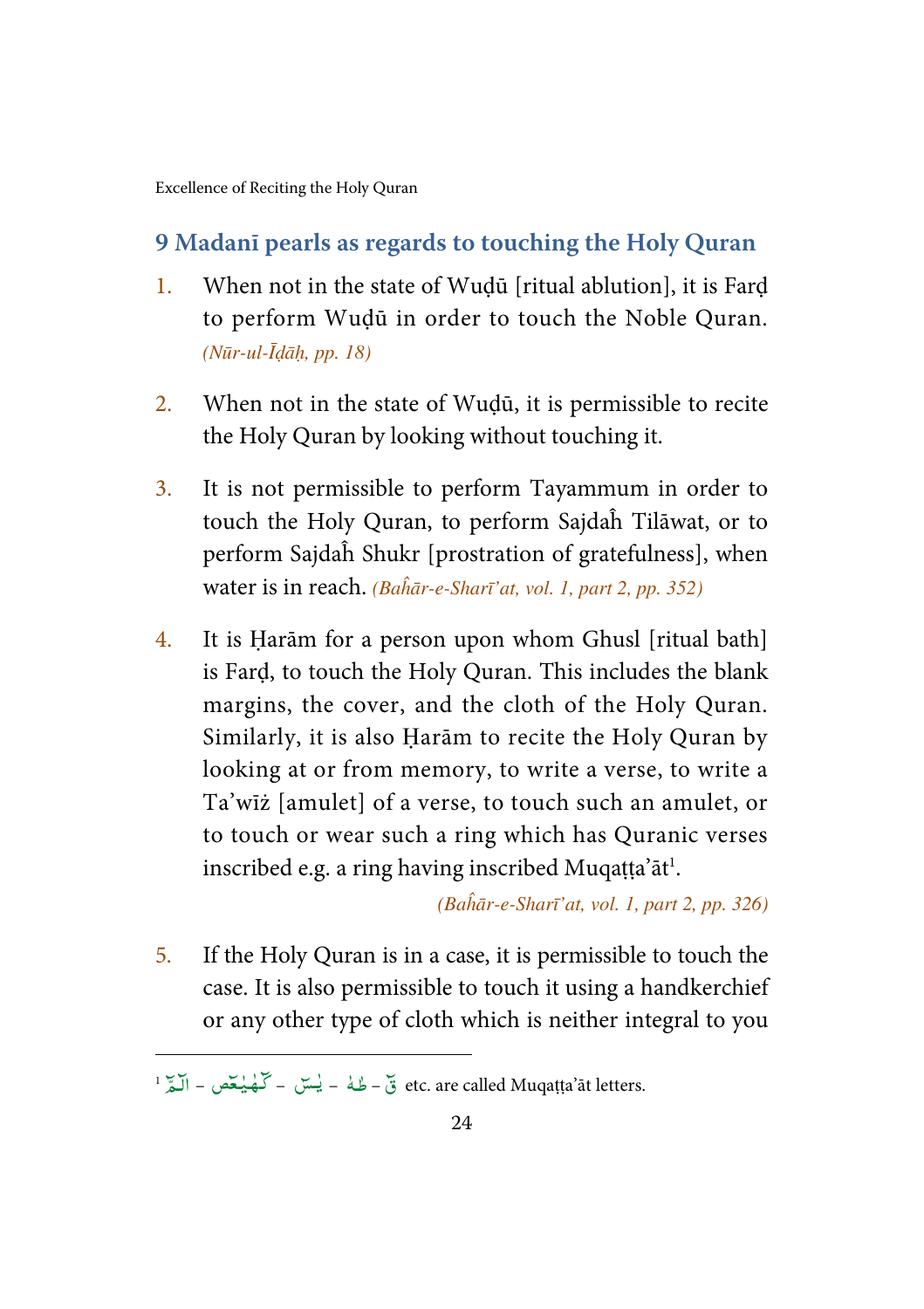nor to the Holy Quran. It is Ḥarām to touch the Holy Quran with the sleeve of your shirt or the edge of your scarf; even if a corner of a shawl is hanging off one shoulder, you cannot use the other corner of that shawl to touch the Holy Quran, as all of these are considered as being integral to you in the same way as the cover of the Holy Quran is considered as being attached to it. (Durr-e-Mukhtār, Rad-dul-Muhtār, vol. 1, pp. 348)

- 6. The rulings of reciting and touching the Holy Quran also apply to translations of the Holy Quran in English, Persian, or any other language. (Baĥār-e-Sharī'at, part 2, pp. 327)
- 7. It is not permissible for the one who has not performed Wuḍū or for whom Ghusl is due to touch a verse written in a book or in a newspaper. Similarly, it is also not permissible to touch the back side of the paper directly behind the section where the verse is written.
- 8. A person who has not performed Wuḍū or on whom Ghusl is due is not allowed to touch any part of a piece of paper upon which only a verse, and nothing else, is written; this includes touching the front, back, the edges etc.

Kalām-e-Pāk kay Maulā mujĥay ādāb sikĥlā day Mujĥay Ka'baĥ dikĥā day Gumbad-e-Khazrā bĥī dikĥlā day

Yā Allah! Enable me to learn manners of reciting the Quran, so auspicious Show me the Ka'baĥ; and the emerald Dome, so blessed

.<br>وا عَلَى الْح ہ<br>ا و<br>أ صَلُّوۡا عَلَى الْحَبِيۡبِ ۚ صَلَّى اللّٰهُ ֘ صَلَّى اللهُ تَعَالٰى عَلٰى مُحَمَّد ٰ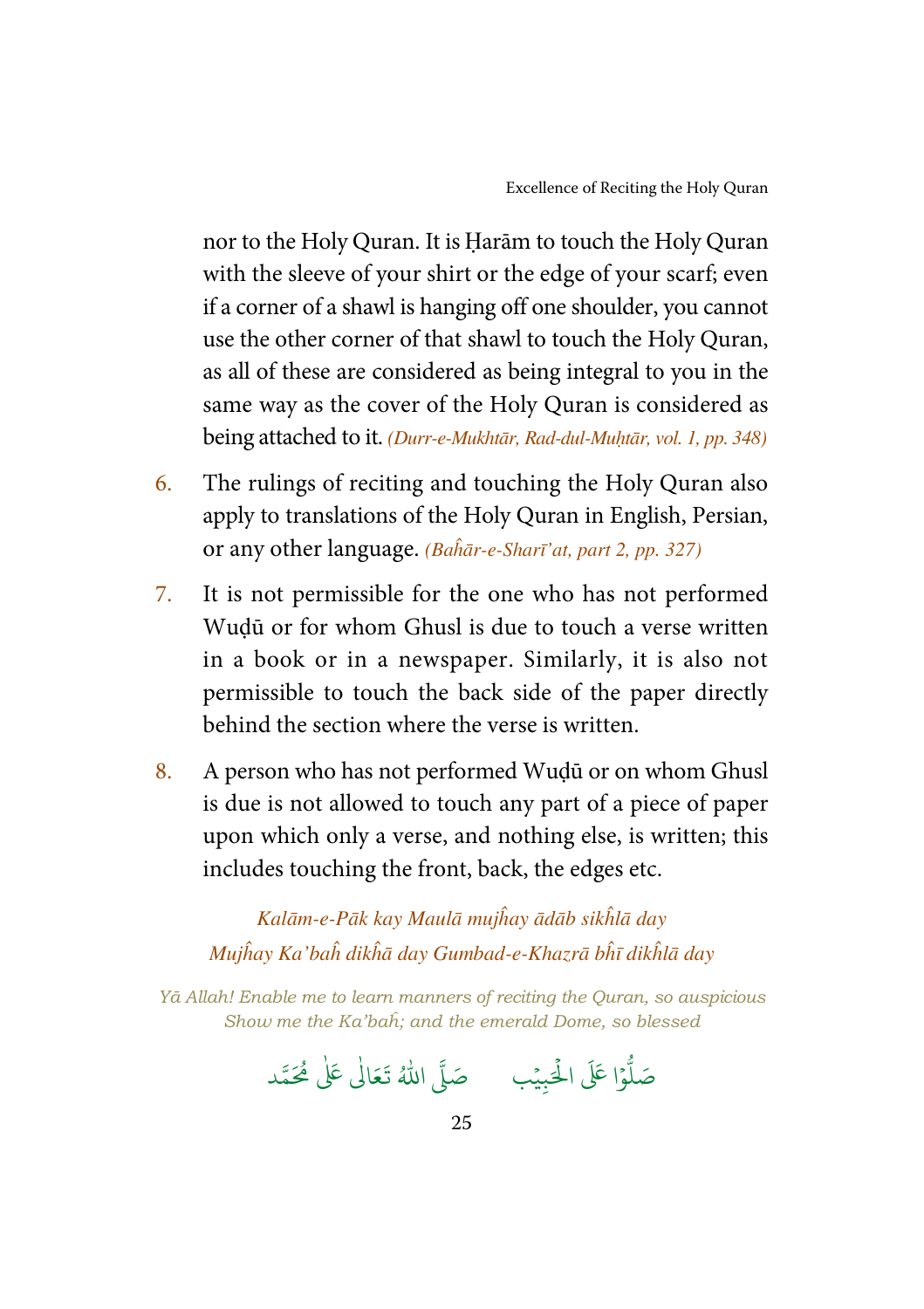#### <span id="page-31-0"></span>**A Madanī request to publishers**

9. It is a heartfelt Madanī request to the publishers of religious books and monthly journals to refrain from printing any verses or translations of verses on any side of the front cover or back cover of books, pamphlets, booklets etc. because in picking up and touching the book, countless Muslims are caught up in absent-mindedly touching the verses without Wuḍū.

In this respect, 'Allāmaĥ Maulānā Al-Ḥāj Al-Ḥāfiẓ Al-Qārī Ash-Shāĥ Imām Aḥmad Razā Khān عَلَيْهِ رَحْمَةُ الرَّحْمَنِ has stated í -Ĵ ֚ on page 393 of volume 23 of Fatāwā Razawīyyaĥ, 'Printing verses onto a paper which is wrapped around a bundle or packet of newspapers or booklets, or on cards or envelopes, causes disrespect to occur and leads towards Ḥarām, because it could be touched by postmen or others who may not be in the state of Wuḍū or may require Ghusl, or by Kuffār [unbelievers] who are always in a state of impurity [i.e.] without Ghusl], and this is Ḥarām. Allah has stated: ś í

#### $\overline{\phantom{a}}$  $\overline{y}$ ر<br>په 7 شۀ -يَمَسُّهُ اِلَّا ្ត្ إِلَّا الْمُطَهَّرُوْنَ ֧֦֘ - ± í الُمُطَهَّرُوْنَ ٢ -່<br>ໍ

No one should touch it except when in the state of ritual ablution (Wuḍū).

[Kanz-ul-Īmān (Translation of Quran)]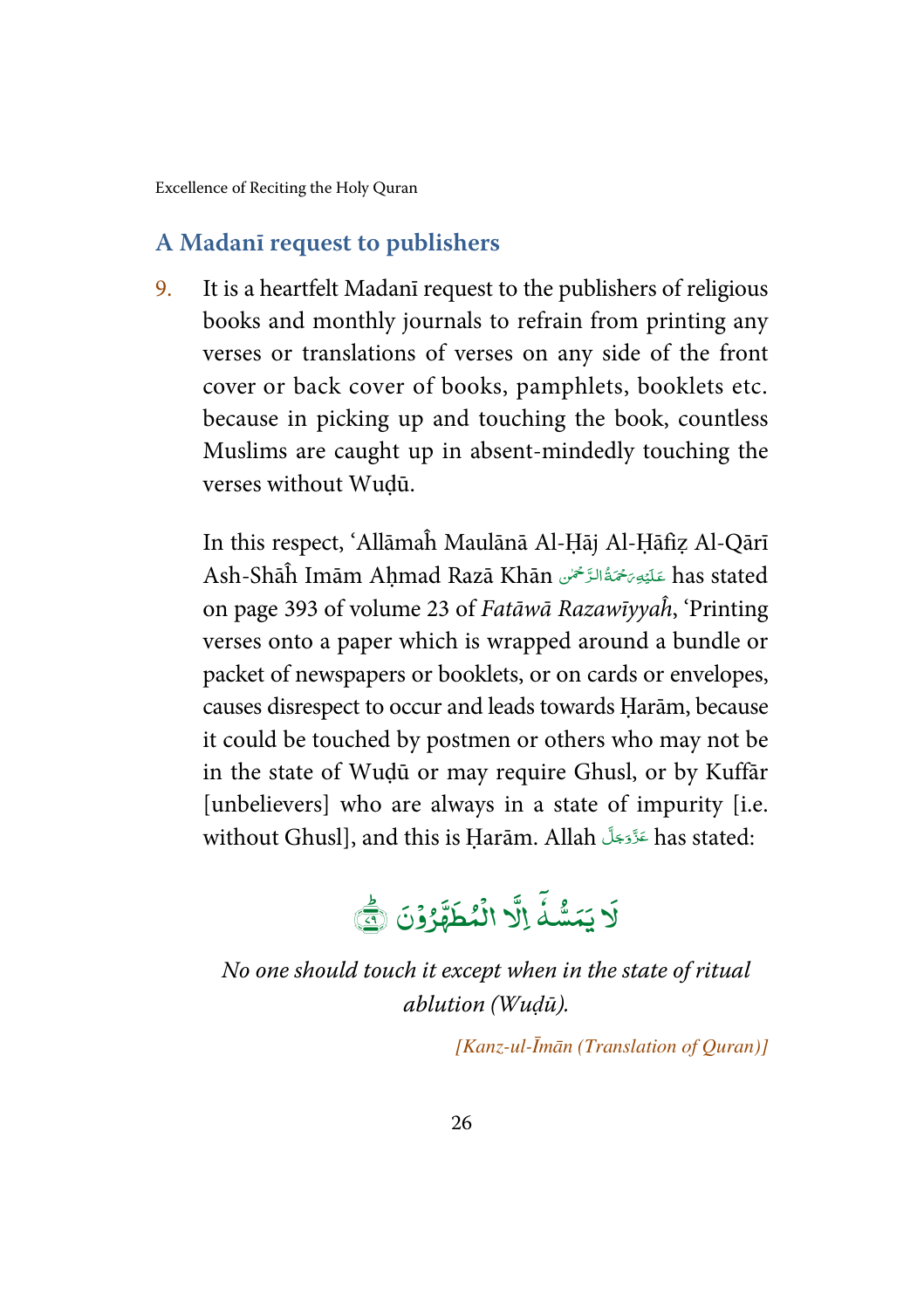These might be placed on the floor in order to affix seals; these might be ripped and thrown into the waste, and this misconduct with a verse has resulted from the act of the publisher or writer.'

> What is faith? I asked my intellect My intellect responded: Faith is all respect

ć اِسْبُحْنَ اللّٰــه عَزَّدَمَلَ If you see a verse of the Holy Quran printed on & -Í í the cover of any book, it is requested that, after making good intentions, you show the aforementioned passage to the publisher, or send them a photocopy of it by mail [or email]. Along with it you should write, 'After seeing a verse of the Holy Quran on the cover of your so-and-so book, I am writing to request that you kindly refrain from printing verses or their translations on the covers of books, so that Muslims can be protected from unmindfully touching them without Wuḍū.' أَجَزَاكَ اللَّهُ خَيْرًا َ

If the publisher is a fan of the scholars of Islam أَوَانَ شَكَآءَاللَّهُ عَزَدَجَلَ í í í í he will bless you with his supplications, and will express his intention to be mindful of such a matter in the future.

> Maḥfūẓ Khudā rakĥnā sadā bay-adabaun say Aur mujĥ say bĥī sarzad na kabĥī bay-adabī ĥo

O Allah! Protect me always from those who disrespect And may I too never commit any form of disrespect

.<br>وا عَلَى الْح ر<br>أ و<br>أ صَلُّوۡا عَلَى الْحَبِيۡبِ ۚ صَلَّى اللّٰهُ ֘ صَلَّى اللهُ تَعَالٰى عَلٰى مُحَمَّد ٰ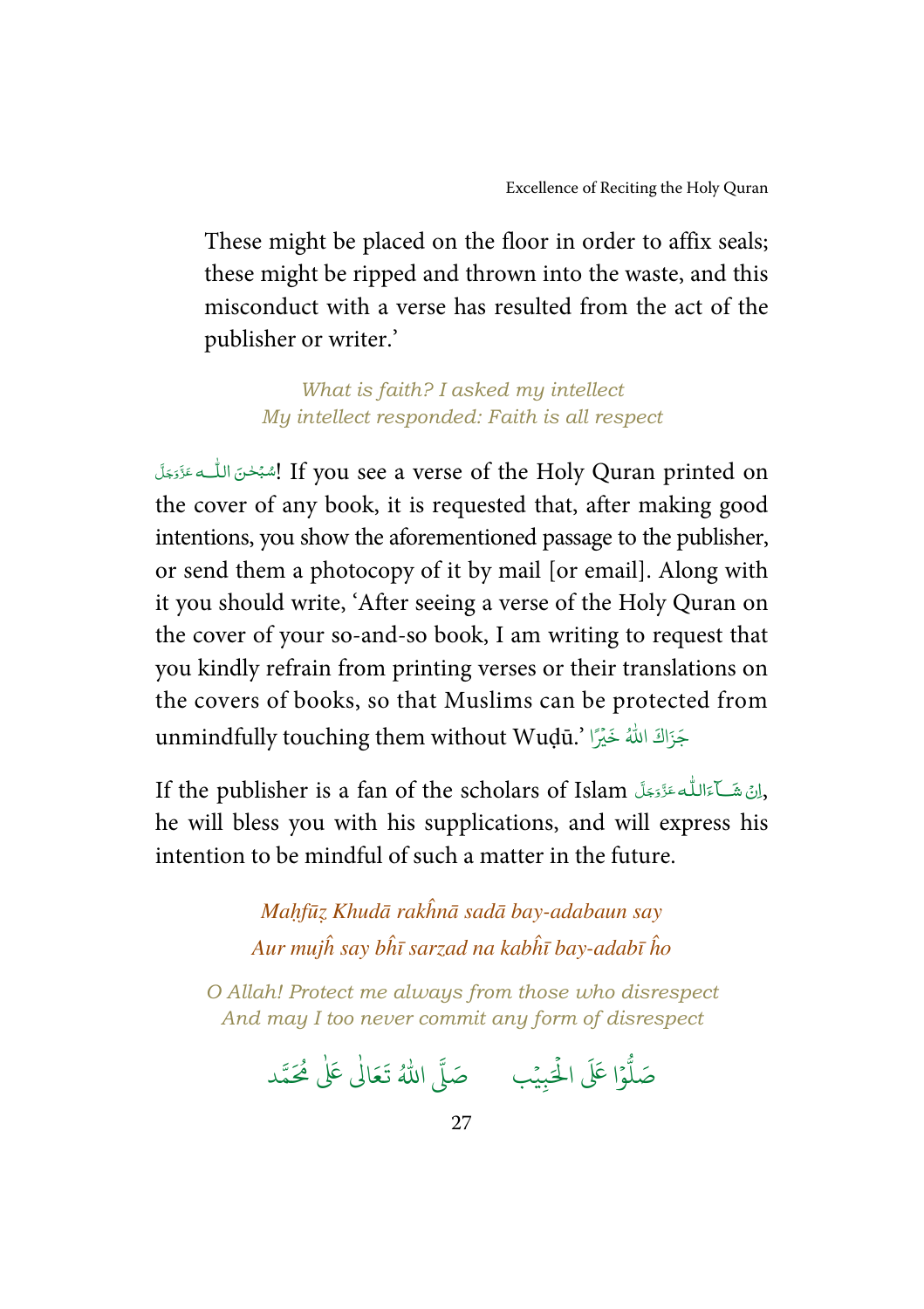### <span id="page-33-0"></span>**4 Madanī pearls regarding the translation of the Holy Quran**

1. The translation of the Holy Quran should not be read without the Tafsīr [commentary]. What follows is a summary of part of a Fatwā written by A'lā Ḥaḍrat Imām Aḥmad Razā Khān حَلَيْهِى يَحْمَهُ الرَّحْمَٰنِ, 'It is impossible to gain an í -Ĵ Ĵ understanding from simply reading the translation of the Holy Quran without extensive knowledge. In reality, there is more harm than goodness in this.

If you are to read the translation, you should do so under the guidance of some expert, pious perfect Sunnī scholar.'

(Fatāwā Razawiyyaĥ – referenced, vol. 23, pp. 382)

2. In order to understand the Holy Quran, obtain a copy of the translation written by A'lā Ḥaḍrat, the reviver of the Sunnaĥ, the guide of Tarīqaĥ, the scholar of Sharī'aĥ, 'Allāmaĥ Maulānā Al-Ḥāj Al-Ḥāfiẓ Al-Qārī Ash-Shāĥ Imām Aḥmad Razā Khān حَلَيْهِ رَحْمَةُ الرَّحْمَنِ, which is entitled '*Kanz-ul*í -Ĵ  $\ddot{\phantom{a}}$  $\bar{I}$ *mān* [treasure of faith]', comprising of the commentary by the name of 'Khazāin-ul-'Irfān' written by 'Allāmaĥ Maulānā Sayyid Na'īmuddīn Murādābādī كَتَبْوَيَحْمَةُاللّٰهِ الْهَابِرِ í í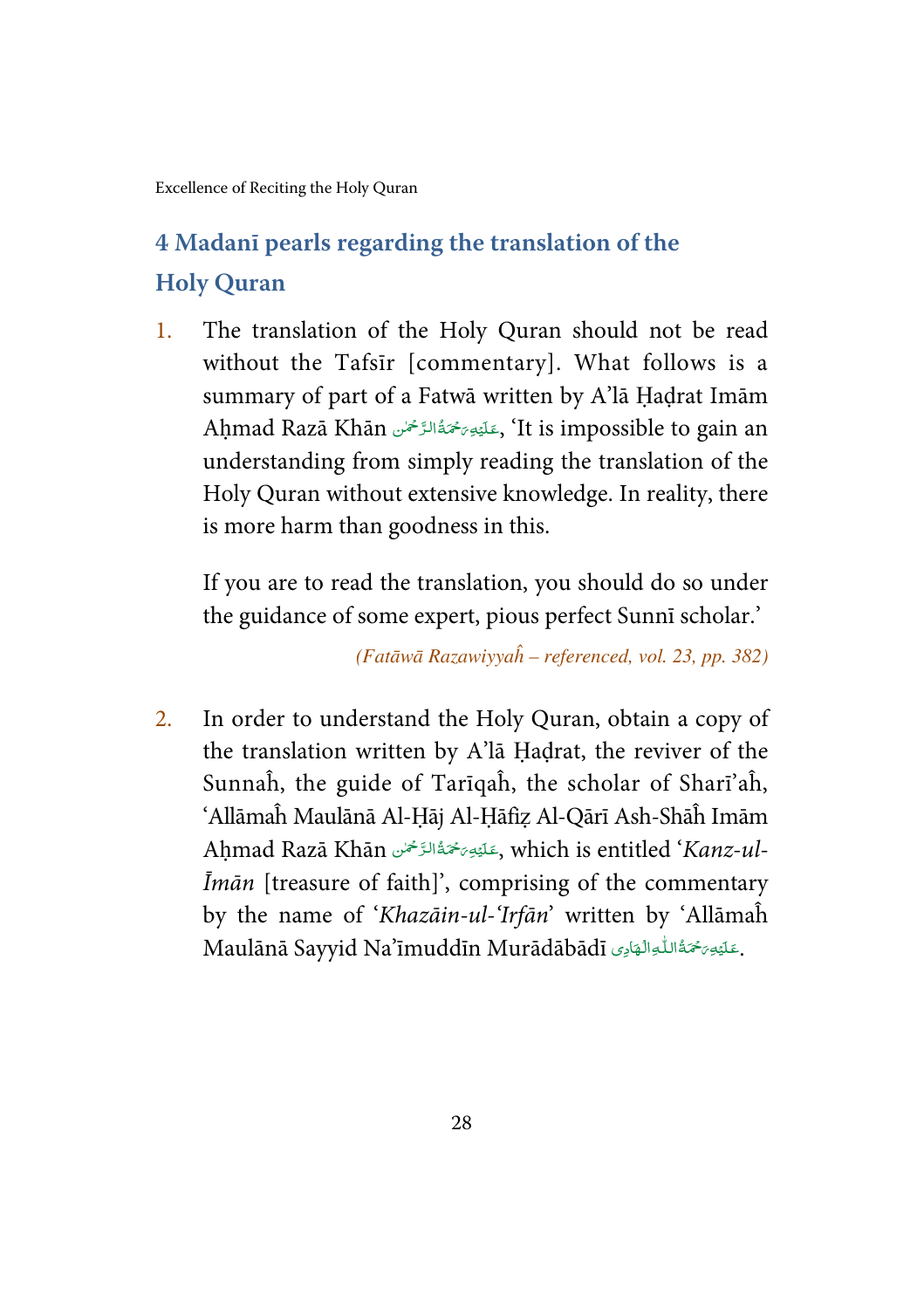- 3. Act upon the Madani In' $am<sup>1</sup>$  of reciting 3 verses of the Holy Quran (with translation and commentary) every day;   
 you will see the blessings of this for yourself. ś í í í
- 4. In accordance with the organisational structure of Dawat-e-Islami, each Masjid has been regarded as a Żaylī Ḥalqaĥ (sub-unit). In every Żaylī Ḥalqaĥ it is an aim to establish a Madanī Ḥalqaĥ (a study circle) every day after Ṣalāt-ul-Fajr to recite/listen to 3 verses of the Holy Quran with the translation of Kanz-ul-Īmān and the commentary of Khazāin-ul-'Irfān/Nūr-ul-'Irfān. If possible, all Islamic brothers should try to gain the blessings by participating in Madanī Ḥalqaĥ.

#### .<br>وا عَلَى الْح ہ<br>ا و<br>ا صَلُّوۡا عَلَى الْحَبِيۡبِ ۚ صَلَّى اللّٰهُ ֘ صَلَّى اللهُ تَعَالٰى عَلٰى مُحَمَّد ٰ

 $\overline{a}$ 

<sup>&</sup>lt;sup>1</sup> In the Madanī environment of Dawat-e-Islami, there are 72 Madanī In'āmāt [Madanī action points] for Islamic brothers and 63 for Islamic sisters, which have been formulated in the form of questions in a booklet to help Muslims to lead a pious Islamic lifestyle. Those who are fortunate enough perform Fikr-e-Madīnaĥ [self-reflection] on a daily basis whilst filling in the boxes given for answers, and then they hand the booklet in to their local Żimmaĥdār [representative] of Dawat-e-Islami within the first 10 days of every new Islamic month. To learn about the complete method for this, obtain the booklet entitled 'Madanī In'āmāt' from Maktaba-tul-Madīnaĥ [the publishing department of Dawat-e-Islami]. The majority of the publications of Maktaba-tul-Madīnaĥ are available on Dawat-e-Islami's website: www.dawateislami.net for free download.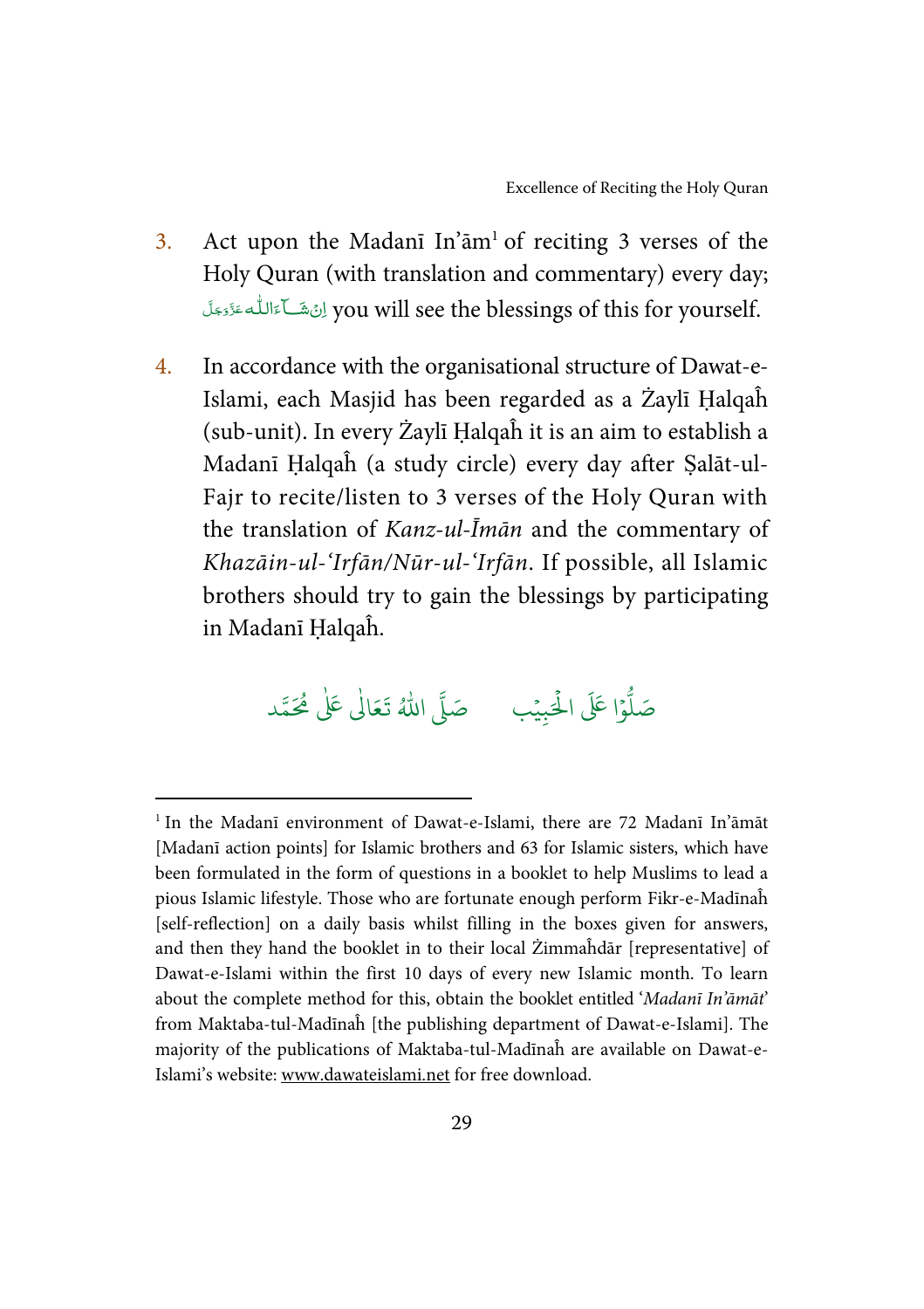### <span id="page-35-0"></span>**2 Madanī pearls regarding the burial/submergence of Quranic pages**

1. If a transcript of the Holy Quran becomes so old that it is no longer possible to recite from it and there is a likelihood of the pages slowly decomposing or being ruined, it should be wrapped in a pure cloth and buried in a secured place. For this, a Lahad (a sort of grave) should be made (after digging a ditch, make an opening in the wall which faces the Qiblaĥ, large enough to contain all the sacred pages) so that dirt does not fall on it. Alternatively, having placed it into the ditch, place a board over it as a shelter, so that the dirt does not fall on it. If a transcript of the Holy Quran becomes old, it should not be burnt.

(Baĥār-e-Sharī'at, part 16, pp. 138)

2. The sacred pages of the Holy Quran should not be placed into the shallow part of the sea, or into a shallow river or stream, because this generally causes them to float on to the shore and leads to severe disrespect. The method of putting them into the sea is firstly to place them in an empty bag or sack, along with a heavy stone and then make some incisions into the bag or sack so that water can enter into it immediately and it can sink to the bottom of the sea. If water does not enter into it, it sometimes floats for miles and reaches the shore.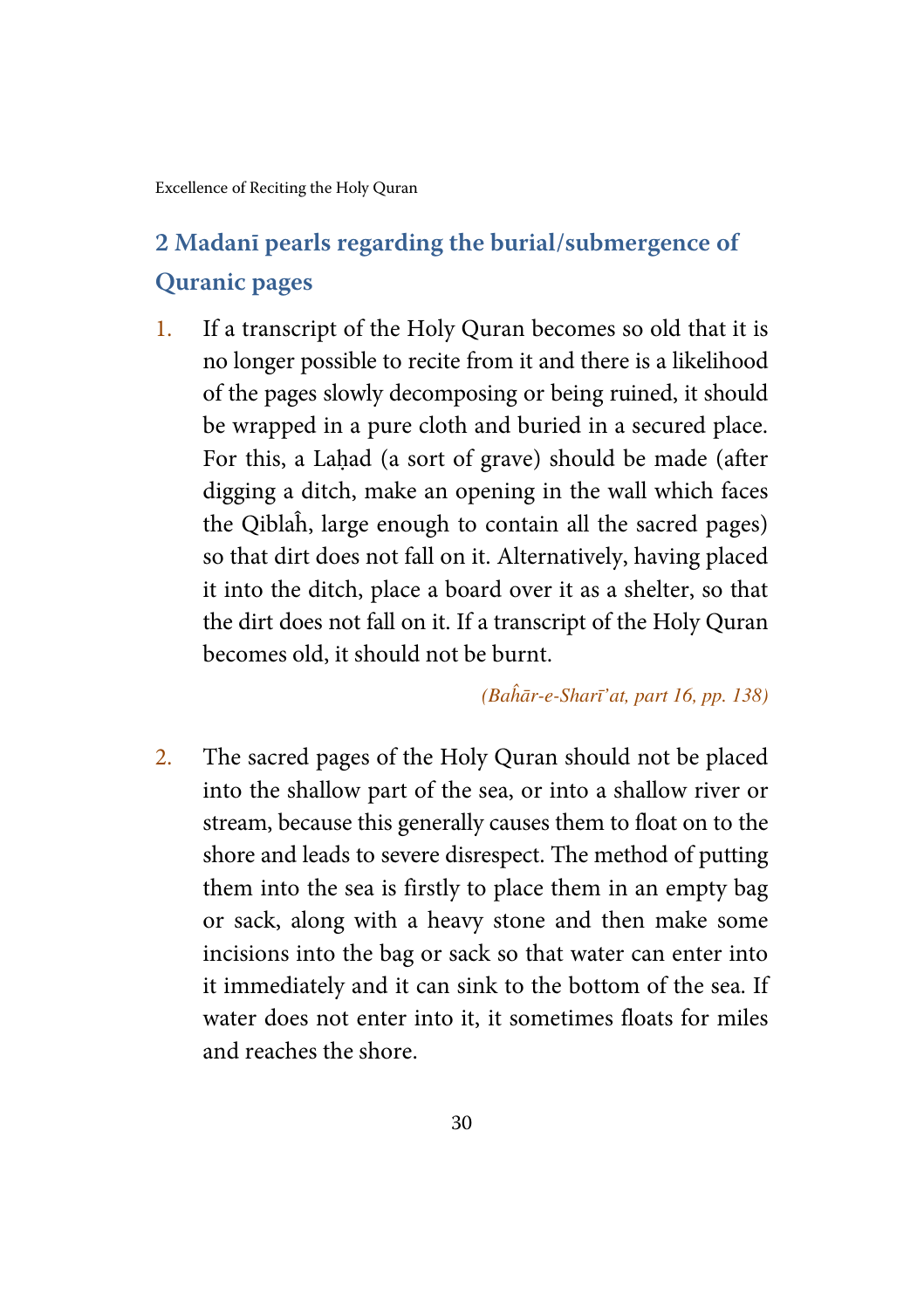<span id="page-36-0"></span>In the greed of obtaining the bag or sack, at times uncivilised people, or even Kuffār heap the respected pages on the shore and then such severe acts of disrespect take place that the heart of a devotee would begin tremble upon hearing about such events. In order to ensure that the bag or sack reaches the deep part of the sea, help can be obtained from a Muslim boatman, however it should be remembered that the incisions should be made in any case.

Mayn adab Quran kā ĥar ḥāl mayn kartā raĥūn Ĥar gĥařī ay mayray Maulā Tujĥ say mayn ḋartā raĥūn

May I respect the Quran all the time O Allah! With Your fear may I always tremble

.<br>وا عَلَى الْح ر<br>آ و<br>ا صَلُّوۡا عَلَى الْحَبِيۡبِ ۚ صَلَّى اللّٰهُ  $\overline{\phantom{a}}$ صَلَّى اللهُ تَعَالٰى عَلٰى مُحَمَّد ٰ

#### **8 Miscellaneous Madanī pearls**

1. It is an etiquette to keep the Holy Quran in a case or in a cover. Muslims have been acting upon this since the time of the Saḥābaĥ and Tābi'īn دَحِْيَ اللَّهُ عَنْهُمْ أَجْمَعِينْ of the Saḥābaĥ and Tābi'īn í ŕ ć ؚ<br>֡ í å.

(Baĥār-e-Sharī'at, part 12, pp. 139)

2. One of the etiquettes of the Holy Quran is to refrain from turning one's back towards it, spreading out the legs towards it, putting the feet higher than it, and being on a higher surface as compared to it. *(ibid)*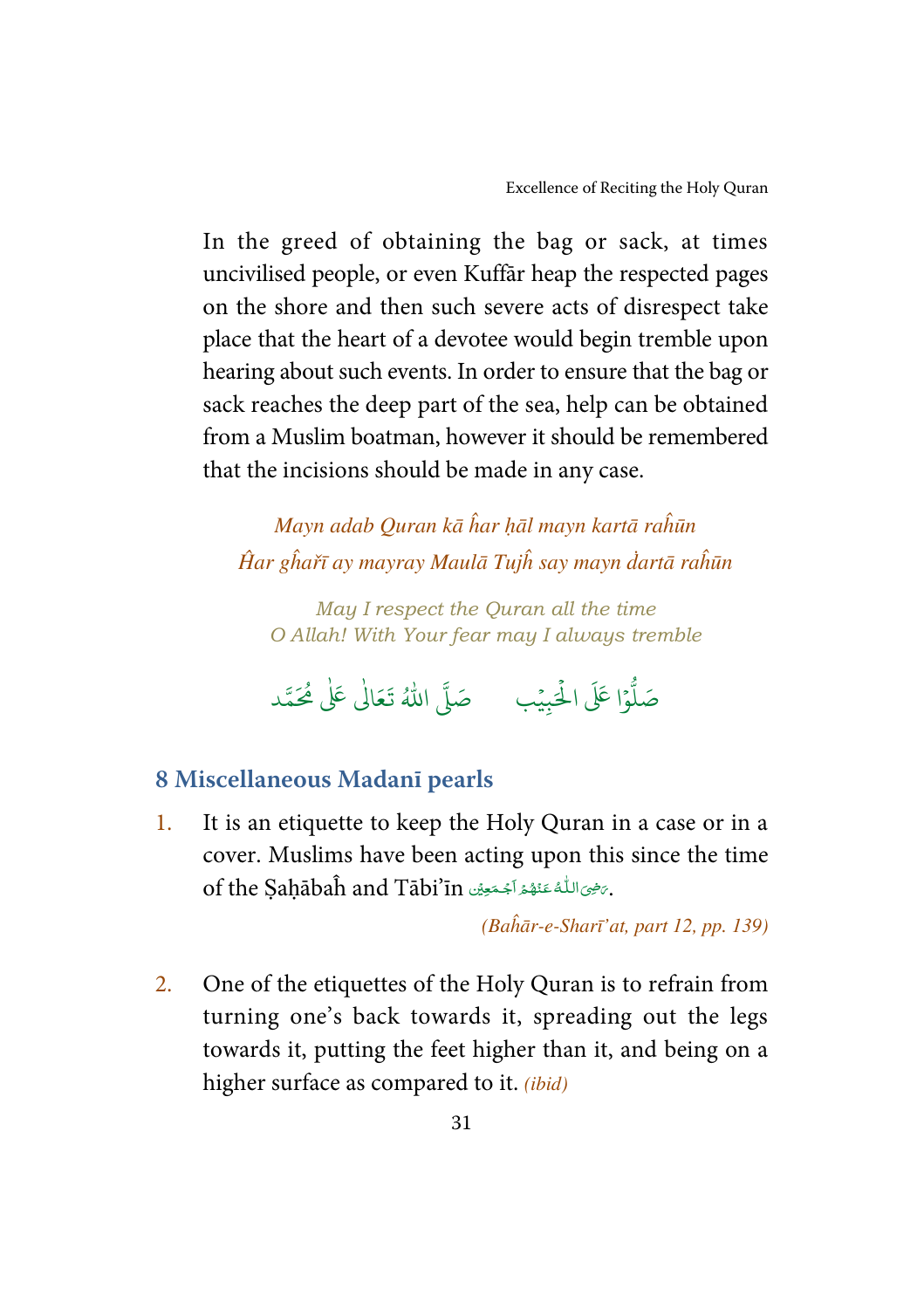$\overline{a}$ 

3. The 3 sciences of Lughāt [language], Naḥw [grammar: Arabic syntax], and Ṣarf [morphology] are all equal in status. It is permissible to put any book of these sciences on top of the other one. On top of those, books of 'Ilm-ul-Kalām<sup>1</sup> can be placed; on top of those, books of Fiqh [jurisprudence] can be placed; and on top of those, books of Ḥadīš and supplications mentioned in the Holy Quran and Ḥadīš can be placed.

Then on top of those, books of Tafsīr can be placed; and finally, on top of all of these, the Holy Quran can be placed. Do not put any cloth on top of a suitcase in which the Holy Quran has been placed. (Fatāwā 'Ālamgīrī, vol. 5, pp. 323-324)

- 4. If someone keeps a Holy Quran in his house with the intention of blessings and goodness, but he does not recite it, he will not be sinful. In fact, even this intention of his will be a means of reward for him. (Fatāwā Qāḍī Khān, vol. 2, pp. 378)
- 5. If the Holy Quran accidently falls from someone's hands or rack onto the floor, there is no sin for him nor is any Kaffāraĥ [expiation] required.
- 6. If somebody مَعَاذَ اللَّه عَزَّدَجَلَّ throws the Holy Quran onto the í Í í í floor with the intention of disrespect, or puts his feet on the Holy Quran with the intention of disrespect; he will become a Kāfir.

<sup>&</sup>lt;sup>1</sup>'Ilm-ul-Kalām is that branch of Islamic sciences which deals with philosophical study of attributes of Allah . ś í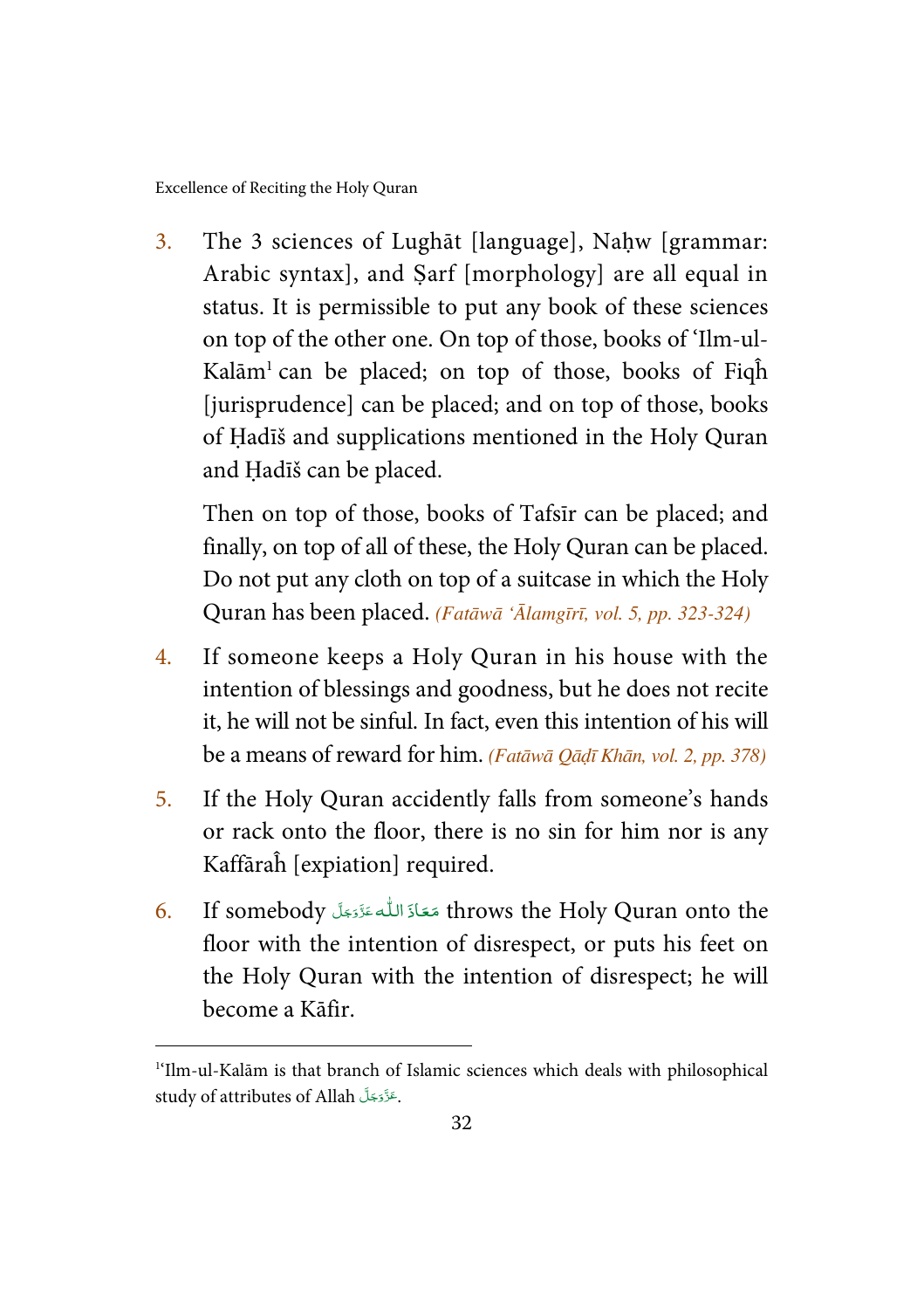- <span id="page-38-0"></span>7. A statement made in words of a vow (Qasam) or oath whilst holding the Holy Quran in the hands or placing the hand onto the Holy Quran is recognized as a severe oath (Qasam). However, if someone says something without uttering specific words of a vow/oath while holding the Holy Quran in his hands or placing his hand onto the Holy Quran, the vow (Qasam) will not be established in this case nor will any Kaffāraĥ [expiation] be required. (Fatāwā Razawiyyaĥ – referenced, vol. 13, pp. 574-575)
- 8. Even if there are many Qurans stocked in a Masjid, and not all of them are being used; and some are wearing out; it is impermissible to sell them and to spend price in the affairs of the Masjid. However, such Qurans may be distributed to be placed into other Masājid and Islamic schools.

(Fatāwā Razawiyyaĥ – referenced, vol. 16, pp. 164)

Ĥar roz mayn Quran pařĥūn kāsh Khudāyā Allah! Tilāwat mayn mayray dil ko lagā day

O my Allah! May recitation become part of my daily routine! In reciting the Quran wholeheartedly, may I become keen!

#### **5 Madanī pearls regarding Ī**ṣ**āl-e-Šawāb**

l. The Beloved and Blessed Prophet حَلَّ اللَّهَ تَعَالَى عَلَيْهِ وَاللهِ وَسَلَّمَ í í í í í ć stated, 'The condition of a deceased person in his grave is like that of a drowning person; he waits anxiously for supplications from his father, his mother, his brother or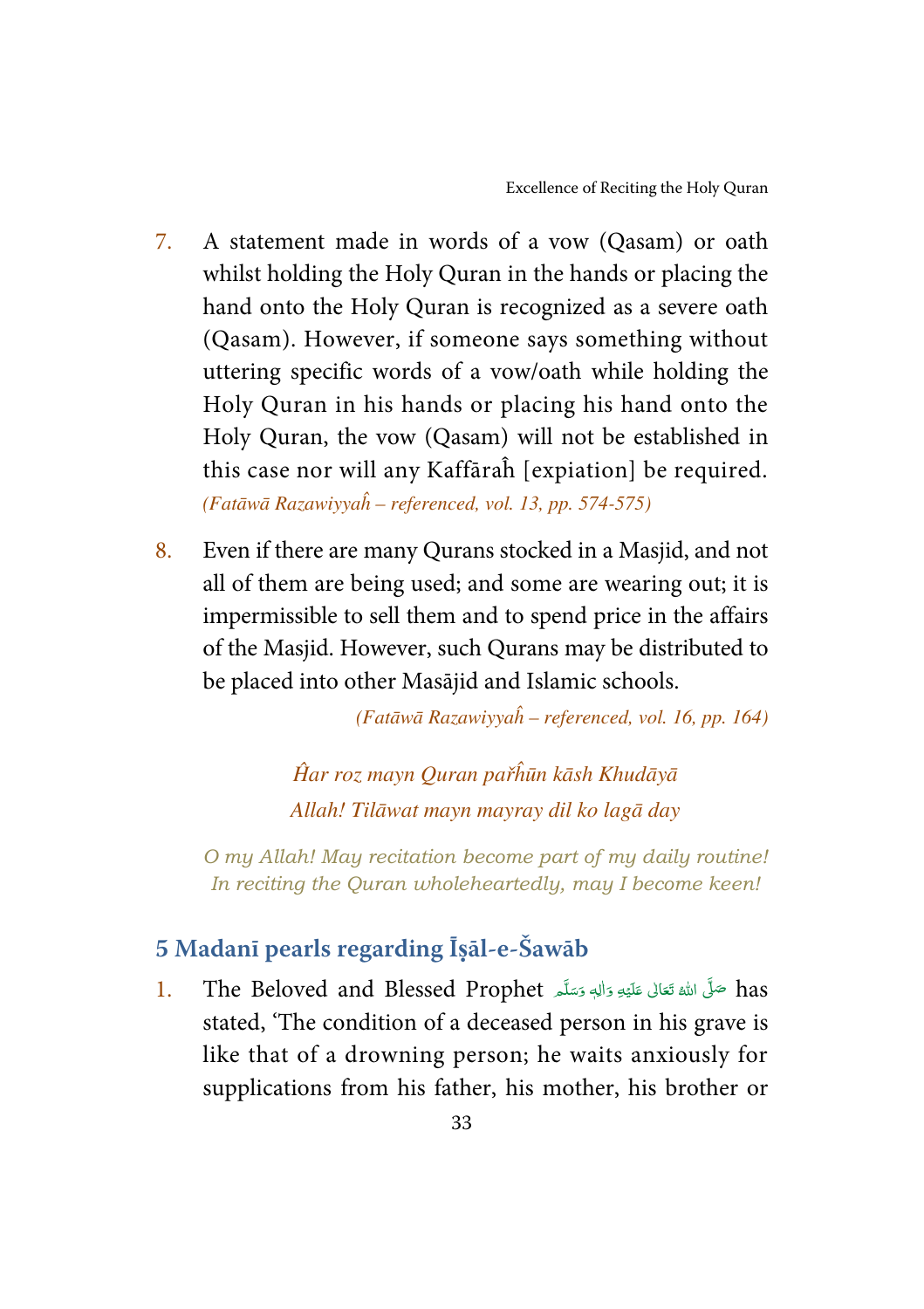his friend. When anyone's supplication reaches him, he considers it better than the world and everything that it contains. Allah bestows the Šawāb gifted by living ś í relatives to the deceased like mountains. The gift of the alive to the dead is to supplicate for their forgiveness.' (Shu'ab-ul-Īmān, vol. 6, pp. 203, Ḥadīš 7905)

2. It is mentioned in *Tabarānī*, 'When somebody sends the Šawāb [reward] of good deeds to a deceased person, Jibrīl BC D 
  places the Šawāb in a refulgent tray and stands Ĵ ć carrying it near the grave and says, 'O the dweller of the grave! Your relatives have sent a gift; accept it.' On hearing this, he becomes happy, whereas his neighbours (the deceased present in his neighbouring graves) are grieved on their deprivation.' (Al-Mu'jam-ul-Awsaṭ, vol. 5, pp. 37, Ḥadīš 6504)

> Qabr mayn āĥ! Gĥup andĥayrā ĥay Fazl say karday chāndnā Yā Rab

Alas! The frightening grave is darker than the night O Allah! With Your mercy, illuminate it with light

3. In addition to the Īṣāl-e-Šawāb of the recitation of the Holy Quran, one may also make the Īṣāl-e-Šawāb of any good deed like Farḍ, Wājib, Sunnaĥ, Nafl, Ṣalāĥ, fasting, Zakāĥ, Hajj, delivering a speech or Dars, travelling with a Madanī Qāfilaĥ, acting upon the Madanī In'āmāt, partaking in the call towards righteousness, studying a religious book or making individual efforts for Madanī activities etc.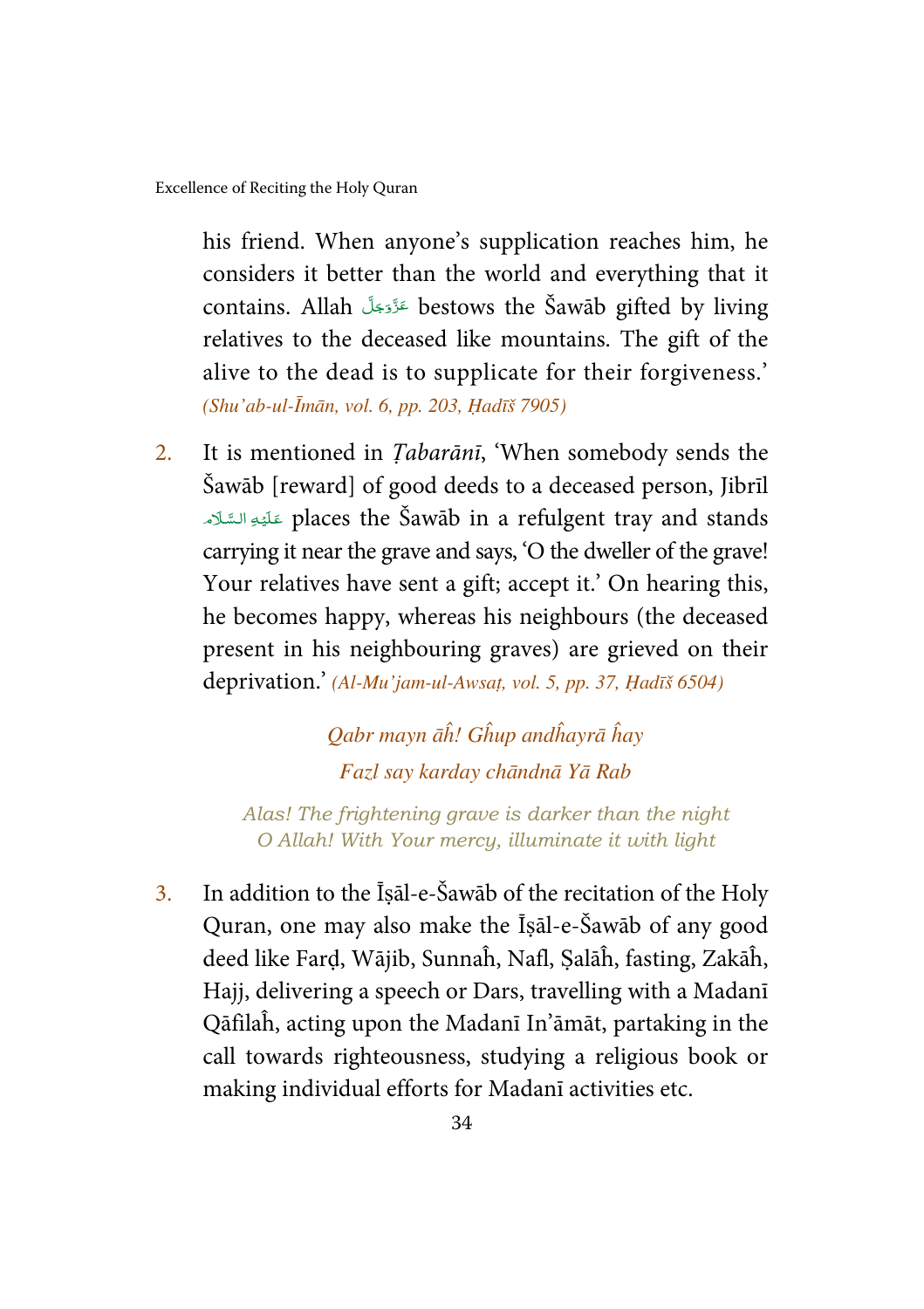#### <span id="page-40-0"></span>**The method of Ī**ṣ**āl-e-Šawāb**

4. Īṣāl-e-Šawāb is not a difficult task; it is even sufficient to say or make the intention in the heart that, 'O Allah ! Ś í Grant the reward of the Holy Quran that I have recited (or the reward of my so and so good deeds) to my deceased mother'. اِنْ شَكِآءَاللّٰه عَزَّدَمِنَا mother'. أَوَّلَّكُمَّا لِلْمَعَزَّذِينَ ī í -Ŕ í

#### **The method of Fāti**ḥ**aĥ**

5. The method of Fātihaĥ that is common amongst Muslims nowadays, especially upon food, is very good. As this is done, the Īṣāl-e-Šawāb of recitation etc. can also be made along with it. Place all the foods which have been made for Īṣāl-e-Šawāb in front (or place a small amount of each food), along with a glass of water. Now reciting ֘ pecite Sūraĥ Al-Kāfirūn once: أَعُوْذُ بِاللّٰهِ مِنَ الشَّيْطْنِ الرَّجِيْمِ ُ ا ُ ֘ ٰ  $\overline{\phantom{a}}$ 

#### بِسُمِ اللَّٰهِ الرَّحۡمٰنِ الرَّحِيۡمِ ٰ ֧֘

ۡ قُلُ - $\tilde{\cdot}$ يَاَيُّهَا انْڪْفِرُوْنَ ۞ لَآ -֧֘ - $\vec{\bm{\theta}}$ .<br>لَاّ أَعۡبُلُ مَا تَعۡبُلُوۡنَ [ ֧֘ --֦ -- $\overline{a}$ .<br>آ أَعۡبُدُ مَا تَغۡبُدُوۡنَ ⁄۞ وَ لَآ أَنۡتُمۡ ֓ -់  $\ddot{\phantom{0}}$ Í ۤ  $\vec{\bm{\theta}}$  $\overline{\phantom{a}}$ َلاَّ أَنْتُمْ غيِلُوْنَ ֧֦֘ -ٰ ۤ مَآ أَعۡبُلُّ --ؚ<br>ۣ  $\mathbf{r}$ .<br>أَعۡبُنۡ/۞ وَلاَ  $\overline{\phantom{a}}$ ۇلآ [  $\mathbf{r}$ اَنَا عَابِنَّا مَّا عَبَدُتُّهُ ﴾ وَ -֓ .<br>ب  $\overline{\phantom{a}}$  $\overline{\phantom{a}}$ َلاَ أَنْتُمْ ֘ -់  $\mathbf{I}$ اَنۡةُمۡ عٰبِكُوۡنَ ֧֘ -ٰ ۤ مَاً أَعۡبُلُ -- $\overline{a}$ .<br>آ اَعۡبُٰلُ أَيُّ اَصَٰٰهُ ۚ دِيۡنُكُمۡ وَلِيَ دِيۡنِ أَيَّ ---֓ · <u>ہ</u>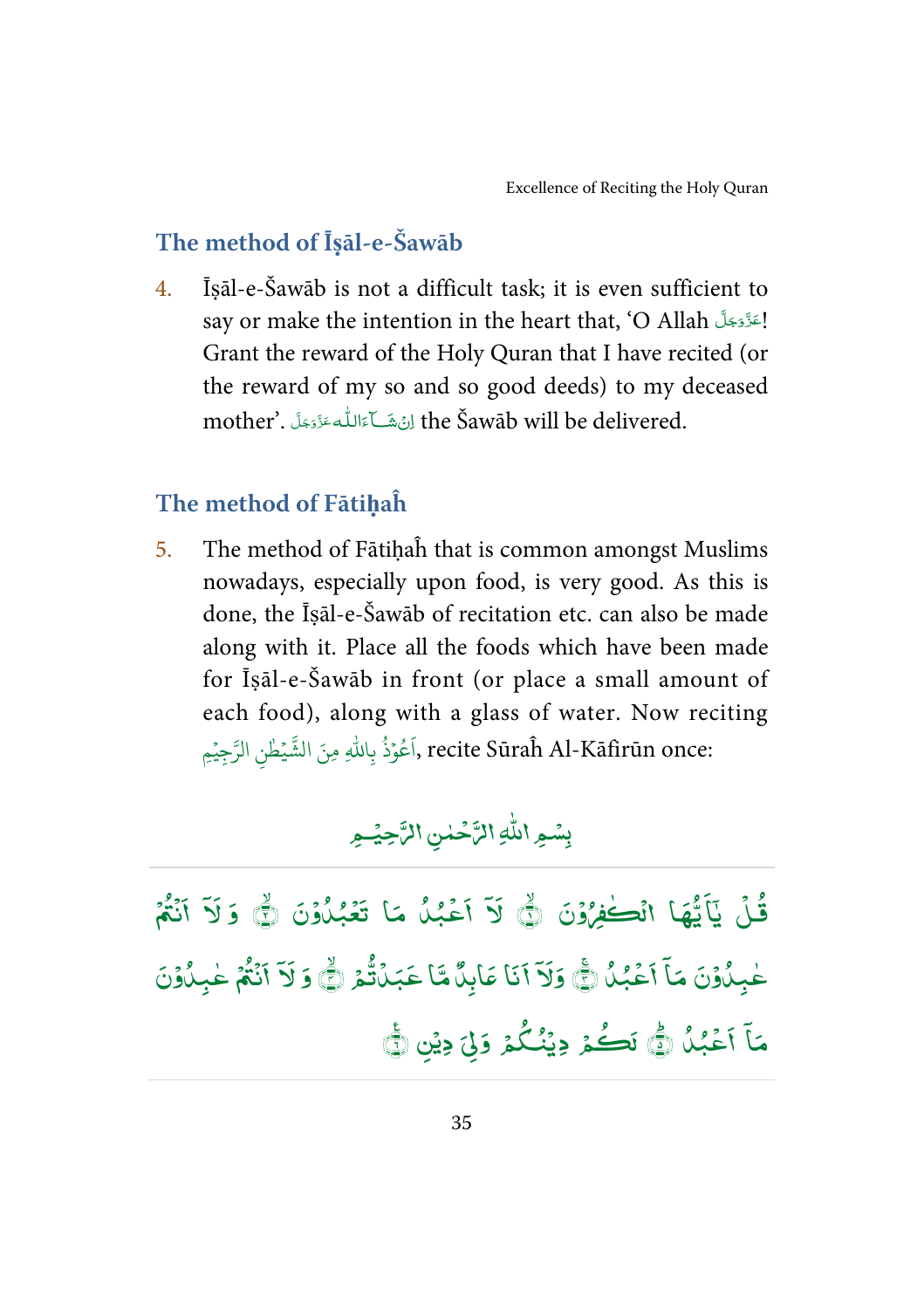Recite Sūraĥ Al-Ikhlāṣ 3 times:

.<br>بِسُـهِ اللَّٰهِ الرَّحۡمٰنِ الرَّحِيۡـهِ ٰ ֧֘

#### -قُلۡ هُوَ اللَّهُ أَحَلُّ ֧֦֧֓ -ٰ  $\ddot{\phantom{0}}$ أَحَلَّالُّ أ م<br>أَللَّٰهُ ٰ هُ الصَّمَلُ -الصَّمَدُ/۞ لَمَ لَمۡ یَلِنۡ/ۡ﴿ وَلَمۡ ֧֓ لَمۡ یُوۡلَاۡاُ ֧֓֕<sup>֓</sup>֓  $\overline{\cdot}$ يُوۡلَدۡ ۞ ֧֘ -.<br>§لَعْ لَمۡ یَکُنۡ نَّهَٰ -.<br>و 2 نَّهُ كُفُوًا أَحَلُّ -- $\mathbf{r}$ آحَدٌ ١

Recite Sūraĥ Al-Falaq once:

0 ۡ ³ ٰ h fg ( ٰ ۡ 1 ۡ 1 0

֧֦֧֝<sup>֓</sup>֓ قُلُ أَعُوُذُ --֧֦֘ -.<br>آ ٲ<mark>ٷۢۮ</mark>ؙڹؚڗڋؚ بِّ الۡفَلَقِ  $\overline{\cdot}$ الُفَلَقِ۞ مِنۡ شَرِّ ់ ،<br>تر  $\overline{\cdot}$ .<br>شرّ مَا خَلَقَ  $\overline{\phantom{a}}$ خَلَقَ ۞ وَمِنۡ ثَنَرِّ ់ ِ<br>ٽ  $\ddot{\cdot}$ .<br>شَرِّغَاسِقٍ إِذَا  $\overline{\cdot}$ إِذَا وَقَبَ وَقَبَ ١ <mark>وَ مِنْ</mark> شَرِّ ֧֘ ِ<br>ٽ  $\ddot{\cdot}$ .<br>شَرِّ النَّفِّتْتِ ٰ ٰ النَّفْتٰٰتِ فِى الْغُقَلِ⁄اُ وَمِنْ شَرِّ -់  $\overline{\cdot}$ .<br>شَرِّحَاسِ<sub>لٍ</sub> إِذَا  $\ddot{\cdot}$ إِذَا حَسَنَ إِنَّ

Recite Sūraĥ An-Nās once:

.<br>بِسُـمِ اللّٰهِ الرَّحۡمٰنِ الرَّحِيۡـمِ ٰ ؚ<br>؛

-قُلُ أَعُوُذُ ֦֧<sup>֓</sup>֧֓ - $\overline{\phantom{a}}$ - $\mathbf{r}$ أَعُوۡذُ بِرَبِّ النَّاسِ النَّاسِ/نُّے مَلِكِ النَّاسِ النَّاسِ ڷ۞ إلٰهِ النَّاسِ ٰ ا<mark>لنَّاسِ/لُ</mark>هُ مِنْ شَرِّ  $\overline{\cdot}$ » اس/ الْوَسُوَاسِ *أَأْ* اكْخَذَّاسِ  $\ddot{\phantom{0}}$ ֧֓ ja. l ا<sup>ڭ</sup>خَتّاسِ ۞ الَّذِ*ئُ* ֓ الَّذِيْ يُوَسُوِسُ يُوَسۡوِسُ فِىۡ صُلُوۡدِ النَّاسِ  $^{\bullet}$ -; ֧֦֘ --النَّاسِ ڷُی مِنَ قم اكْجِنَّةِ وَالنَّاسِ ؚ<br>ۣ النَّاس ٿُ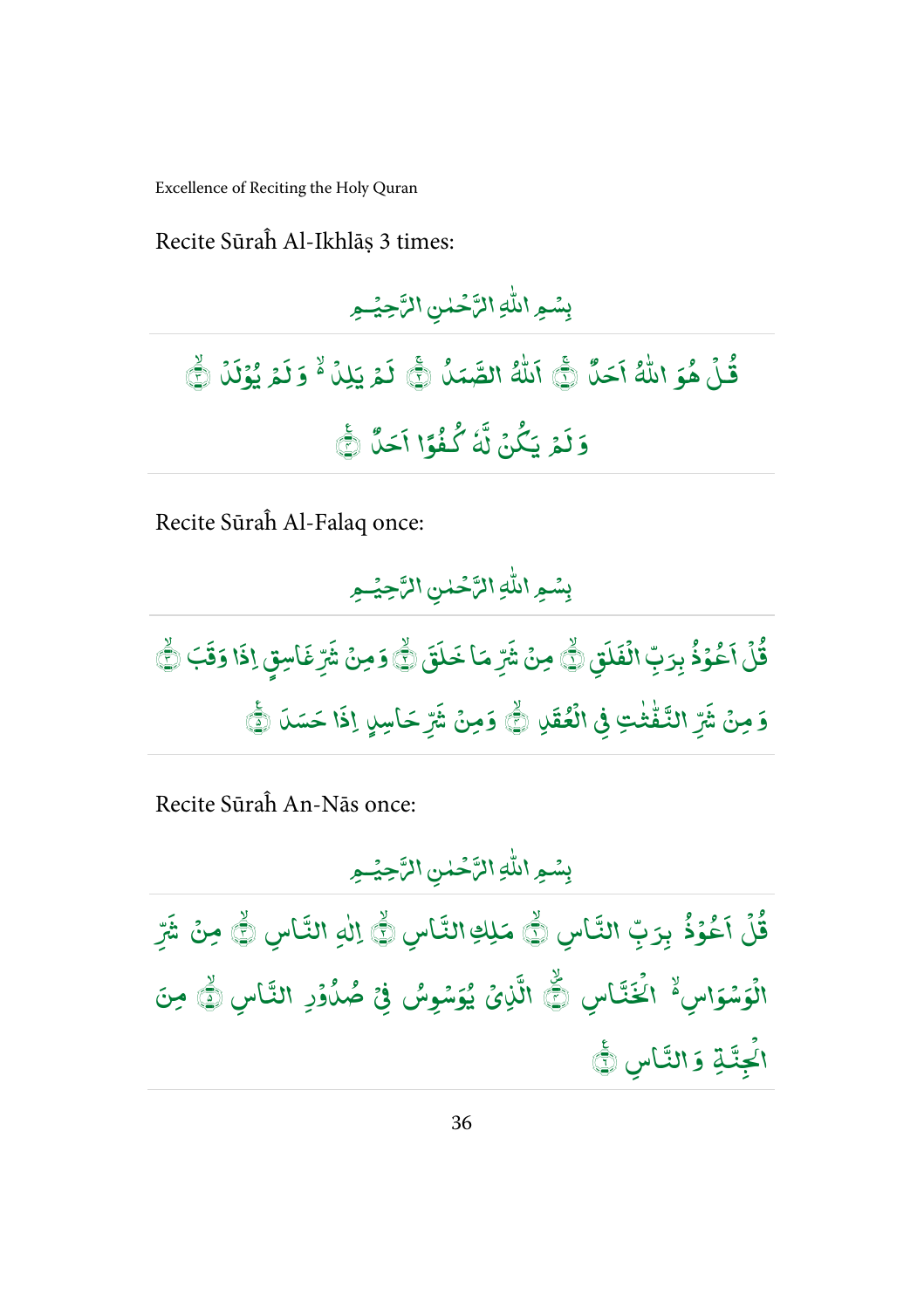Recite Sūraĥ Al-Fātiḥaĥ once:

.<br>بِسُـهِ اللَّٰهِ الرَّحۡمٰنِ الرَّحِيۡـهِ ٰ ֧֘

-ى<br>ئىقلا  $\overline{a}$ ֦֧<sup>֓</sup>֓  $\mathbf{r}$ .<br>اَنۡتَمۡدُّ لِلّٰہِ رَبِّ ٰ دَبِّ الۡغلَبِيۡنَ ؚ<br>;  $\overline{\cdot}$ الْعٰلَمِيْنَ ۞ الرَّحْمٰنِ الرَّحِيْمِ ۞ مٰلِكِ يَوْمِر اللَّذِينِ ٰ ់  $\overline{\phantom{a}}$ ;  $\overline{a}$ ֓ اللِّيْن ١ ایًّا<br>پا  $\overline{\phantom{a}}$ ب<br>باك نَعْبُلُ وَ --<u>ّ</u> ایًّا<br>ما  $\overline{\phantom{a}}$ ِ<br>اٰٖڬَ نَسۡتَعِیۡ ؚ<br>؛ نَسْتَعِيْنُ/۞ اِهۡلاِنَا -֧֓  $\overline{\cdot}$ القِرَاطَ الْمُسْتَقِيمَ/ ់ -,  $\overline{\cdot}$ جرَاطَ ֧֓<sup>֓</sup>֓ أياتي .<br>م الَّذِيْنَ أَنۡعَمُ ֧֘ ់ l<br>T أَنْعَمْتَ عَلَ عَلَيۡـُهِمۡ/ٱلۡۖ غَـٰدۡ ֓ ; ؚ<br>?  $\overline{\phantom{a}}$ خَيْرِ الْمَغْضُوْبِ ֧֓ ֦֧֦ - $\overline{\phantom{a}}$ عَلَيۡهِمۡمُ وَ ֓ ,  $\overline{\cdot}$ لَا الضَّاَ ۣ<br>الضَّأَلِّ<u>ا</u> ֧<sup>֓</sup>֓ ں<br>م يِّنَ ١

Recite the following once:

.<br>بِسُـهِ اللَّٰهِ الرَّحۡمٰنِ الرَّحِيۡـهِ ٰ ֧֘

.<br>.  $\overline{a}$ الَـمِّ (ثِّيَ ذٰلِكَ انْكِتٰبُ لَارَيْبَ/ثُمَّ فِيُـهِ/ثُمْدًى لِّلْمُتَّقِيْنَ ٰ -ٰ ֧֦֧֦֓ [ ؚ<br>; -֧<sup>֓</sup>֓ ٟ<br>ڷؚۣڵٮ*ؙڐ*۠ -֘ ֧֢֘֜ لِّلۡمُتَّقِيۡنَ/۞ الَّذِيۡنَ ֧֓<sup>֓</sup>֓ ្ត្ الَّذِيْنَ ់ يُؤْمِـنُوۡنَ بِالۡغَيۡبِ -֧֦֘ - $\overline{a}$ ់ وَ يُقِيَمُوْنَ الصَّلٰ - $\overline{a}$ ֧֘ -ٰ الصَّلُوةَ ֦ قَ وَمِمَّا وَ مِمَّا رَزَقُنْهُمْ يُنْفِقُوْنَ ۞ ٰ ֦ , --֘ ֧֦֘ -وَالَّذِي ֘ ă الَّزِيۡنَ يُؤۡمِـنُوۡنَ -៵  $\overline{\phantom{a}}$ -ۤ بِمَآ أُنُزِلَ ĺ ់  $\overline{\mathbf{1}}$ .<br>ذِلَ إِلَيْهِ  $\ddot{\phantom{0}}$ ٳڷؘؿۣڬ<u>ٷ</u> ۤ مَاً أُنُزِلَ ĺ ំ .<br>آ زِلَ مِنْ قَبۡلِك*َ* ֧֘ ֓ ֦ قَبۡلِكَا ۚ وَبِٱلۡاٰخِرَةِ هُمۡ ֘ ٰ , --يُوْ قِنُوْنَ/۞ُ أُولَيِكَ عَلَىٰ هُدًى مِّنَ رَّبِّهِمْ ֧֘ ֧֦֘ --֧֖֖֖֧֚֚֚֚֚֚֚֚֚֚֚֚֚֚֚֚֚֚֚֚֚֚֚֚֚֚֚֝֝֓֞֡֡֓֬֝֓֬֝֓֬֝֓֬֝֓֬֝֓֬֝֓֬֝֬ ٰ ļ -, % رَّبِّهِمْ ۚ وَأُولَيْكَ هُمُ الْمُفْلِحُوْنَ ۞ --- $\overline{\phantom{a}}$ -់ -់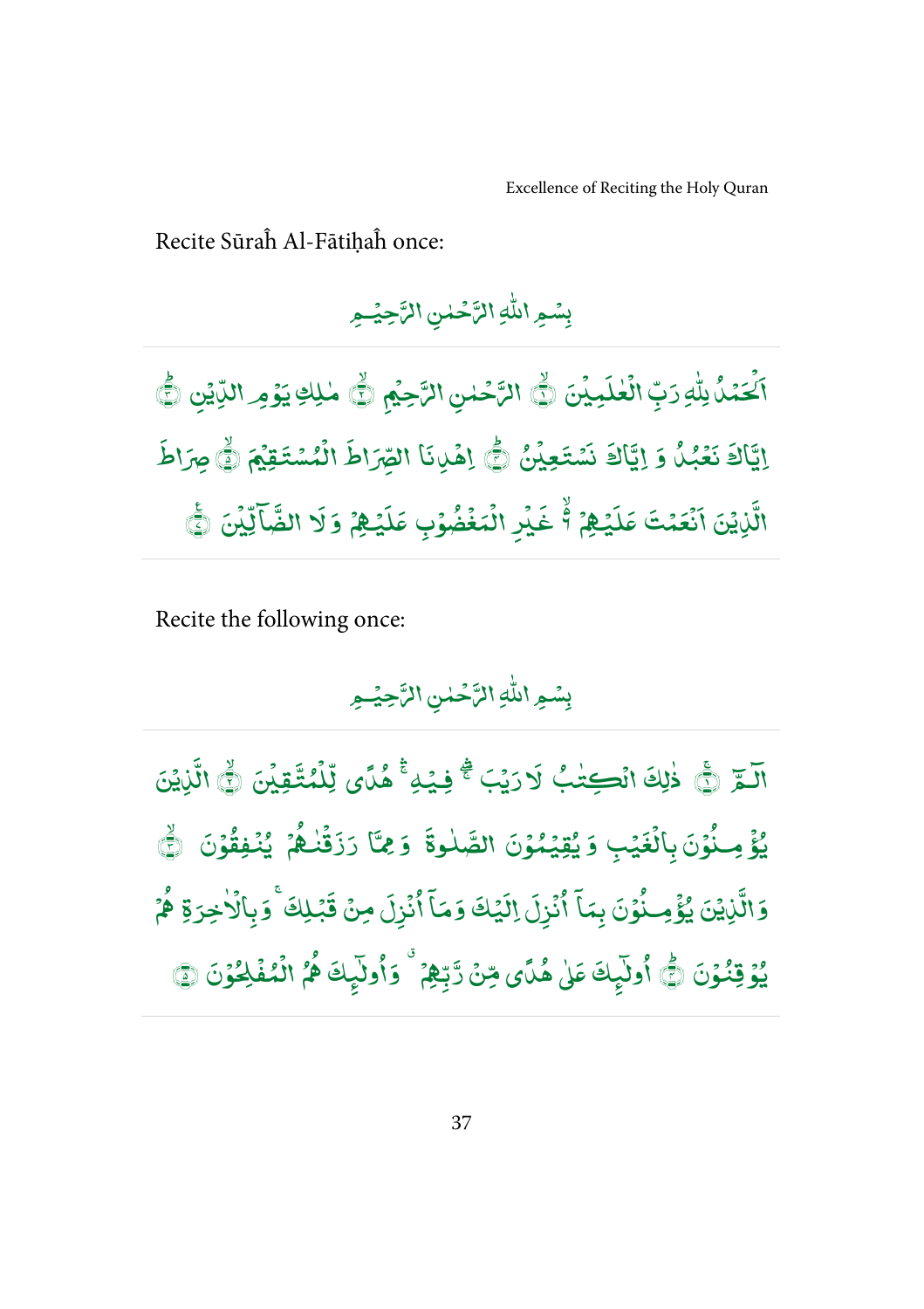Then recite the following five verses:

| 1. | وَ اِلْهُكُمۡ اِلٰهٌ وَّاحِلَّا ۚ لَآ اِلٰهَ اِلَّا هُوَ الرَّحۡمٰنُ الرَّحِیۡمُ ۚ لِنَّتَّ<br>(Part 2, Sūraĥ Al-Bagaraĥ, verse 163)                                                                       |
|----|------------------------------------------------------------------------------------------------------------------------------------------------------------------------------------------------------------|
| 2. | إنَّ رَحْمَتَ اللَّهِ قَرِيْبٌ مِّنَ الْمُحْسِنِيْنَ (ثَقَّ<br>(Part 8, Sūrah Al-A'rāf, verse 56)                                                                                                          |
| 3. | وَمَآ أَرْسَلُنكَ إِلَّا رَحْمَةً لِّلْعٰلَمِيْنَ (َ<br>(Part 17, Sūraĥ Al-Anbiyā, verse 107)                                                                                                              |
|    | مَاكَانَ مُحَمَّدٌ أَبَـاً أَحَدٍ مِّنْ رِّجَـائِكُـمْ وَلٰكِنْ رَّسُوْلَ اللّٰهِ وَخَاتَـمَ ۚ 4.<br>النَّبِيِّنَ/ وَكَانَ اللَّهُ بِكُلِّ شَيْءٍ عَلِيُّهَا لِنََّ<br>(Part 22, Sūraĥ Al-Aḥzāb, verse 40) |
|    | إنَّ اللَّهَ وَ مَلَّيٍكَتَـٰهُ يُصَلُّوُنَ عَـلَى النَّبِيّ ۚ يَـٓأَيُّهَا الَّذِيْنَ اٰمَـٰذُوْا ۚ 5.<br>صَلُّوۡا عَلَيۡهِ وَسَلِّمُوۡا تَسۡلِيۡمَا ۚ ﴾<br>(Part 22, Sūraĥ Al-Aḥzāb, verse 56)           |

Now recite Ṣalāt-'Alan-Nabī:

ي<br>آ صَلَّى اللهُ عَلَى النَّبِيِّ الْأُمِّيِّ وَ<sup>اٰلِ</sup>هٖ ا مِّيِّ وَأَلِهِ یہ<br>آ صَلَّى اللهُ تَعَالٰى عَلَيْ ٰ ֘֝ ر<br>آ عَلَيْهِ وَسَلَّمَ ي<br>آ بِ وَسَلَّمَ <sup>ط</sup> صَلٰوةً وَّ سَلَامًا عَلَيْ ٰ ؚ<br>ۣ ر<br>آ ل َ ًا ع م ر<br>آ سَلَامًا عَلَيْكَ يَا رَسُوُ ؚ<br>ؙ و  $\tilde{1}$ ِ<br>اللَّٰہِ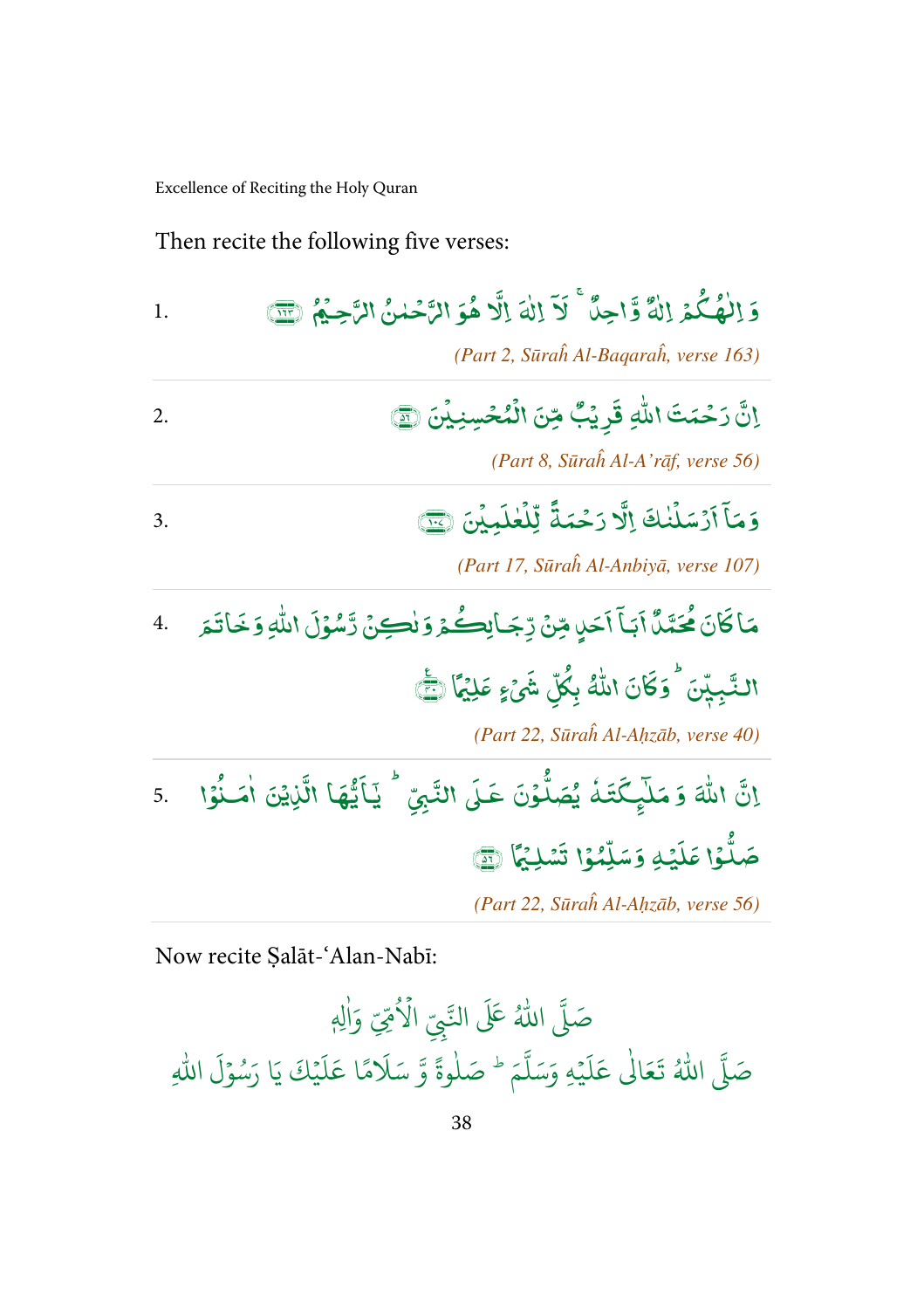<span id="page-44-0"></span>After this, recite:

#### ٰ .<br>شُبۡ<del>حٰنَ</del> رَبِّكَ رَبِّ Ó -رَبِّ الۡعِزَّةِ عَمَّا Ó مَّا يَصِفُوۡنَ ۞ ֧֦֘ -ۇسَلْمُ*رْ عَ*لَى ٰ  $\overline{\phantom{a}}$ عَلَى الْمُرْسَلِيُنَ (٢٨٣) وَالْحَمْدُ لِلّٰهِ رَبِّ Ó ֦ -; Ó Ó ٰ رَبِّ الْغٰلَ Ó ׅ֘֒ ٰ  $\overline{\phantom{a}}$  $\frac{t}{\sqrt{M}}$ لَمِيْنَ  $\frac{t}{\sqrt{M}}$ <sup>:</sup>

(Part 23, Sūraĥ, Aṣ-Ṣāffāt, verse 180-182)

Now the person making Fātiḥaĥ should raise his hands and say aloud 'Al-Fātihaĥ'. All those present should recite Sūraĥ Al-Fātiḥaĥ in a low volume, and then the reciter should make the following announcement, 'Gift me the Šawāb of whatever you have recited'. All of those present should say, 'We have donated it to you'. Now the one making Fātihah should make Īṣāl-e-Šawāb.

#### **The method of Du'ā [supplication] for Ī**ṣ**āl-e-Šawāb**

O Allah ! Grant us the Šawāb of whatever has been recited ś í (if food etc. is present, then also say) and the Šawāb of the food that has been prepared and whatever other deeds we have been able to perform to this day, not according to our imperfect deeds, but according to Your unlimited mercy; and send its Šawāb on our behalf into the court of Your Beloved Prophet حَلَّىَ الْمُقْتَعَانَى عَلَيْهِ وَالْهِمَتِيمَّر í í í ć í í Through the means of Your Beloved Prophet ,جَلَّ اللَّهُ تَعَالَى عَلَيْهِ وَالِهِ وَسَلَّمَ í í í í í ć send its Šawāb to all other Prophets حَلَيْهِمُ الصَّلْوَةُوَالسَّلَامَ send its Šawāb to all other Prophets l í ĺ ú Í í companions كَمُوْ اللَّهُ تَعَالَى and all the noble saints كَمُ تَعَالَى عَنْهُم مَنْ companions í ć í í í í í í í Through the means of Your Beloved Prophet حَلَّى اللَّهُ تَعَانَى عَلَيْهِ وَاللهِ وَسَلَّم ć í í í ć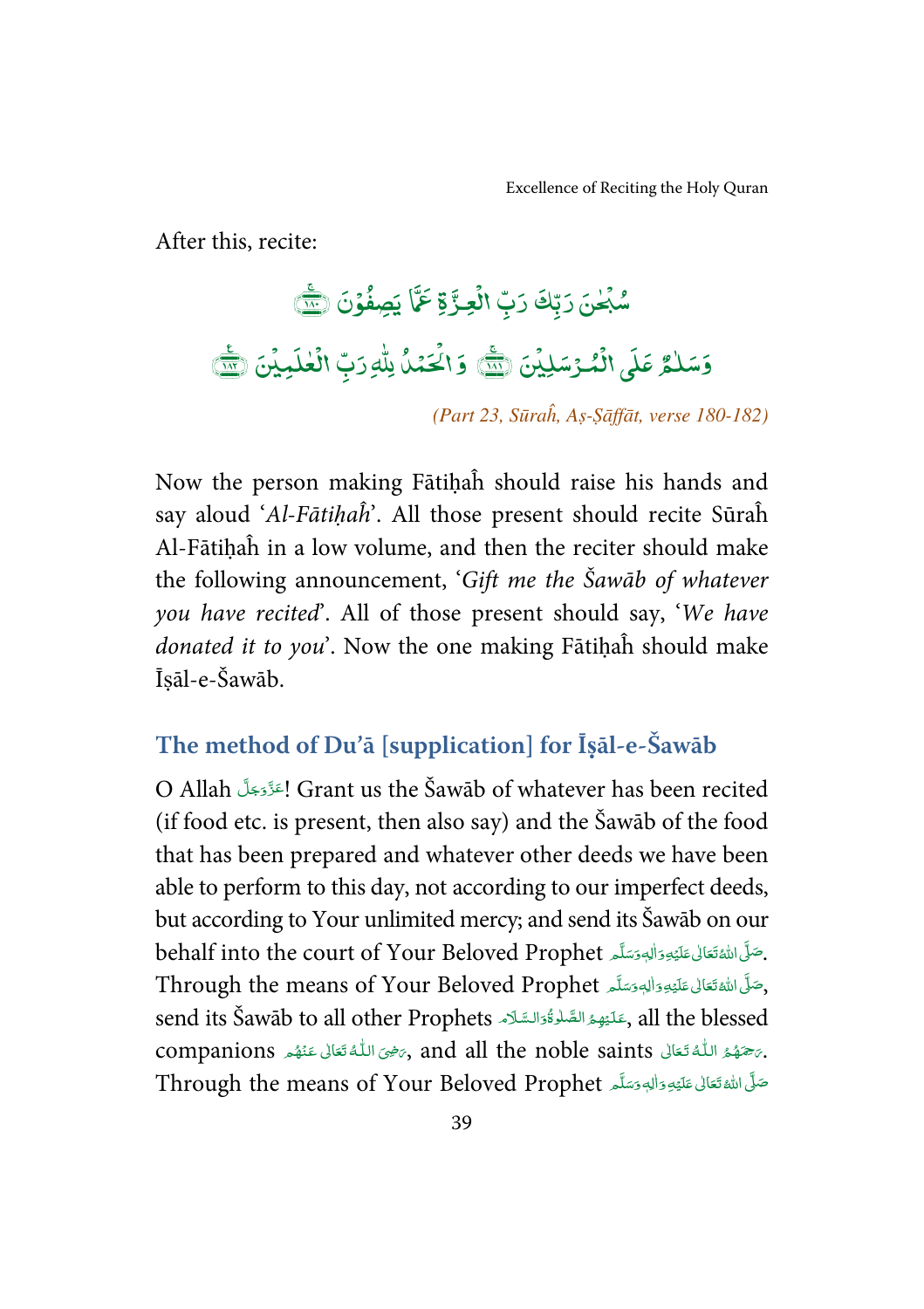<span id="page-45-0"></span>send its Šawāb to every Muslim human and jinn born from the advent of Sayyidunā Ādam عَلىْنَيِّتَادَعَلَيْهِالصَّلْوَةُدَالسَّلَاء advent of Sayyidunā Ādam Í í ĺ ć í í j í ֘֒ ć all of those who will be born till the Day of Judgement.

During this, also mention the names of the saints to whom Šawāb has to be especially donated. Likewise, donate the Šawāb to your parents, relatives and Murshid (spiritual guide). (The deceased whose names are mentioned during the supplication are pleased by it). Then finish the supplication as usual.

(If a small amount of each type of food was placed in front with a glass of water, then mix them back into the rest of the food and water).

Šawāb a'māl kā Tū mayray puĥanchā sārī Ummat ko Mujĥay bĥī bakhsh Yā Rab bakhsh un kī piyārī Ummat ko

Send the rewards of my deeds to the entire Ummaĥ Forgive me and forgive the Beloved's entire Ummaĥ

> .<br>وا عَلَى الْح ر<br>أ و<br>أ صَلُّوۡا عَلَى الْحَبِيۡبِ ۚ صَلَّى اللّٰهُ ֘ صَلَّى اللهُ تَعَالٰى عَلٰى مُحَمَّد ٰ

#### **17 Madanī pearls regarding the 'Imāmaĥ [Sunnaĥ turban]**

#### **Firstly, 6 sayings of Mustafa**

1. 2 Rak'āt of Ṣalāĥ performed whilst wearing an 'Imāmaĥ are better than offering 70 Rak'āt without wearing an 'Imāmaĥ.' (Al-Firdaus bimā Šaur-ul-Khaṭṭāb, vol. 2, pp. 265, Ḥadīš 3233)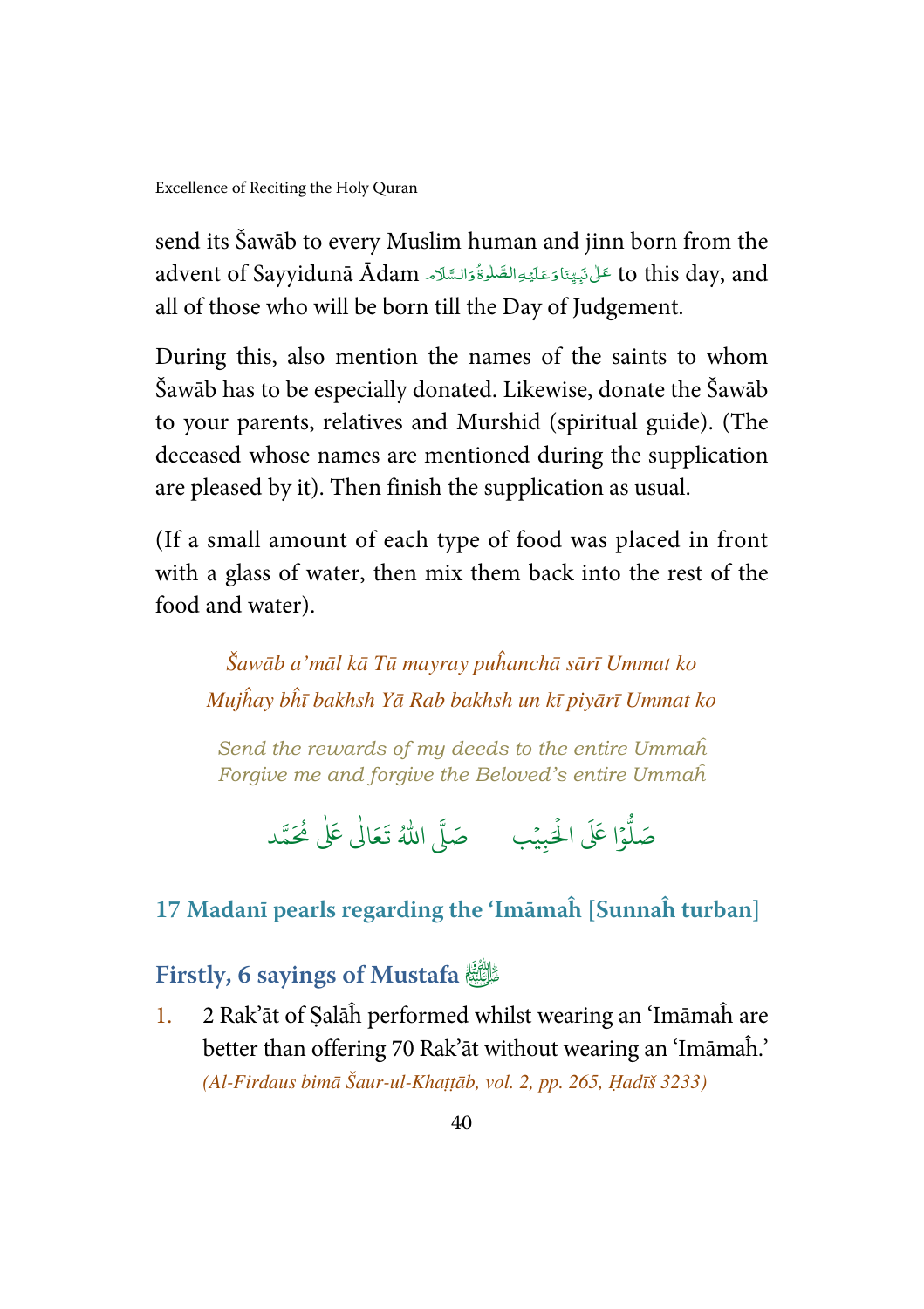- 2. Wearing an 'Imāmaĥ over a headgear is the difference between us and the Mushrikīn [idol-worshippers]. For every fold of the 'Imāmaĥ that a Muslim wraps around his head, he will be given one Nūr [light] on the Day of Judgement.' (Al-Jāmi'-uṣ-Ṣaghīr, pp. 353, Ḥadīš 5725)
- 3. Without doubt, Allah عَرَّدَهَلَ and His angels send Salāt ś í on Friday on those who wear an 'Imāmaĥ.'

(Al-Firdaus bimā Šaur-ul-Khaṭṭāb, vol. 1, pp. 147, Ḥadīš 529)

- 4. Offering Ṣalāĥ whilst wearing an 'Imāmaĥ is equivalent to 10,000 virtues.' (Al-Firdaus bimā Šaur-ul-Khaṭṭāb, vol. 2, pp. 406, Ḥadīš 3805; Fatāwā Razawiyyaĥ – referenced, vol. 6, pp. 220)
- 5. One Ṣalāt-ul-Jumu'aĥ performed whilst wearing an 'Imāmaĥ is equivalent to 70 without it.

(Tārīkh Madīnaĥ Dimashq li Ibn 'Asākir, vol. 37, pp. 355)

6. 'Imāmaĥs are the crowns of the Arabs, so wear the 'Imāmaĥ and your honour will augment. Whoever wears an 'Imāmaĥ; he gains one virtue for every fold [of the 'Imāmaĥ that he wraps around his head].'

(Jam'-ul-Jawāmi', vol. 5, pp. 202, Ḥadīš 14536)

7. It is mentioned in the 312-page book Baĥār-e-Sharī'at, published by Dawat-e-Islami's publishing house, Maktaba-tul-Madīnaĥ, on page 303 of part 16, 'Tie the 'Imāmaĥ whilst standing, and put on the Pājāmaĥ [shalwār, lower garment]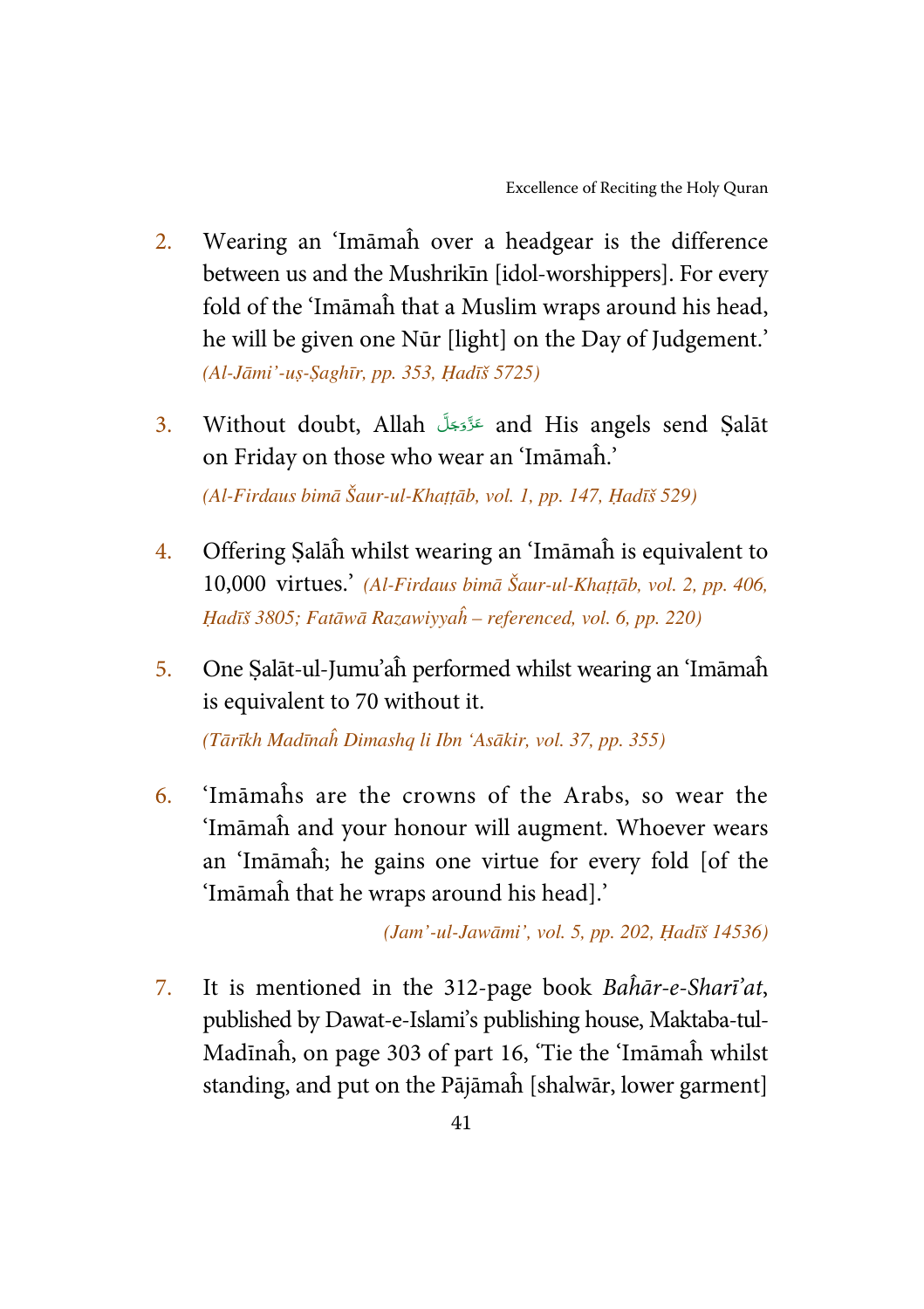whilst sitting. Whoever does the opposite of this (i.e. he ties the 'Imāmaĥ whilst sitting, and puts on the lower garment whilst standing); he will be afflicted with a disease, for which there is no cure.'

8. It is more appropriate to wrap the first fold of the 'Imāmaĥ towards the right side of the head.

(Fatāwā Razawiyyaĥ, vol. 22, pp. 199)

- 9. The Shimlaĥ (i.e. unwrapped end of the turban) of the blessed 'Imāmaĥ of the Beloved and Blessed Prophet ة would generally hang behind his blessed صَلَّى اللَّهُ تَعَالَى عَلَيْهِ وَالِهٖ وَسَلَّم í í í ć í í back, sometimes it would be on the right hand side, and sometimes there would be two Shimlaĥs between his two blessed shoulders. To keep the Shimlaĥ on the left hand side is against the Sunnaĥ. (Ashi'a-tul-Lam'āt, vol. 3, pp. 582)
- 10. The length of the Shimlaĥ of the 'Imāmaĥ should be at least the width of four fingers, and at most up to the middle of the back, i.e. approximately the length of one arm.

(Fatāwā Razawiyyaĥ, vol. 22, pp. 182)

- 11. Bind the 'Imāmaĥ whilst standing facing the Qiblaĥ.  $(Kashful$ -Iltibās fis-Tiḥbāb-il-Libās lish-Shaykh 'Abdul Ḥaq Diĥlvī, pp. 38)
- 12. The Sunnaĥ of the 'Imāmaĥ is that it should not be shorter than 2½ yards in length, nor should it be longer than 6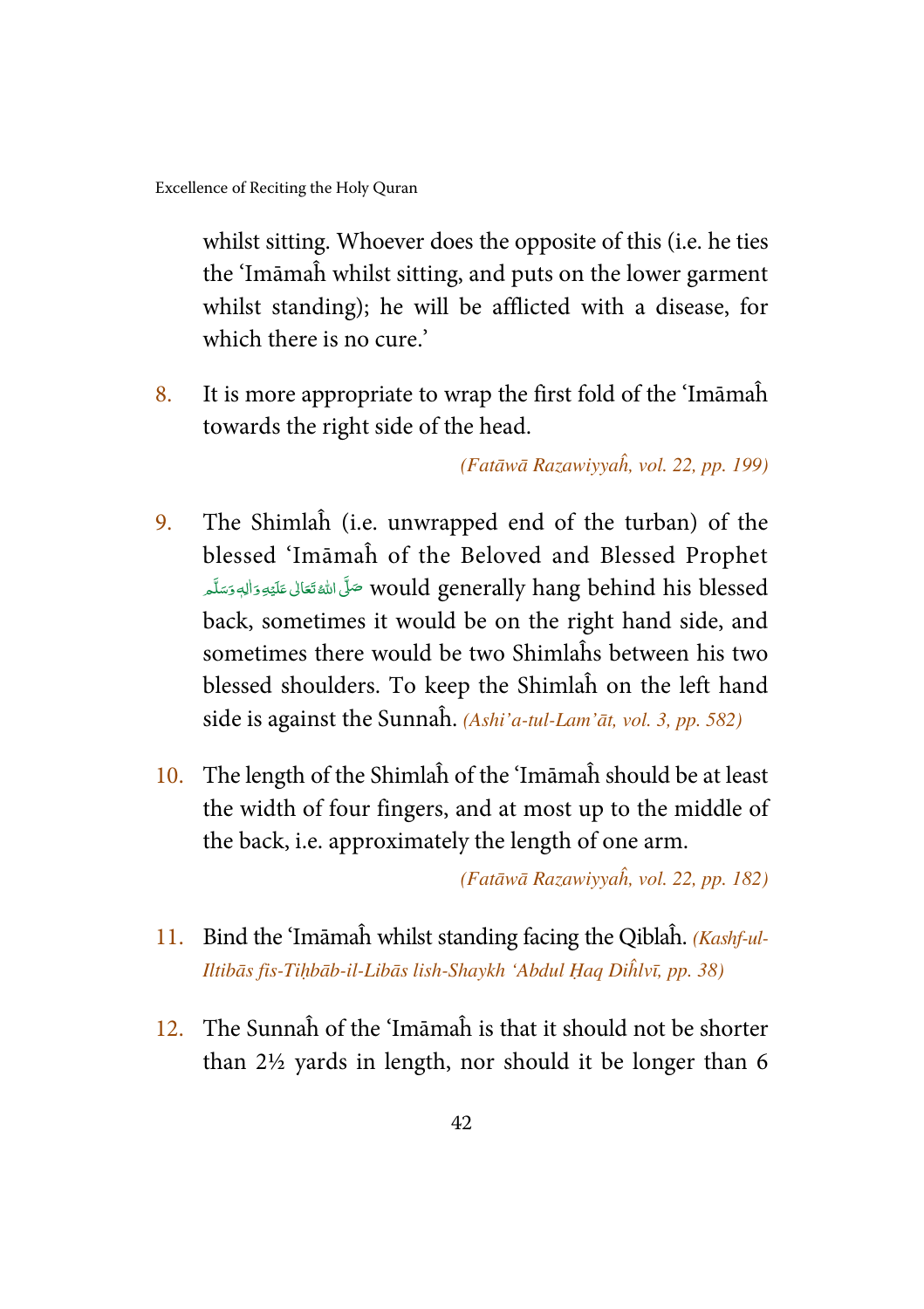yards, and (13) it should be bound in a dome-like fashion. (Fatāwā Razawiyyaĥ, vol. 22, pp. 186)

- 14. If you have a large kerchief with which you can produce enough folds to cover the whole head, then it will be considered as an 'Imāmaĥ. (15) It is Makrūĥ to bind a small kerchief with which one can only produce one or two folds. (Fatāwā Razawiyyaĥ – referenced, vol. 7, pp. 299)
- 16. If Imāmaĥ is to be taken off out of some need and there is the intention of binding it again, then one sin will be erased on unwinding each fold. (Fatāwā Razawiyyaĥ, vol. 6, pp. 214)
- عَلَيْهِ رَحْمَةُاللُّهِ الْقَوِى Allāmaĥ Shaykh 'Abdul Ḥaq Muḥaddiš Diĥlvī'. 'Allāmaĥ Shaykh ' í í has stated, 'The blessed Imāmaĥ of the Beloved and Blessed Prophet حَلَّى اللَّهَ تَعَالى عَلَيْهِ وَاللهِ وَسَلَّم Prophet í í ć í í í and sometimes green.'

(Kashf-ul-Iltibās fis-Tiḥbāb-il-Libās, pp. 38)

اَلْحَمْدُلِلُّه عَزَّدَمَّلَ Our Beloved Prophet resting under the Emerald j Ĺ -Í Ş í Dome, the Mercy for the Universe حَلَّى اللهُ تَعَالى عَلَيْهِ وَالِهٖ وَسَلَّمَ Dome, the Mercy for the Universe í ć í í í í adorn his enlightened head with a blessed green 'Imāmaĥ, and [for this reason] Dawat-e-Islami has made the green 'Imāmaĥ its symbol. What an attraction the green 'Imāmaĥ reflects! The glowing, illuminated dome on the blessed, radiant tomb of the Sovereign of Makkaĥ and Madīnaĥ, our Beloved and Noble Prophet حَلَّى اللَّهُ تَعَالَى عَلَيْهِ وَالِهٖ وَسَلَّم Prophet ŕ í í í -֘֒ í í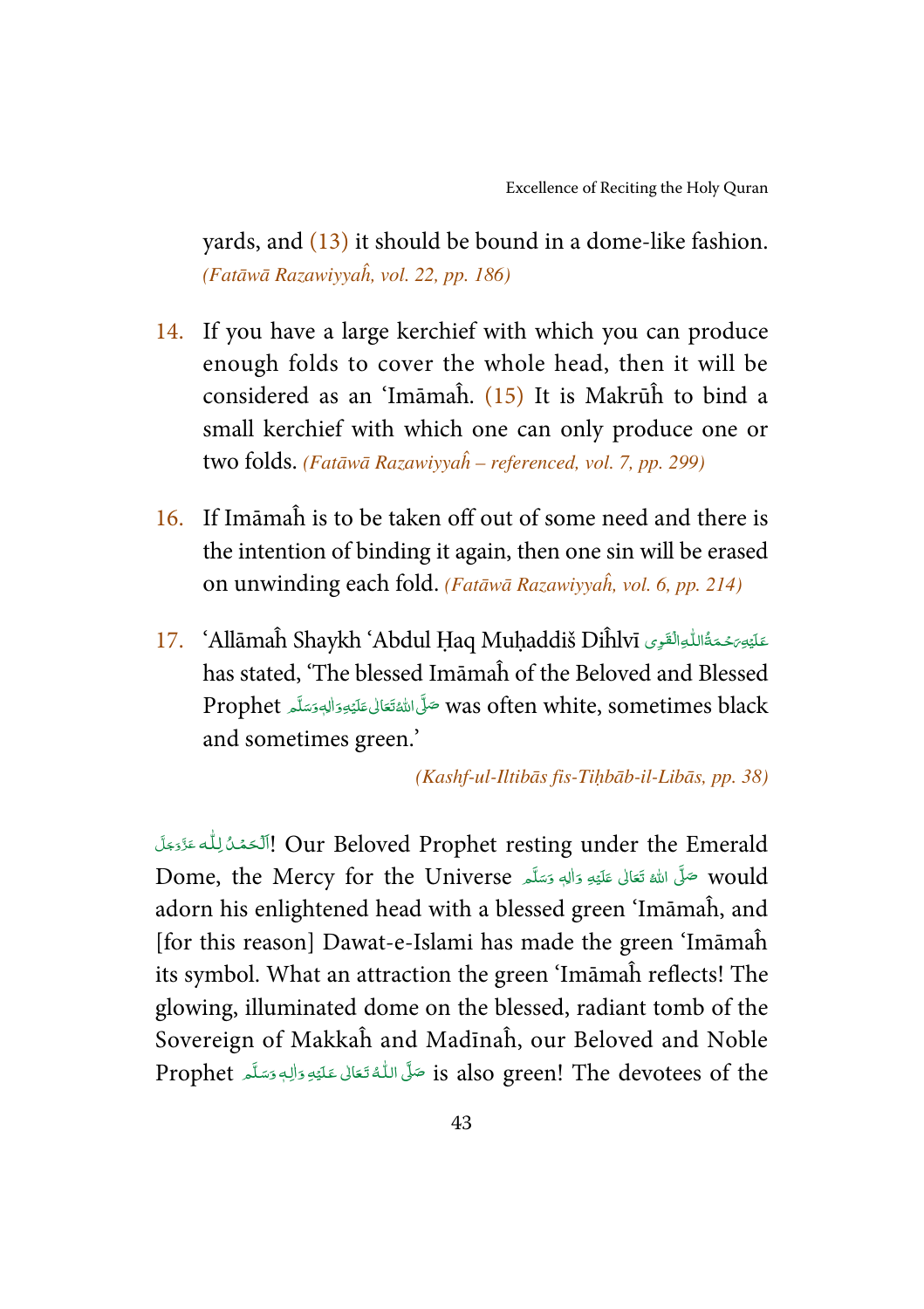Prophet should also bind a green-coloured 'Imāmaĥ in order to keep their heads green and resplendent. Also, the green colour should not be too dark; rather it should be so beautiful and bright that even in the darkness of the night, its shimmering and illuminating colour is easily seen by virtue of the blessings of the green splendours of the Green Dome.

> Naĥīn ĥay chānd sūraj kī Madīnay ko koī ḥājat Waĥān din rāt un kā sabz gumbad jagmagātā ĥay

Madīnaĥ has no need for the moon, the sun, or their light It is illuminated by the Emerald Dome, day and night!

> .<br>وا عَلَى الْح ہ<br>ا و<br>أ صَلُّوۡا عَلَى الْحَبِيۡبِ ۚ صَلَّى اللّٰهُ ֘ صَلَّى اللهُ تَعَالٰى عَلٰى مُحَمَّد ٰ

#### Give this booklet to someone else after having read it

Reap rewards by distributing Maktaba-tul-Madīnaĥ's published booklets and Madanī pearls-containing pamphlets on the occasions of wedding, funeral, Ijtimā'āt, 'Urs, procession of Mīlād etc. Make a habit to keep some booklets in your shop to gift them to your customers with the intention of reaping rewards. Send at least one Sunnaĥ-Inspiring booklet or Madanī pearls-containing pamphlet to each house in your neighbourhood with the help of children or paperboys, stepping up efforts for conveying the call towards righteousness and gaining great reward.